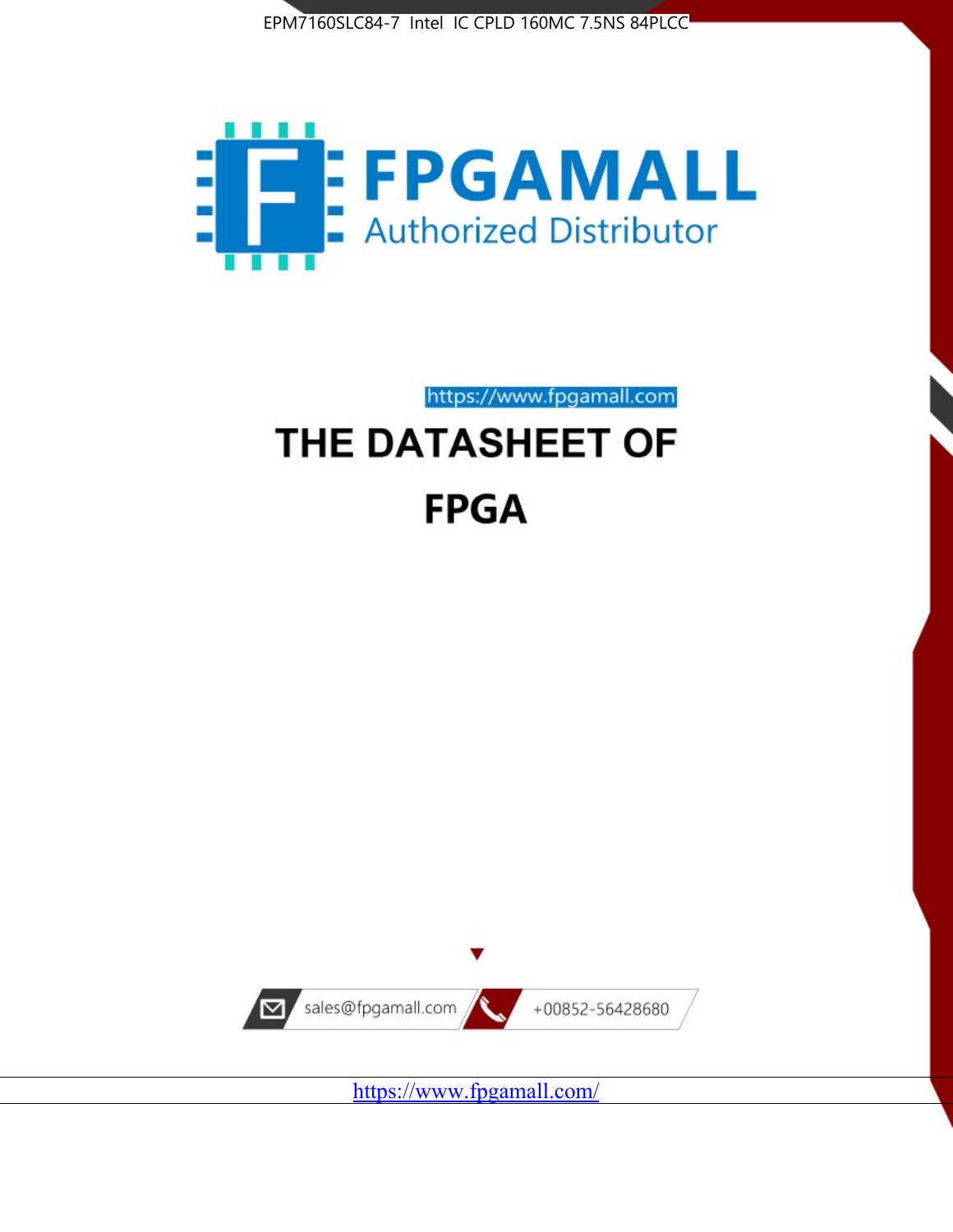

MAX 7000B devices, see the *MAX 7000A Programmable Logic Device Family Data Sheet* or the *MAX 7000B Programmable Logic Device Family Data Sheet*.

| <b>Table 1. MAX 7000 Device Features</b> |                |                |                |                 |                 |                 |                 |  |
|------------------------------------------|----------------|----------------|----------------|-----------------|-----------------|-----------------|-----------------|--|
| <b>Feature</b>                           | <b>EPM7032</b> | <b>EPM7064</b> | <b>EPM7096</b> | <b>EPM7128E</b> | <b>EPM7160E</b> | <b>EPM7192E</b> | <b>EPM7256E</b> |  |
| Usable<br>gates                          | 600            | 1,250          | 1,800          | 2,500           | 3,200           | 3,750           | 5,000           |  |
| Macrocells                               | 32             | 64             | 96             | 128             | 160             | 192             | 256             |  |
| Logic array<br>blocks                    | $\overline{2}$ | $\overline{4}$ | 6              | 8               | 10              | 12              | 16              |  |
| Maximum<br>user I/O pins                 | 36             | 68             | 76             | 100             | 104             | 124             | 164             |  |
| $t_{PD}$ (ns)                            | 6              | 6              | 7.5            | 7.5             | 10              | 12              | 12              |  |
| $t_{SU}$ (ns)                            | 5              | 5              | 6              | 6               | 7               | 7               | $\overline{7}$  |  |
| $t_{FSU}$ (ns)                           | 2.5            | 2.5            | 3              | 3               | 3               | 3               | 3               |  |
| $t_{CO1}$ (ns)                           | $\overline{4}$ | 4              | 4.5            | 4.5             | 5               | 6               | 6               |  |
| $f_{CNT}$ (MHz)                          | 151.5          | 151.5          | 125.0          | 125.0           | 100.0           | 90.9            | 90.9            |  |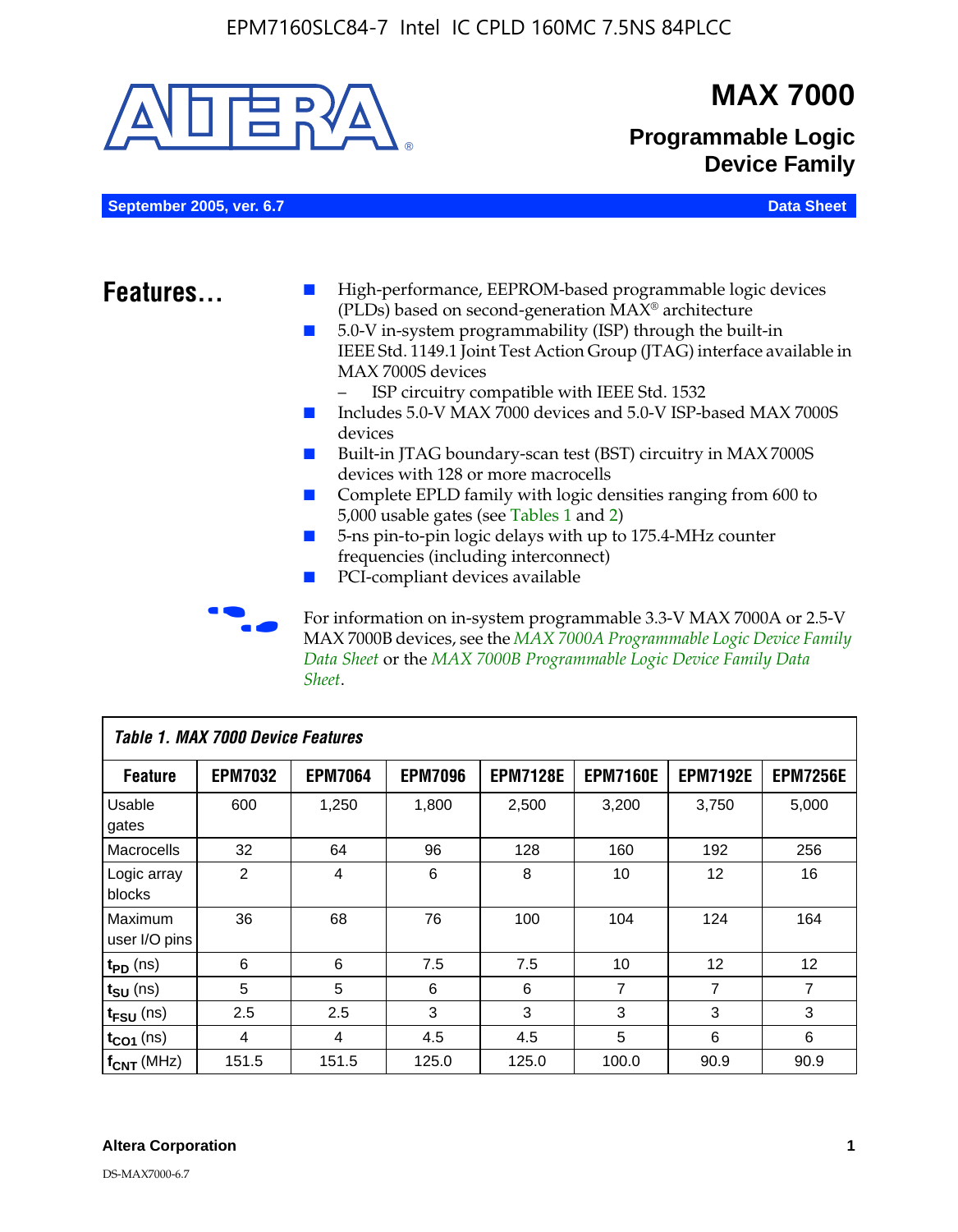| <b>Table 2. MAX 7000S Device Features</b> |                 |                 |                 |                 |                 |                 |  |  |
|-------------------------------------------|-----------------|-----------------|-----------------|-----------------|-----------------|-----------------|--|--|
| <b>Feature</b>                            | <b>EPM7032S</b> | <b>EPM7064S</b> | <b>EPM7128S</b> | <b>EPM7160S</b> | <b>EPM7192S</b> | <b>EPM7256S</b> |  |  |
| Usable gates                              | 600             | 1,250           | 2,500           | 3,200           | 3,750           | 5,000           |  |  |
| Macrocells                                | 32              | 64              | 128             | 160             | 192             | 256             |  |  |
| Logic array<br>blocks                     | $\overline{2}$  | $\overline{4}$  | 8               | 10              | 12              | 16              |  |  |
| Maximum<br>user I/O pins                  | 36              | 68              | 100             | 104             | 124             | 164             |  |  |
| $t_{PD}$ (ns)                             | 5               | 5               | 6               | 6               | 7.5             | 7.5             |  |  |
| $t_{\text{SU}}$ (ns)                      | 2.9             | 2.9             | 3.4             | 3.4             | 4.1             | 3.9             |  |  |
| $t_{\text{FSU}}$ (ns)                     | 2.5             | 2.5             | 2.5             | 2.5             | 3               | 3               |  |  |
| $t_{CO1}$ (ns)                            | 3.2             | 3.2             | 4               | 3.9             | 4.7             | 4.7             |  |  |
| $f_{CNT}$ (MHz)                           | 175.4           | 175.4           | 147.1           | 149.3           | 125.0           | 128.2           |  |  |

### **...and More Features**

- Open-drain output option in MAX 7000S devices
- Programmable macrocell flipflops with individual clear, preset, clock, and clock enable controls
- Programmable power-saving mode for a reduction of over 50% in each macrocell
- Configurable expander product-term distribution, allowing up to 32 product terms per macrocell
- 44 to 208 pins available in plastic J-lead chip carrier (PLCC), ceramic pin-grid array (PGA), plastic quad flat pack (PQFP), power quad flat pack (RQFP), and 1.0-mm thin quad flat pack (TQFP) packages
- Programmable security bit for protection of proprietary designs
- 3.3-V or 5.0-V operation
	- MultiVolt<sup>TM</sup> I/O interface operation, allowing devices to interface with 3.3-V or 5.0-V devices (MultiVolt I/O operation is not available in 44-pin packages)
	- Pin compatible with low-voltage MAX 7000A and MAX 7000B devices
- Enhanced features available in MAX 7000E and MAX 7000S devices
	- Six pin- or logic-driven output enable signals
	- Two global clock signals with optional inversion
	- Enhanced interconnect resources for improved routability
	- Fast input setup times provided by a dedicated path from I/O pin to macrocell registers
	- Programmable output slew-rate control
- Software design support and automatic place-and-route provided by Altera's development system for Windows-based PCs and Sun SPARCstation, and HP 9000 Series 700/800 workstations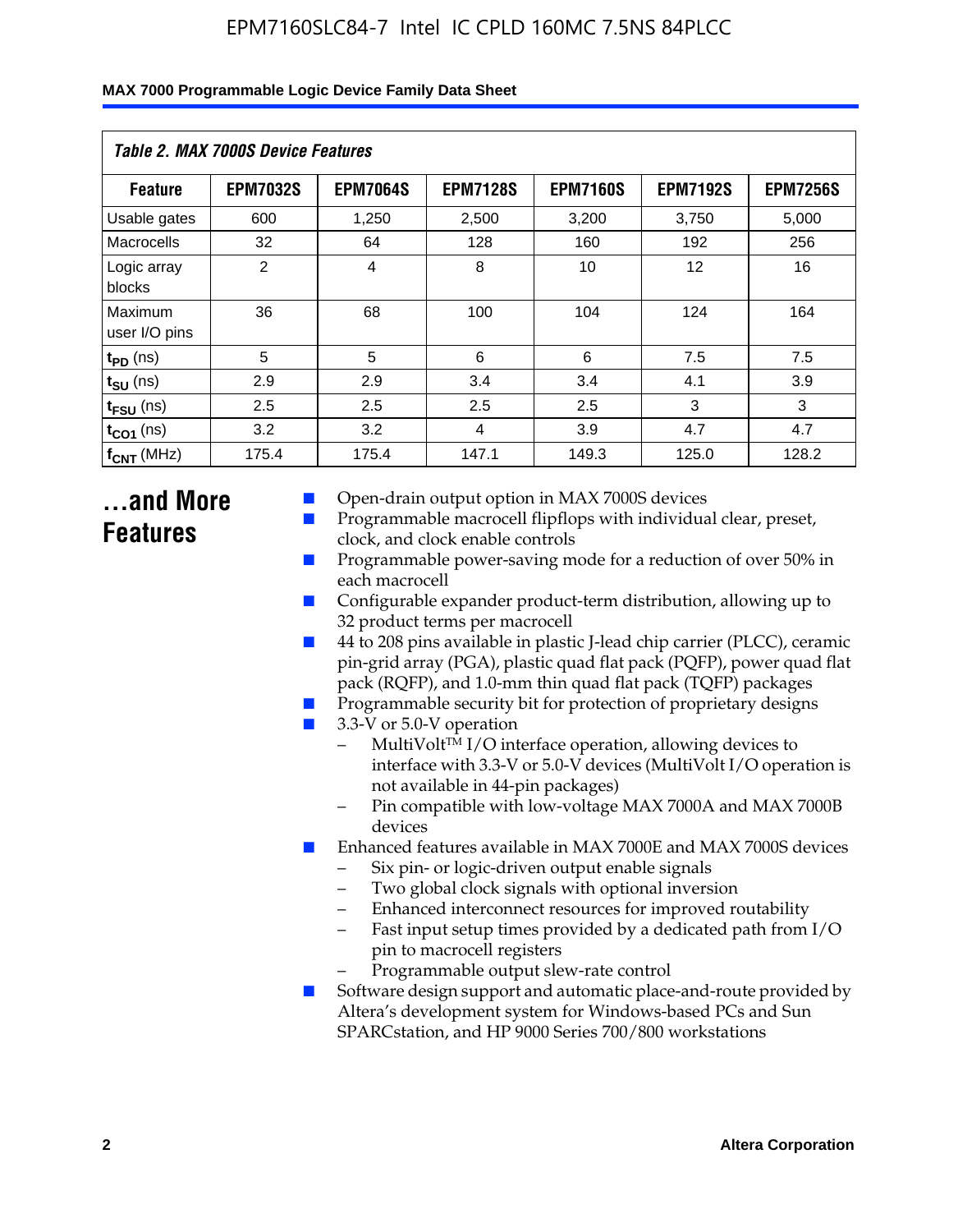|                               | MAX 7000 Programmable Logic Device Family Data Sheet                                                                                                                                                                                                                                                                                                                                                                                                                                                                                                                                                                                                                            |
|-------------------------------|---------------------------------------------------------------------------------------------------------------------------------------------------------------------------------------------------------------------------------------------------------------------------------------------------------------------------------------------------------------------------------------------------------------------------------------------------------------------------------------------------------------------------------------------------------------------------------------------------------------------------------------------------------------------------------|
|                               | Additional design entry and simulation support provided by EDIF<br>200 and 300 netlist files, library of parameterized modules (LPM),<br>Verilog HDL, VHDL, and other interfaces to popular EDA tools from<br>manufacturers such as Cadence, Exemplar Logic, Mentor Graphics,<br>OrCAD, Synopsys, and VeriBest<br>Programming support<br>Altera's Master Programming Unit (MPU) and programming<br>hardware from third-party manufacturers program all<br>MAX 7000 devices<br>The BitBlaster™ serial download cable, ByteBlasterMV™<br>$-$<br>parallel port download cable, and MasterBlaster™<br>serial/universal serial bus (USB) download cable program MAX<br>7000S devices |
| General<br><b>Description</b> | The MAX 7000 family of high-density, high-performance PLDs is based<br>on Altera's second-generation MAX architecture. Fabricated with<br>advanced CMOS technology, the EEPROM-based MAX 7000 family<br>provides 600 to 5,000 usable gates, ISP, pin-to-pin delays as fast as 5 ns,<br>and counter speeds of up to 175.4 MHz. MAX 7000S devices in the -5, -6,<br>-7, and -10 speed grades as well as MAX 7000 and MAX 7000E devices in<br>-5, -6, -7, -10P, and -12P speed grades comply with the PCI Special Interest<br>Group (PCI SIG) PCI Local Bus Specification, Revision 2.2. See Table 3                                                                               |

| Table 3. MAX 7000 Speed Grades |              |              |              |              |              |                    |              |              |              |              |
|--------------------------------|--------------|--------------|--------------|--------------|--------------|--------------------|--------------|--------------|--------------|--------------|
| <b>Device</b>                  |              |              |              |              |              | <b>Speed Grade</b> |              |              |              |              |
|                                | -5           | -6           | $-7$         | $-10P$       | -10          | $-12P$             | $-12$        | $-15$        | $-15T$       | $-20$        |
| EPM7032                        |              | $\checkmark$ | $\checkmark$ |              | $\checkmark$ |                    | $\checkmark$ | $\checkmark$ | $\checkmark$ |              |
| EPM7032S                       | $\checkmark$ | $\checkmark$ | $\checkmark$ |              | $\checkmark$ |                    |              |              |              |              |
| <b>EPM7064</b>                 |              | $\checkmark$ | $\checkmark$ |              | $\checkmark$ |                    | $\checkmark$ | $\checkmark$ |              |              |
| <b>EPM7064S</b>                | $\checkmark$ | $\checkmark$ | $\checkmark$ |              | $\checkmark$ |                    |              |              |              |              |
| <b>EPM7096</b>                 |              |              | $\checkmark$ |              | $\checkmark$ |                    | $\checkmark$ | $\checkmark$ |              |              |
| <b>EPM7128E</b>                |              |              | $\checkmark$ | $\checkmark$ | $\checkmark$ |                    | $\checkmark$ | $\checkmark$ |              | $\checkmark$ |
| <b>EPM7128S</b>                |              | $\checkmark$ | $\checkmark$ |              | $\checkmark$ |                    |              | $\checkmark$ |              |              |
| <b>EPM7160E</b>                |              |              |              | $\checkmark$ | $\checkmark$ |                    | $\checkmark$ | $\checkmark$ |              | $\checkmark$ |
| <b>EPM7160S</b>                |              | $\checkmark$ | $\checkmark$ |              | $\checkmark$ |                    |              | $\checkmark$ |              |              |
| <b>EPM7192E</b>                |              |              |              |              |              | $\checkmark$       | $\checkmark$ | $\checkmark$ |              |              |
| <b>EPM7192S</b>                |              |              | $\checkmark$ |              | $\checkmark$ |                    |              | $\checkmark$ |              |              |
| <b>EPM7256E</b>                |              |              |              |              |              | $\checkmark$       | $\checkmark$ | $\checkmark$ |              | $\checkmark$ |
| <b>EPM7256S</b>                |              |              | $\checkmark$ |              | $\checkmark$ |                    |              | $\checkmark$ |              |              |

for available speed grades.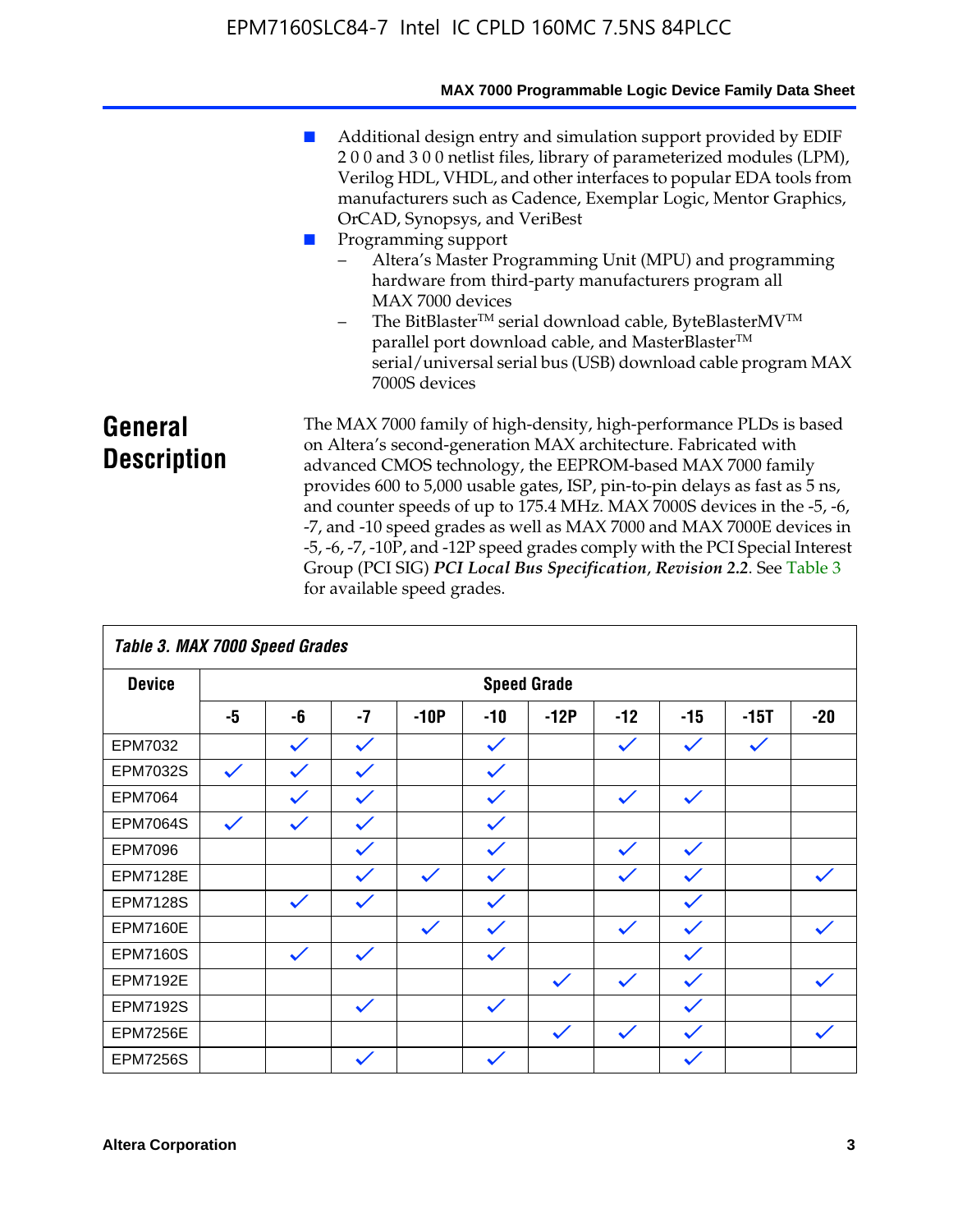### **MAX 7000 Programmable Logic Device Family Data Sheet**

The MAX 7000E devices—including the EPM7128E, EPM7160E, EPM7192E, and EPM7256E devices—have several enhanced features: additional global clocking, additional output enable controls, enhanced interconnect resources, fast input registers, and a programmable slew rate.

In-system programmable MAX 7000 devices—called MAX 7000S devices—include the EPM7032S, EPM7064S, EPM7128S, EPM7160S, EPM7192S, and EPM7256S devices. MAX 7000S devices have the enhanced features of MAX 7000E devices as well as JTAG BST circuitry in devices with 128 or more macrocells, ISP, and an open-drain output option. See Table 4.

| Table 4. MAX 7000 Device Features |                                                    |                                           |                                           |  |  |  |
|-----------------------------------|----------------------------------------------------|-------------------------------------------|-------------------------------------------|--|--|--|
| <b>Feature</b>                    | <b>EPM7032</b><br><b>EPM7064</b><br><b>EPM7096</b> | All<br><b>MAX 7000E</b><br><b>Devices</b> | All<br><b>MAX 7000S</b><br><b>Devices</b> |  |  |  |
| ISP via JTAG interface            |                                                    |                                           |                                           |  |  |  |
| JTAG BST circuitry                |                                                    |                                           | $\checkmark$ (1)                          |  |  |  |
| Open-drain output option          |                                                    |                                           |                                           |  |  |  |
| Fast input registers              |                                                    |                                           |                                           |  |  |  |
| Six global output enables         |                                                    |                                           |                                           |  |  |  |
| Two global clocks                 |                                                    |                                           |                                           |  |  |  |
| Slew-rate control                 |                                                    |                                           |                                           |  |  |  |
| MultiVolt interface (2)           |                                                    |                                           |                                           |  |  |  |
| Programmable register             |                                                    |                                           |                                           |  |  |  |
| Parallel expanders                |                                                    |                                           |                                           |  |  |  |
| Shared expanders                  |                                                    |                                           |                                           |  |  |  |
| Power-saving mode                 |                                                    |                                           |                                           |  |  |  |
| Security bit                      |                                                    |                                           |                                           |  |  |  |
| PCI-compliant devices available   |                                                    |                                           |                                           |  |  |  |

*Notes:*

(1) Available only in EPM7128S, EPM7160S, EPM7192S, and EPM7256S devices only.

(2) The MultiVolt I/O interface is not available in 44-pin packages.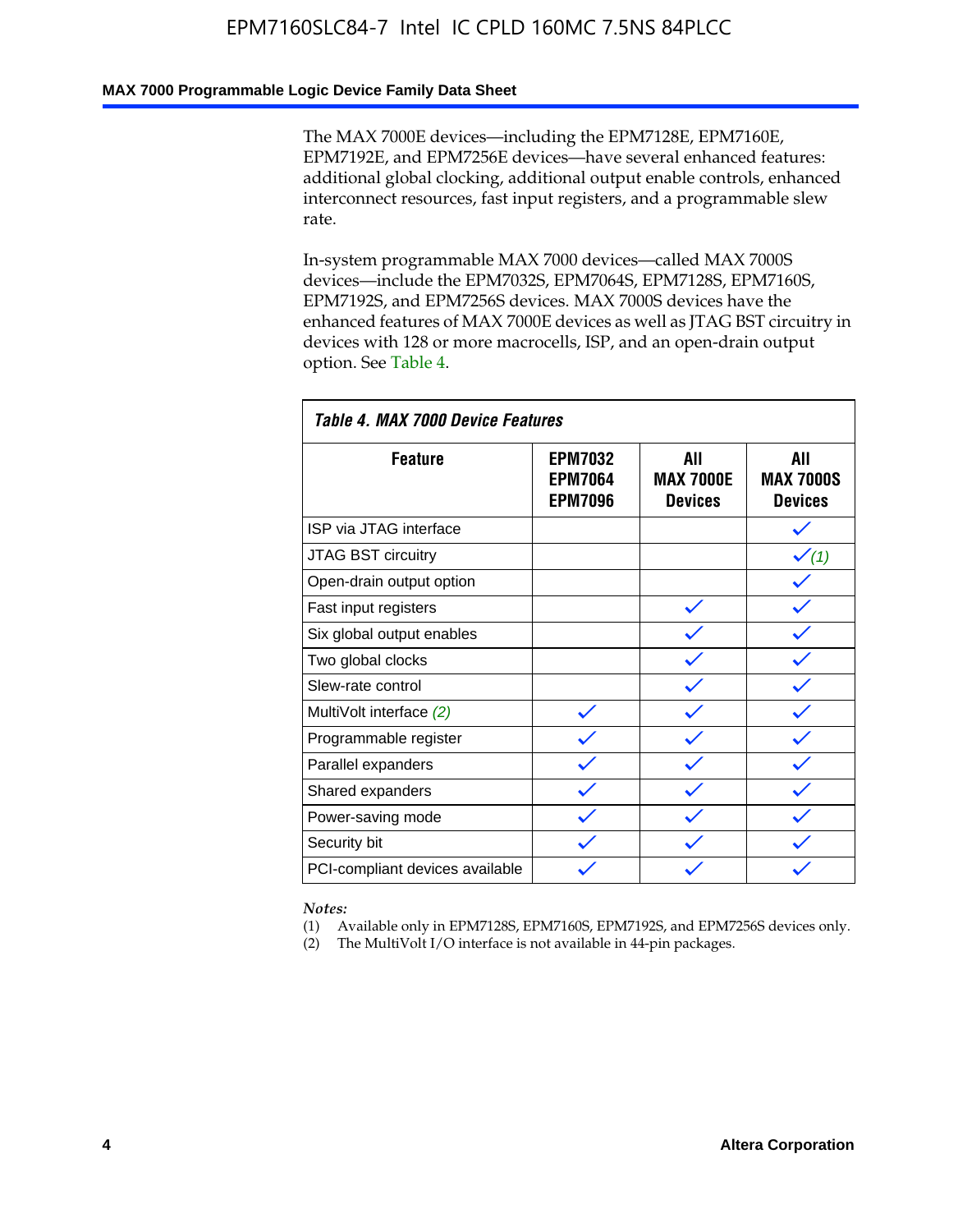#### **MAX 7000 Programmable Logic Device Family Data Sheet**

The MAX 7000 architecture supports 100% TTL emulation and high-density integration of SSI, MSI, and LSI logic functions. The MAX 7000 architecture easily integrates multiple devices ranging from PALs, GALs, and 22V10s to MACH and pLSI devices. MAX 7000 devices are available in a wide range of packages, including PLCC, PGA, PQFP, RQFP, and TQFP packages. See Table 5.

| Table 5. MAX 7000 Maximum User I/O Pins<br><i>Note</i> $(1)$ |                           |                           |                           |                           |                           |                               |                        |                               |                              |                              |                               |                               |
|--------------------------------------------------------------|---------------------------|---------------------------|---------------------------|---------------------------|---------------------------|-------------------------------|------------------------|-------------------------------|------------------------------|------------------------------|-------------------------------|-------------------------------|
| <b>Device</b>                                                | 44-<br>Pin<br><b>PLCC</b> | 44-<br>Pin<br><b>PQFP</b> | 44-<br>Pin<br><b>TOFP</b> | 68-<br>Pin<br><b>PLCC</b> | 84-<br>Pin<br><b>PLCC</b> | $100 -$<br>Pin<br><b>PQFP</b> | $100 -$<br>Pin<br>TQFP | $160 -$<br>Pin<br><b>PQFP</b> | $160 -$<br>Pin<br><b>PGA</b> | $192 -$<br>Pin<br><b>PGA</b> | $208 -$<br>Pin<br><b>PQFP</b> | $208 -$<br>Pin<br><b>RQFP</b> |
| EPM7032                                                      | 36                        | 36                        | 36                        |                           |                           |                               |                        |                               |                              |                              |                               |                               |
| <b>EPM7032S</b>                                              | 36                        |                           | 36                        |                           |                           |                               |                        |                               |                              |                              |                               |                               |
| <b>EPM7064</b>                                               | 36                        |                           | 36                        | 52                        | 68                        | 68                            |                        |                               |                              |                              |                               |                               |
| <b>EPM7064S</b>                                              | 36                        |                           | 36                        |                           | 68                        |                               | 68                     |                               |                              |                              |                               |                               |
| <b>EPM7096</b>                                               |                           |                           |                           | 52                        | 64                        | 76                            |                        |                               |                              |                              |                               |                               |
| <b>EPM7128E</b>                                              |                           |                           |                           |                           | 68                        | 84                            |                        | 100                           |                              |                              |                               |                               |
| <b>EPM7128S</b>                                              |                           |                           |                           |                           | 68                        | 84                            | 84(2)                  | 100                           |                              |                              |                               |                               |
| <b>EPM7160E</b>                                              |                           |                           |                           |                           | 64                        | 84                            |                        | 104                           |                              |                              |                               |                               |
| EPM7160S                                                     |                           |                           |                           |                           | 64                        |                               | 84(2)                  | 104                           |                              |                              |                               |                               |
| <b>EPM7192E</b>                                              |                           |                           |                           |                           |                           |                               |                        | 124                           | 124                          |                              |                               |                               |
| <b>EPM7192S</b>                                              |                           |                           |                           |                           |                           |                               |                        | 124                           |                              |                              |                               |                               |
| <b>EPM7256E</b>                                              |                           |                           |                           |                           |                           |                               |                        | 132(2)                        |                              | 164                          |                               | 164                           |
| <b>EPM7256S</b>                                              |                           |                           |                           |                           |                           |                               |                        |                               |                              |                              | 164 $(2)$                     | 164                           |

#### *Notes:*

(1) When the JTAG interface in MAX 7000S devices is used for either boundary-scan testing or for ISP, four I/O pins become JTAG pins.

(2) Perform a complete thermal analysis before committing a design to this device package. For more information, see the *Operating Requirements for Altera Devices Data Sheet*.

> MAX 7000 devices use CMOS EEPROM cells to implement logic functions. The user-configurable MAX 7000 architecture accommodates a variety of independent combinatorial and sequential logic functions. The devices can be reprogrammed for quick and efficient iterations during design development and debug cycles, and can be programmed and erased up to 100 times.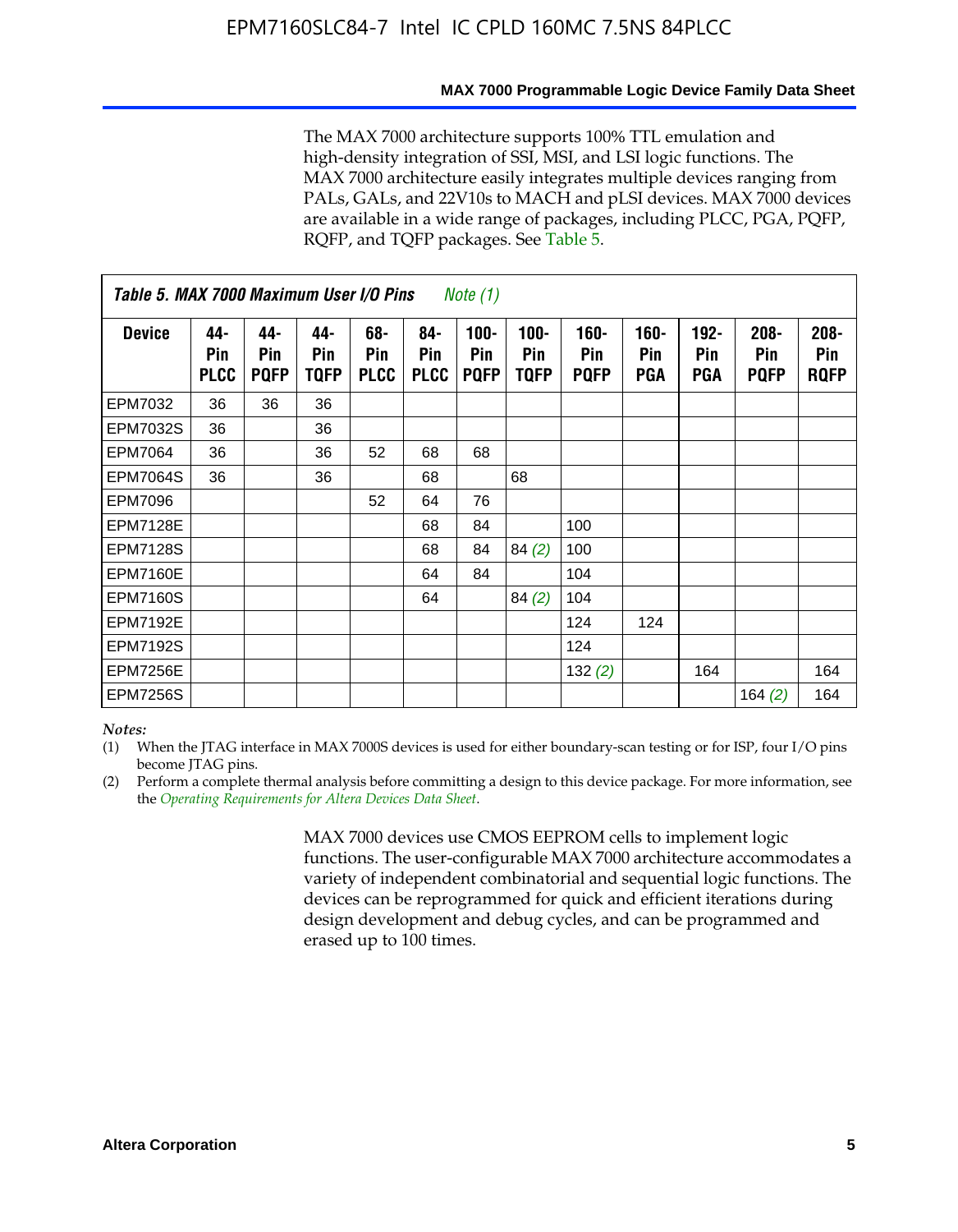#### **MAX 7000 Programmable Logic Device Family Data Sheet**

MAX 7000 devices contain from 32 to 256 macrocells that are combined into groups of 16 macrocells, called logic array blocks (LABs). Each macrocell has a programmable-AND/fixed-OR array and a configurable register with independently programmable clock, clock enable, clear, and preset functions. To build complex logic functions, each macrocell can be supplemented with both shareable expander product terms and highspeed parallel expander product terms to provide up to 32 product terms per macrocell.

The MAX 7000 family provides programmable speed/power optimization. Speed-critical portions of a design can run at high speed/full power, while the remaining portions run at reduced speed/low power. This speed/power optimization feature enables the designer to configure one or more macrocells to operate at 50% or lower power while adding only a nominal timing delay. MAX 7000E and MAX 7000S devices also provide an option that reduces the slew rate of the output buffers, minimizing noise transients when non-speed-critical signals are switching. The output drivers of all MAX 7000 devices (except 44-pin devices) can be set for either 3.3-V or 5.0-V operation, allowing MAX 7000 devices to be used in mixed-voltage systems.

The MAX 7000 family is supported byAltera development systems, which are integrated packages that offer schematic, text—including VHDL, Verilog HDL, and the Altera Hardware Description Language (AHDL) and waveform design entry, compilation and logic synthesis, simulation and timing analysis, and device programming. The [software provides](http://www.altera.com/literature/ds/dsmii.pdf)  [EDIF 2 0 0 and 3 0 0, LPM, VHDL, Verilog HDL, and other in](http://www.altera.com/literature/ds/dsmii.pdf)terfaces for [additional design entry and simulation support from other industry](http://www.altera.com/literature/ds/quartus.pdf)standard PC- and UNIX-workstation-based EDA tools. The software runs on Windows-based PCs, as well as Sun SPARCstation, and HP 9000 Series 700/800 workstations.

For more information on development tools, see the **MAX+PLUS II** *Programmable Logic Development System & Software Data Sheet* and the *Quartus Programmable Logic Development System & Software Data Sheet*.

The MAX 7000 architecture includes the following elements:

### **Functional Description**

- Logic array blocks
- **Macrocells**
- Expander product terms (shareable and parallel)
- Programmable interconnect array
- I/O control blocks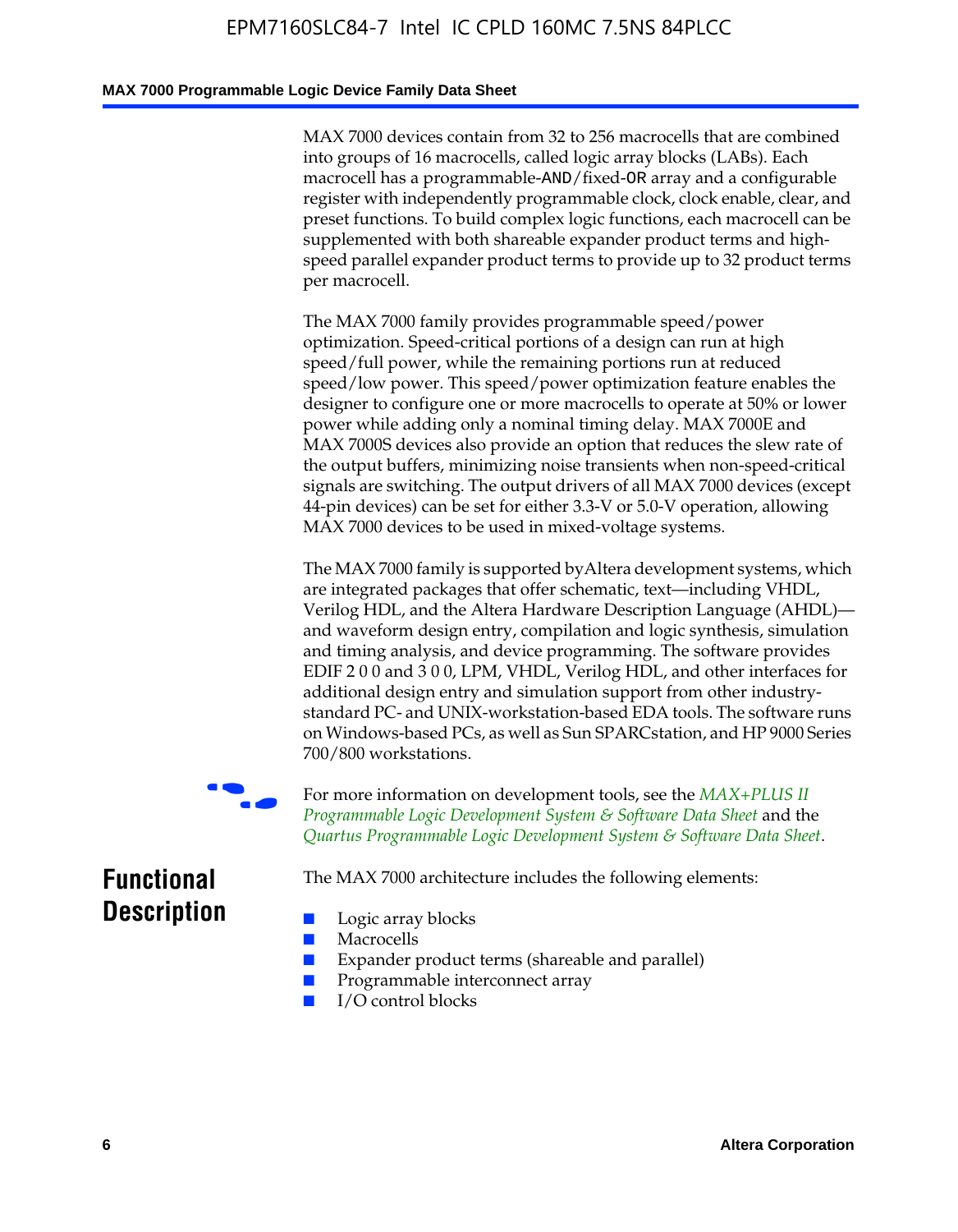#### **MAX 7000 Programmable Logic Device Family Data Sheet**

The MAX 7000 architecture includes four dedicated inputs that can be used as general-purpose inputs or as high-speed, global control signals (clock, clear, and two output enable signals) for each macrocell and I/O pin. Figure 1 shows the architecture of EPM7032, EPM7064, and EPM7096 devices.



*Figure 1. EPM7032, EPM7064 & EPM7096 Device Block Diagram*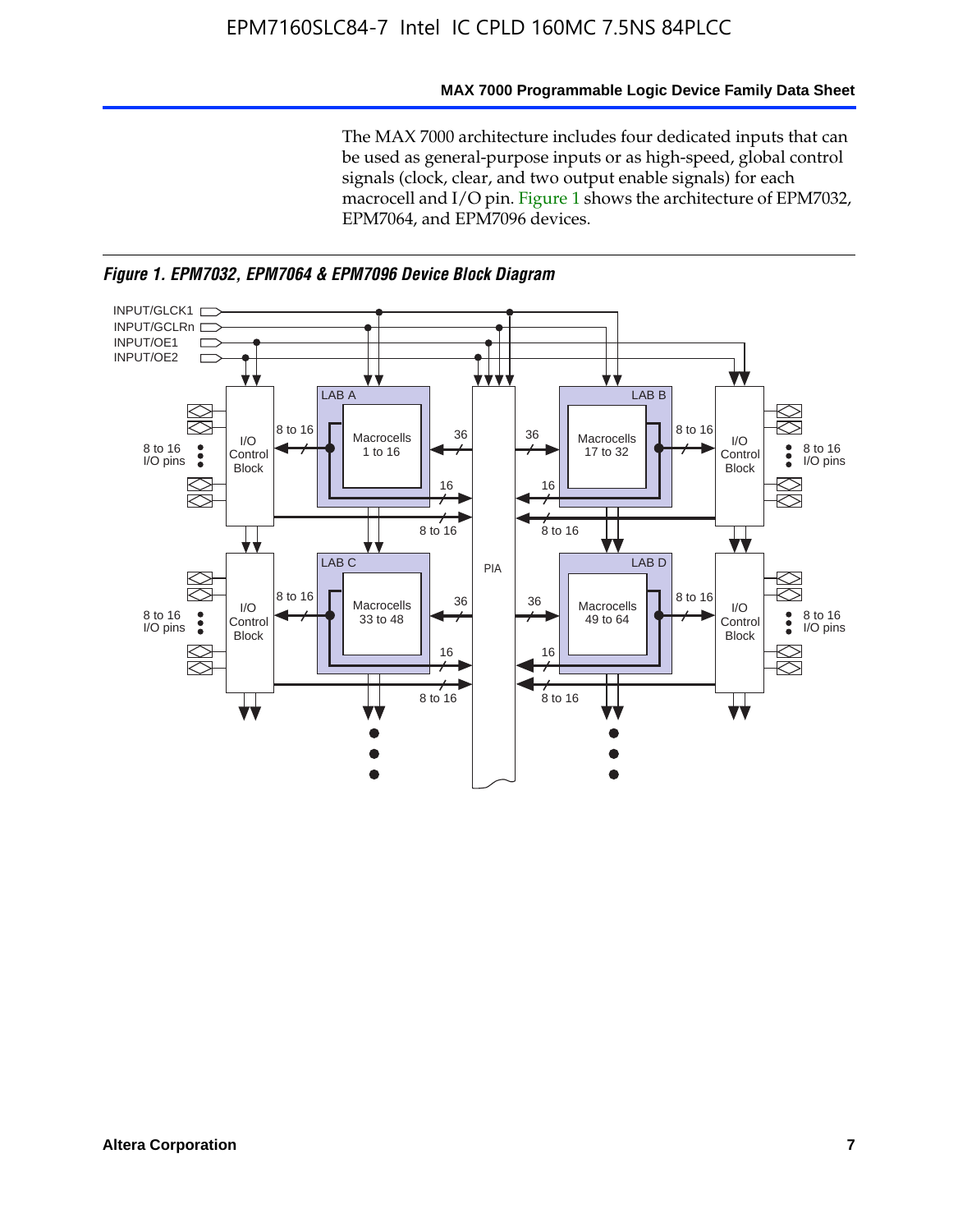Figure 2 shows the architecture of MAX 7000E and MAX 7000S devices.

#### **MAX 7000 Programmable Logic Device Family Data Sheet**





*Figure 2. MAX 7000E & MAX 7000S Device Block Diagram*

### **Logic Array Blocks**

The MAX 7000 device architecture is based on the linking of highperformance, flexible, logic array modules called logic array blocks (LABs). LABs consist of 16-macrocell arrays, as shown in Figures 1 and 2. Multiple LABs are linked together via the programmable interconnect array (PIA), a global bus that is fed by all dedicated inputs, I/O pins, and macrocells.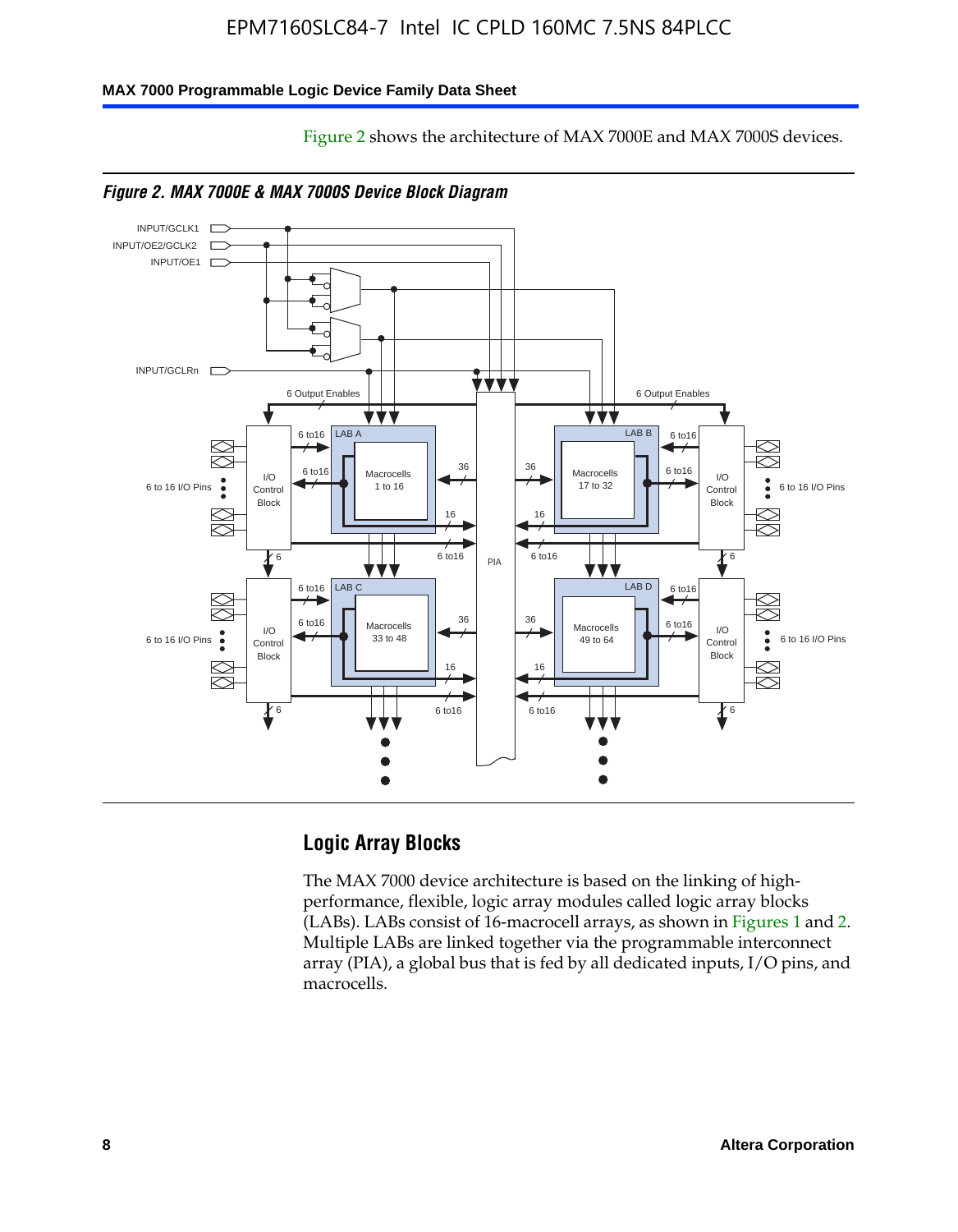#### **MAX 7000 Programmable Logic Device Family Data Sheet**

Each LAB is fed by the following signals:

- 36 signals from the PIA that are used for general logic inputs
- Global controls that are used for secondary register functions
- Direct input paths from I/O pins to the registers that are used for fast setup times for MAX 7000E and MAX 7000S devices

### **Macrocells**

The MAX 7000 macrocell can be individually configured for either sequential or combinatorial logic operation. The macrocell consists of three functional blocks: the logic array, the product-term select matrix, and the programmable register. The macrocell of EPM7032, EPM7064, and EPM7096 devices is shown in Figure 3.

*Figure 3. EPM7032, EPM7064 & EPM7096 Device Macrocell*

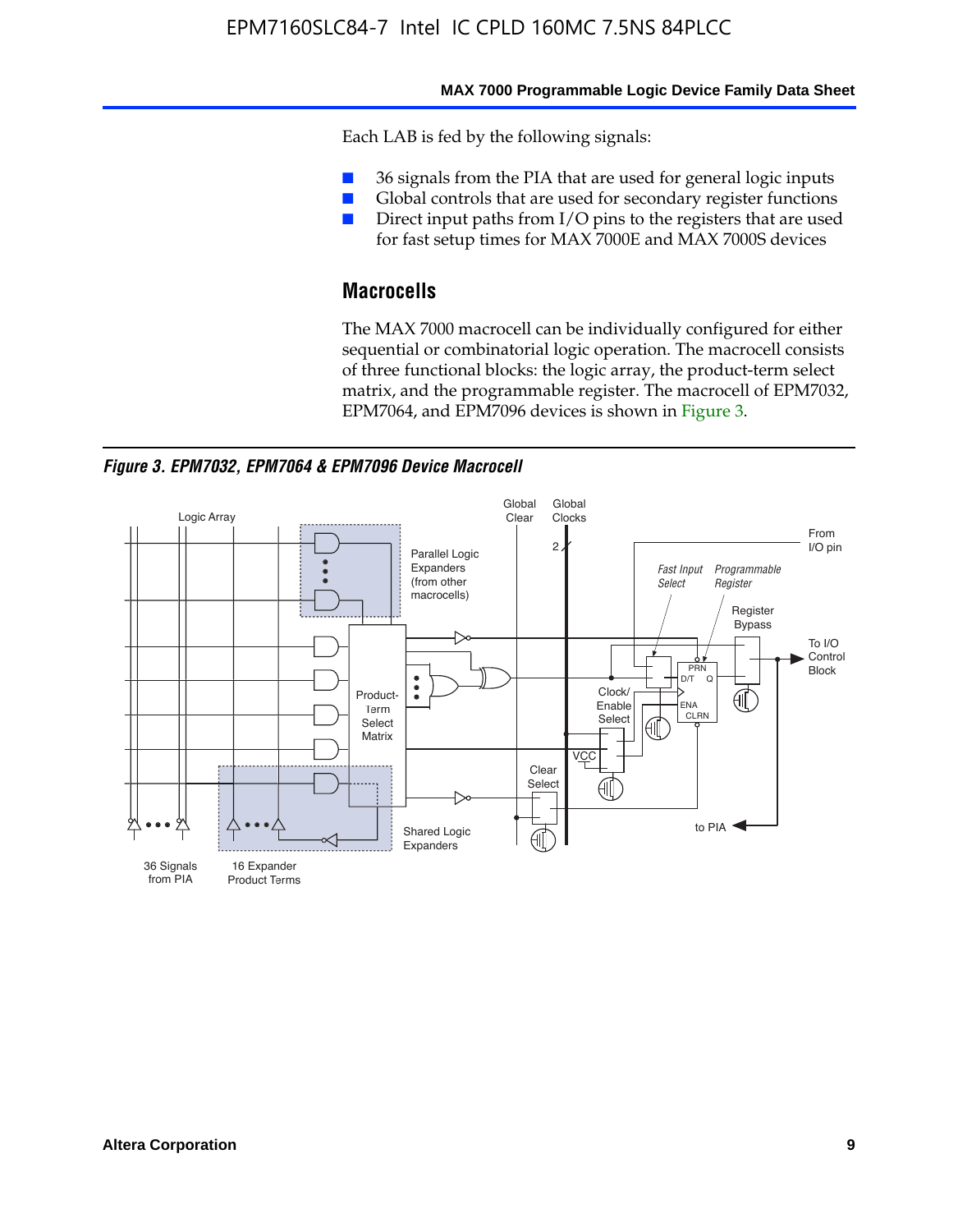#### **MAX 7000 Programmable Logic Device Family Data Sheet**



Figure 4 shows a MAX 7000E and MAX 7000S device macrocell.

Combinatorial logic is implemented in the logic array, which provides five product terms per macrocell. The product-term select matrix allocates these product terms for use as either primary logic inputs (to the OR and XOR gates) to implement combinatorial functions, or as secondary inputs to the macrocell's register clear, preset, clock, and clock enable control functions. Two kinds of expander product terms ("expanders") are available to supplement macrocell logic resources:

- Shareable expanders, which are inverted product terms that are fed back into the logic array
- Parallel expanders, which are product terms borrowed from adjacent macrocells

The Altera development system automatically optimizes product-term allocation according to the logic requirements of the design.

For registered functions, each macrocell flipflop can be individually programmed to implement D, T, JK, or SR operation with programmable clock control. The flipflop can be bypassed for combinatorial operation. During design entry, the designer specifies the desired flipflop type; the Altera development software then selects the most efficient flipflop operation for each registered function to optimize resource utilization.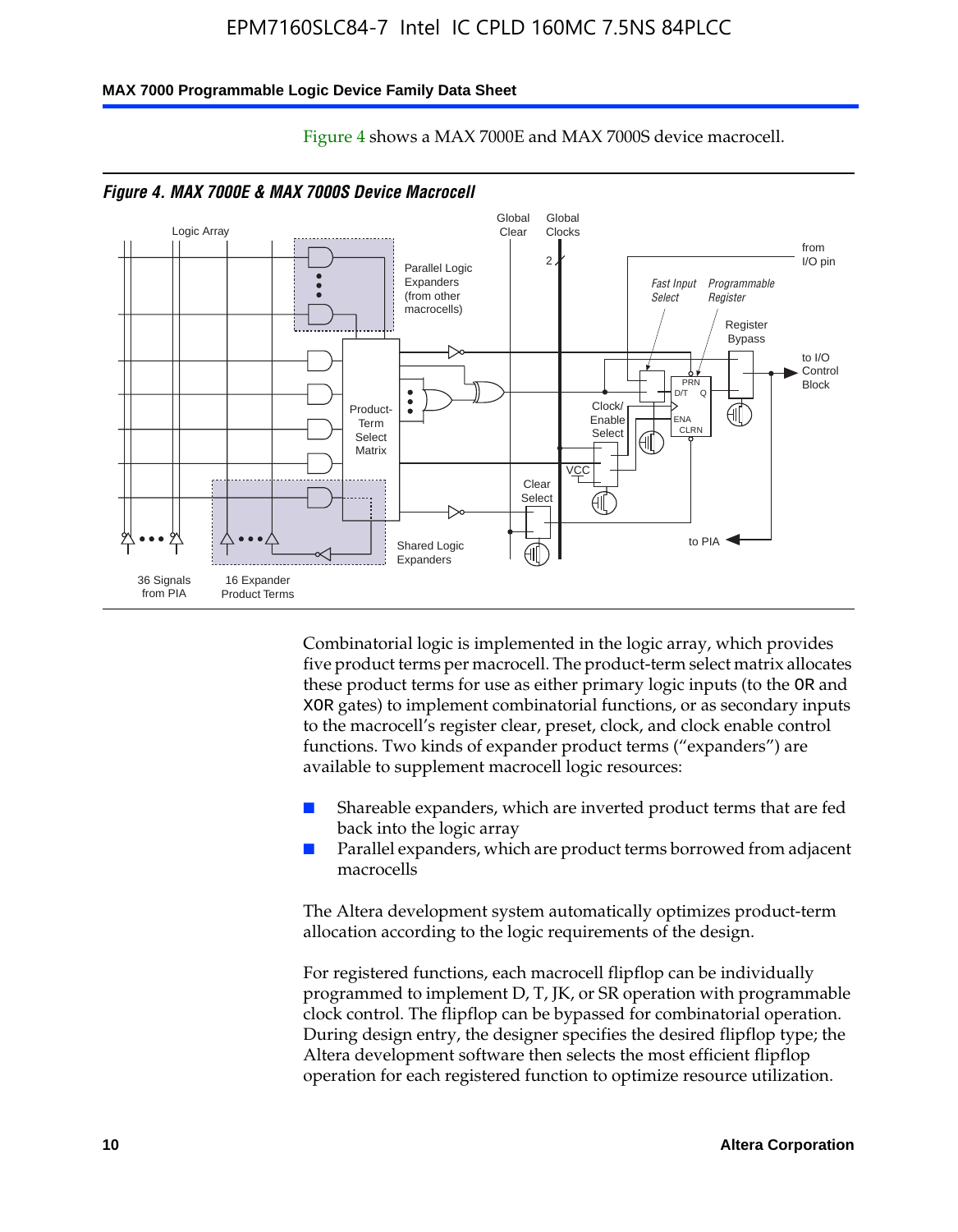#### **MAX 7000 Programmable Logic Device Family Data Sheet**

Each programmable register can be clocked in three different modes:

- By a global clock signal. This mode achieves the fastest clock-tooutput performance.
- By a global clock signal and enabled by an active-high clock enable. This mode provides an enable on each flipflop while still achieving the fast clock-to-output performance of the global clock.
- By an array clock implemented with a product term. In this mode, the flipflop can be clocked by signals from buried macrocells or I/O pins.

In EPM7032, EPM7064, and EPM7096 devices, the global clock signal is available from a dedicated clock pin, GCLK1, as shown in Figure 1. In MAX 7000E and MAX 7000S devices, two global clock signals are available. As shown in Figure 2, these global clock signals can be the true or the complement of either of the global clock pins, GCLK1 or GCLK2.

Each register also supports asynchronous preset and clear functions. As shown in Figures 3 and 4, the product-term select matrix allocates product terms to control these operations. Although the product-term-driven preset and clear of the register are active high, active-low control can be obtained by inverting the signal within the logic array. In addition, each register clear function can be individually driven by the active-low dedicated global clear pin (GCLRn). Upon power-up, each register in the device will be set to a low state.

All MAX 7000E and MAX 7000S I/O pins have a fast input path to a macrocell register. This dedicated path allows a signal to bypass the PIA and combinatorial logic and be driven to an input D flipflop with an extremely fast (2.5 ns) input setup time.

### **Expander Product Terms**

Although most logic functions can be implemented with the five product terms available in each macrocell, the more complex logic functions require additional product terms. Another macrocell can be used to supply the required logic resources; however, the MAX 7000 architecture also allows both shareable and parallel expander product terms ("expanders") that provide additional product terms directly to any macrocell in the same LAB. These expanders help ensure that logic is synthesized with the fewest possible logic resources to obtain the fastest possible speed.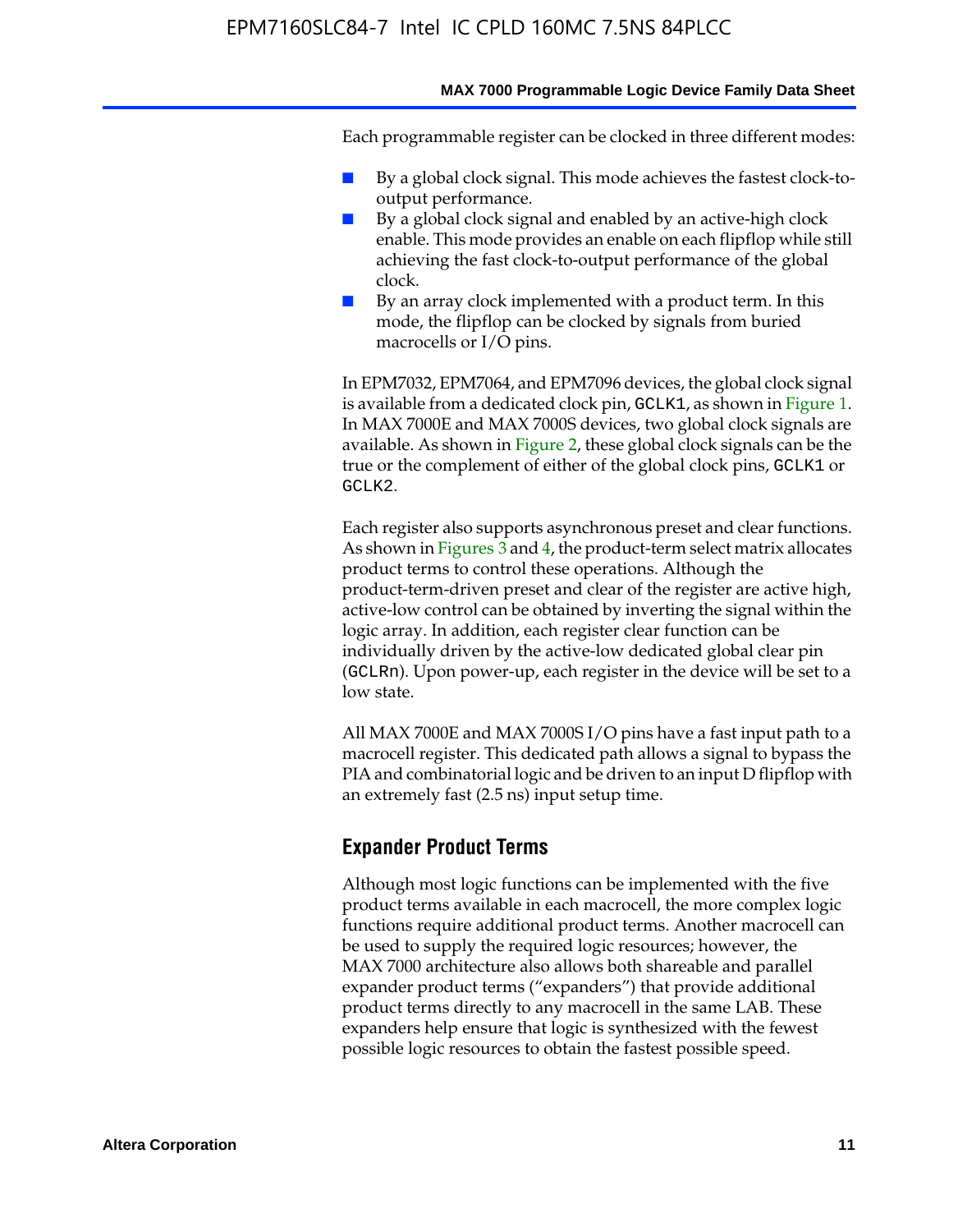### **MAX 7000 Programmable Logic Device Family Data Sheet**

#### *Shareable Expanders*

Each LAB has 16 shareable expanders that can be viewed as a pool of uncommitted single product terms (one from each macrocell) with inverted outputs that feed back into the logic array. Each shareable expander can be used and shared by any or all macrocells in the LAB to build complex logic functions. A small delay ( $t_{SEXP}$ ) is incurred when shareable expanders are used. Figure 5 shows how shareable expanders can feed multiple macrocells.

#### *Figure 5. Shareable Expanders*



*Shareable expanders can be shared by any or all macrocells in an LAB.*

### *Parallel Expanders*

Parallel expanders are unused product terms that can be allocated to a neighboring macrocell to implement fast, complex logic functions. Parallel expanders allow up to 20 product terms to directly feed the macrocell OR logic, with five product terms provided by the macrocell and 15 parallel expanders provided by neighboring macrocells in the LAB.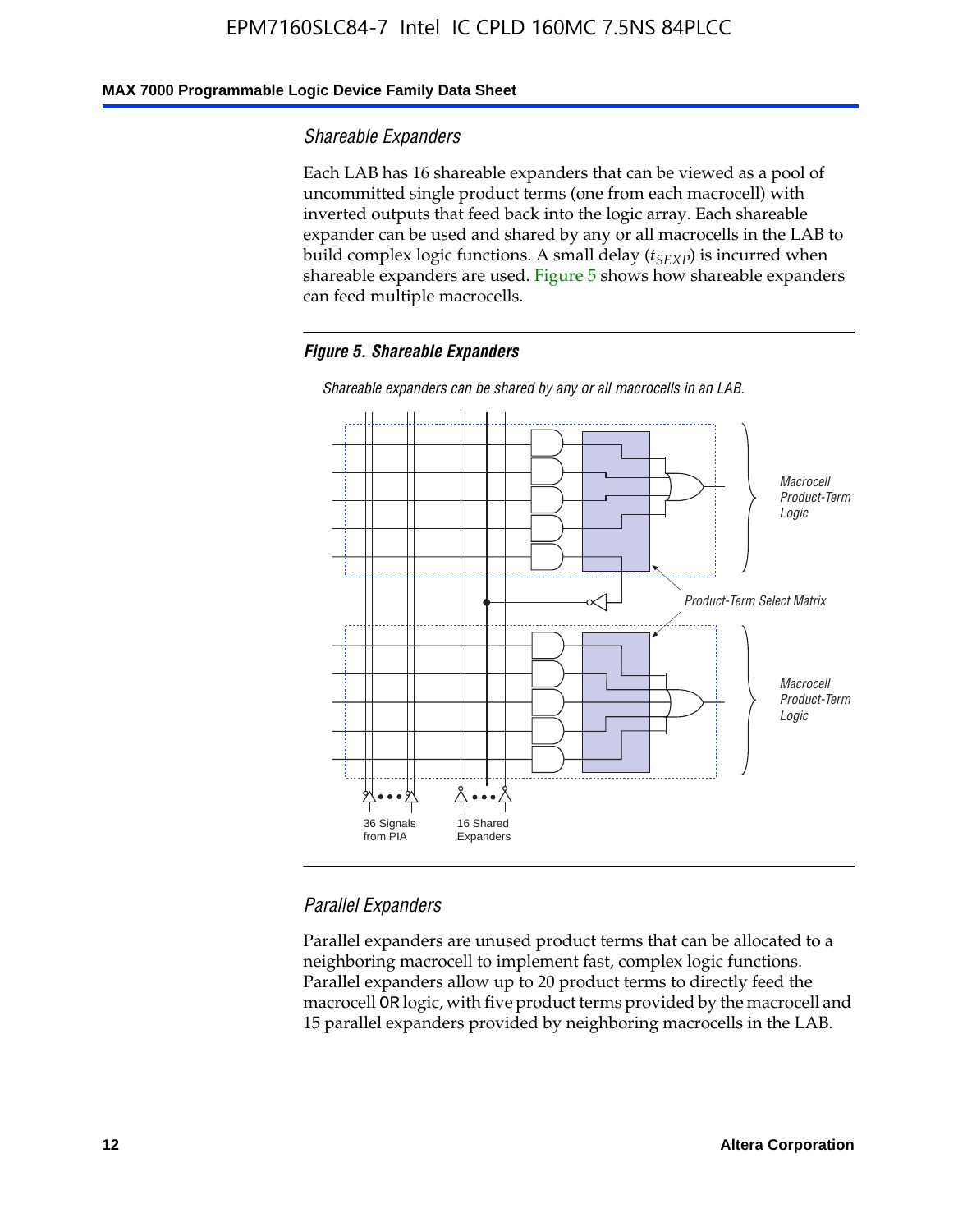#### **MAX 7000 Programmable Logic Device Family Data Sheet**

The compiler can allocate up to three sets of up to five parallel expanders automatically to the macrocells that require additional product terms. Each set of five parallel expanders incurs a small, incremental timing delay (*t<sub>PEXP</sub>*). For example, if a macrocell requires 14 product terms, the Compiler uses the five dedicated product terms within the macrocell and allocates two sets of parallel expanders; the first set includes five product terms and the second set includes four product terms, increasing the total delay by  $2 \times t_{PFXP}$ .

Two groups of 8 macrocells within each LAB (e.g., macrocells 1 through 8 and 9 through 16) form two chains to lend or borrow parallel expanders. A macrocell borrows parallel expanders from lowernumbered macrocells. For example, macrocell 8 can borrow parallel expanders from macrocell 7, from macrocells 7 and 6, or from macrocells 7, 6, and 5. Within each group of 8, the lowest-numbered macrocell can only lend parallel expanders and the highest-numbered macrocell can only borrow them. Figure 6 shows how parallel expanders can be borrowed from a neighboring macrocell.

#### *Figure 6. Parallel Expanders*

*Unused product terms in a macrocell can be allocated to a neighboring macrocell.*

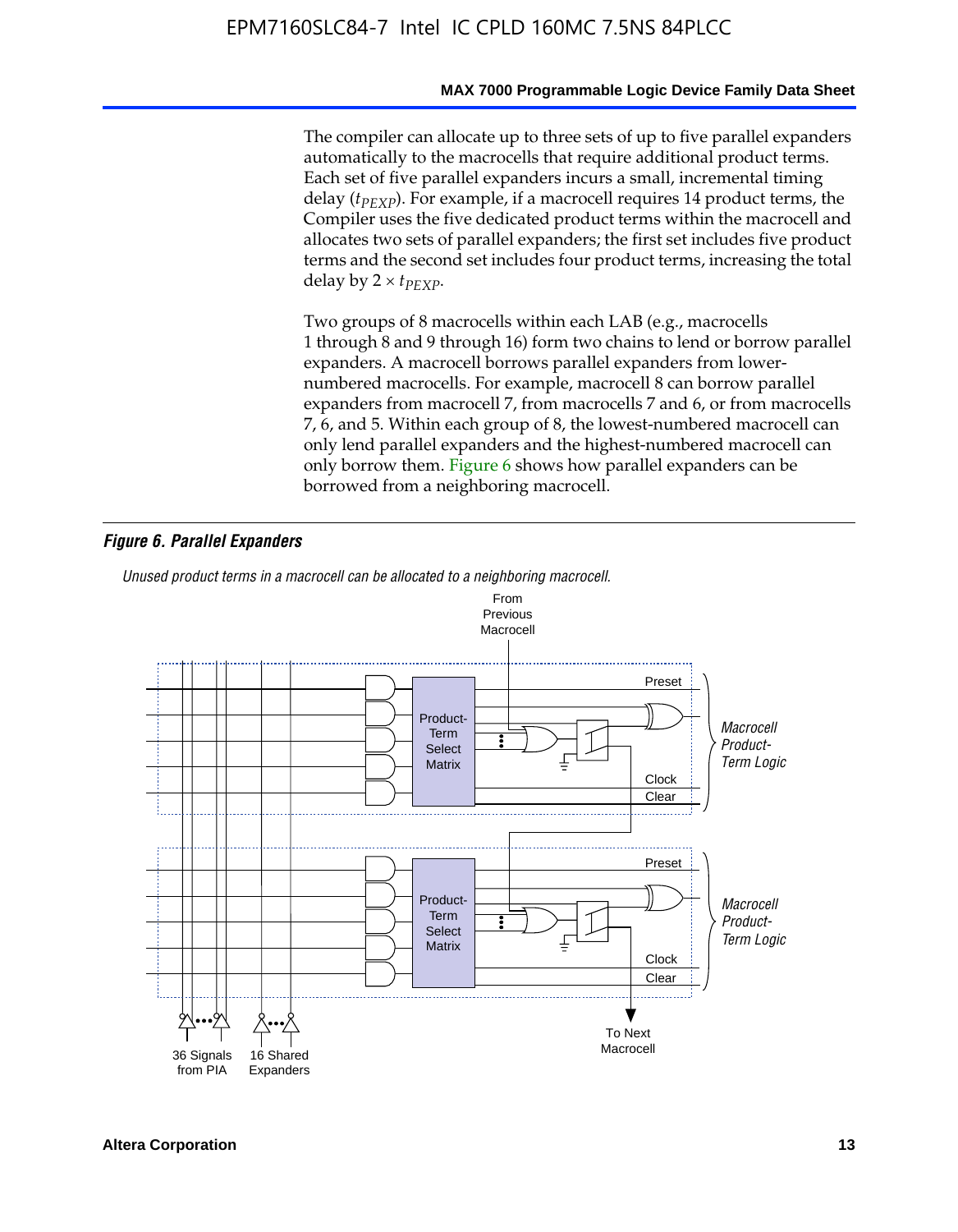#### **MAX 7000 Programmable Logic Device Family Data Sheet**

### **Programmable Interconnect Array**

Logic is routed between LABs via the programmable interconnect array (PIA). This global bus is a programmable path that connects any signal source to any destination on the device. All MAX 7000 dedicated inputs, I/O pins, and macrocell outputs feed the PIA, which makes the signals available throughout the entire device. Only the signals required by each LAB are actually routed from the PIA into the LAB. Figure 7 shows how the PIA signals are routed into the LAB. An EEPROM cell controls one input to a 2-input AND gate, which selects a PIA signal to drive into the LAB.





While the routing delays of channel-based routing schemes in masked or FPGAs are cumulative, variable, and path-dependent, the MAX 7000 PIA has a fixed delay. The PIA thus eliminates skew between signals and makes timing performance easy to predict.

### **I/O Control Blocks**

The I/O control block allows each I/O pin to be individually configured for input, output, or bidirectional operation. All I/O pins have a tri-state buffer that is individually controlled by one of the global output enable signals or directly connected to ground or  $V_{CC}$ . Figure 8 shows the I/O control block for the MAX 7000 family. The I/O control block of EPM7032, EPM7064, and EPM7096 devices has two global output enable signals that are driven by two dedicated active-low output enable pins (OE1 and OE2). The I/O control block of MAX 7000E and MAX 7000S devices has six global output enable signals that are driven by the true or complement of two output enable signals, a subset of the I/O pins, or a subset of the I/O macrocells.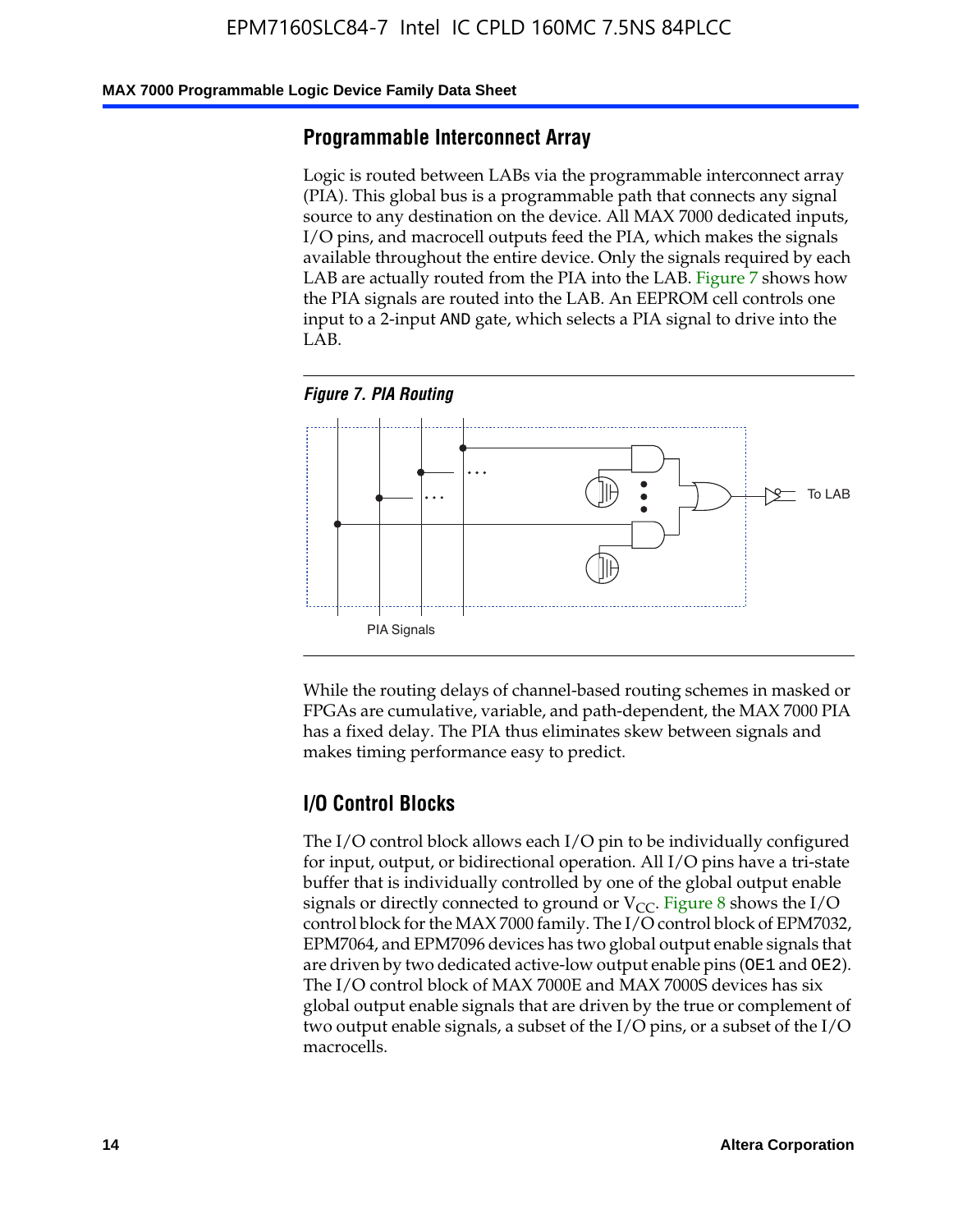

### **EPM7032, EPM7064 & EPM7096 Devices**







#### *Note:*

(1) The open-drain output option is available only in MAX 7000S devices.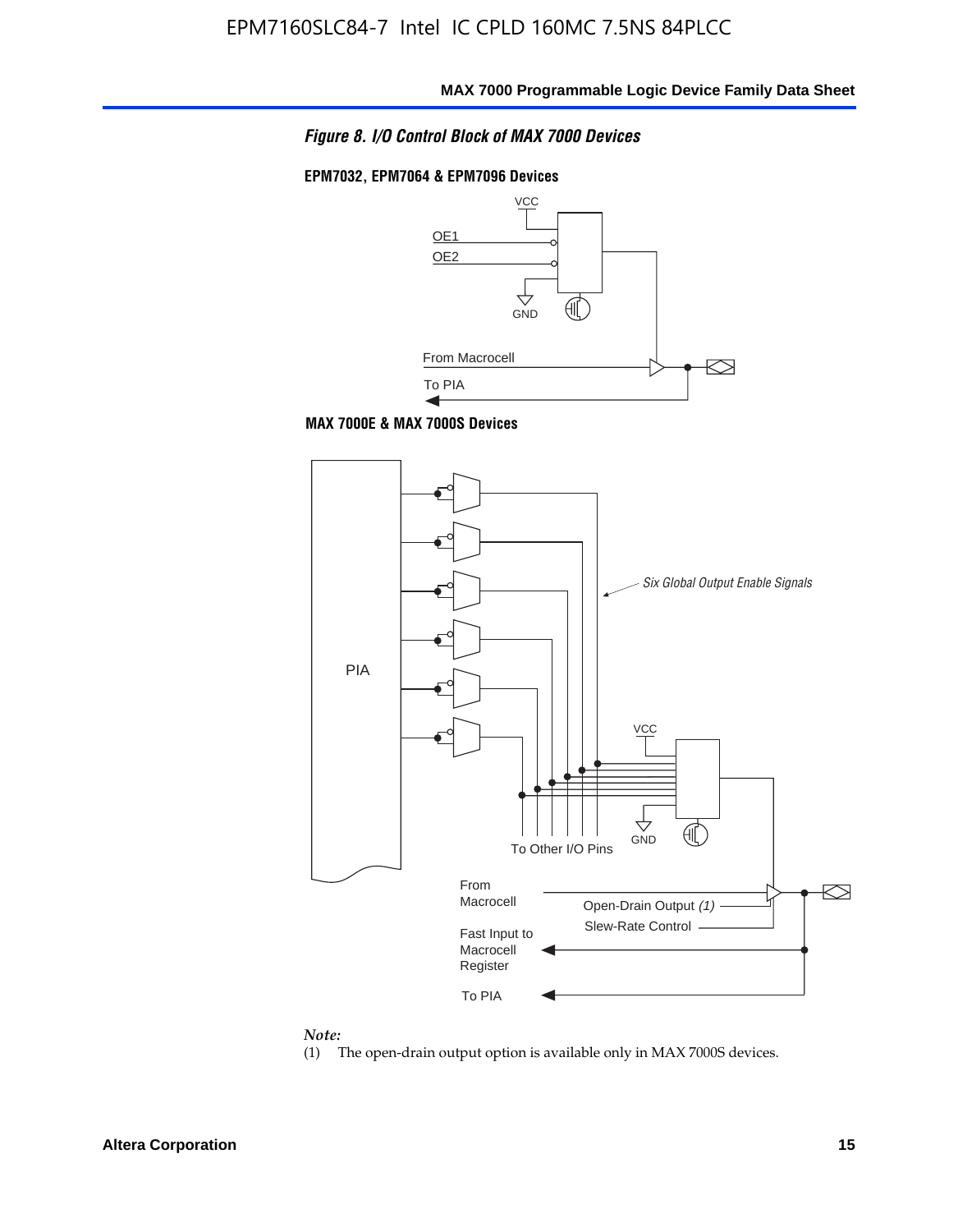When the tri-state buffer control is connected to ground, the output is tri-stated (high impedance) and the I/O pin can be used as a dedicated input. When the tri-state buffer control is connected to  $V_{CC}$ , the output is enabled.

The MAX 7000 architecture provides dual I/O feedback, in which macrocell and pin feedbacks are independent. When an I/O pin is configured as an input, the associated macrocell can be used for buried logic.

### **In-System Programmability (ISP)**

MAX 7000S devices are in-system programmable via an industry-standard 4-pin Joint Test Action Group (JTAG) interface (IEEE Std. 1149.1-1990). ISP allows quick, efficient iterations during design development and debugging cycles. The MAX 7000S architecture internally generates the high programming voltage required to program EEPROM cells, allowing in-system programming with only a single 5.0 V power supply. During in-system programming, the I/O pins are tri-stated and pulled-up to eliminate board conflicts. The pull-up value is nominally 50 k¾.

ISP simplifies the manufacturing flow by allowing devices to be mounted on a printed circuit board with standard in-circuit test equipment before they are programmed. MAX 7000S devices can be programmed by downloading the information via in-circuit testers (ICT), embedded processors, or the Altera MasterBlaster, ByteBlasterMV, ByteBlaster, BitBlaster download cables. (The ByteBlaster cable is obsolete and is replaced by the ByteBlasterMV cable, which can program and configure 2.5-V, 3.3-V, and 5.0-V devices.) Programming the devices after they are placed on the board eliminates lead damage on high-pin-count packages (e.g., QFP packages) due to device handling and allows devices to be reprogrammed after a system has already shipped to the field. For example, product upgrades can be performed in the field via software or modem.

In-system programming can be accomplished with either an adaptive or constant algorithm. An adaptive algorithm reads information from the unit and adapts subsequent programming steps to achieve the fastest possible programming time for that unit. Because some in-circuit testers cannot support an adaptive algorithm, Altera offers devices tested with a constant algorithm. Devices tested to the constant algorithm have an "F" suffix in the ordering code.

The Jam™ Standard Test and Programming Language (STAPL) can be used to program MAX 7000S devices with in-circuit testers, PCs, or embedded processor.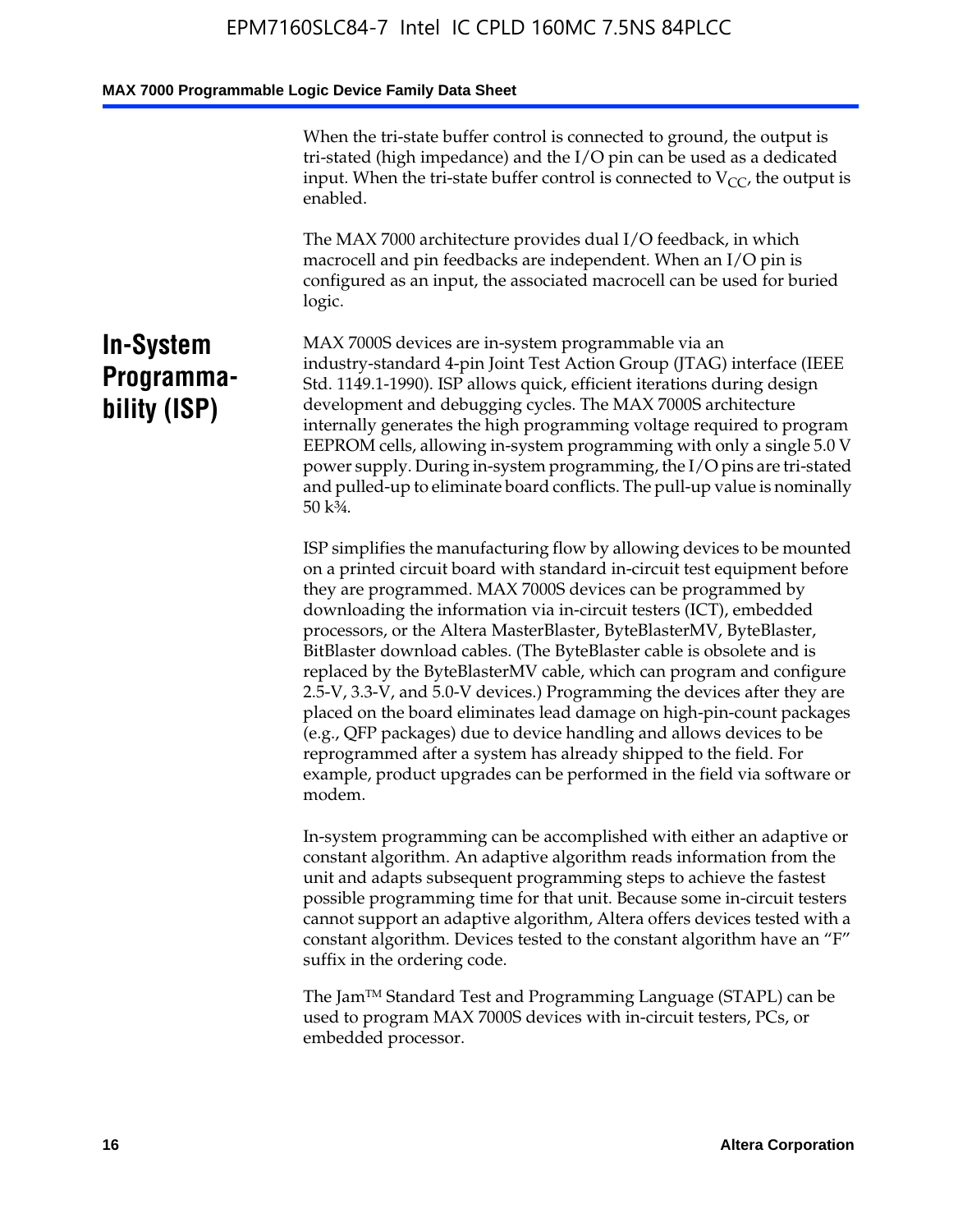For more information on using the Jam language, refer to *AN* 122: Using *Jam STAPL for ISP & ICR via an Embedded Processor*.

The ISP circuitry in MAX 7000S devices is compatible with IEEE Std. 1532 specification. The IEEE Std. 1532 is a standard developed to allow concurrent ISP between multiple PLD vendors.

### **Programming Sequence**

During in-system programming, instructions, addresses, and data are shifted into the MAX 7000S device through the TDI input pin. Data is shifted out through the TDO output pin and compared against the expected data.

Programming a pattern into the device requires the following six ISP stages. A stand-alone verification of a programmed pattern involves only stages 1, 2, 5, and 6.

- 1. *Enter ISP*. The enter ISP stage ensures that the I/O pins transition smoothly from user mode to ISP mode. The enter ISP stage requires 1 ms.
- 2. *Check ID*. Before any program or verify process, the silicon ID is checked. The time required to read this silicon ID is relatively small compared to the overall programming time.
- 3. *Bulk Erase*. Erasing the device in-system involves shifting in the instructions to erase the device and applying one erase pulse of 100 ms.
- 4. *Program*. Programming the device in-system involves shifting in the address and data and then applying the programming pulse to program the EEPROM cells. This process is repeated for each EEPROM address.
- 5. *Verify*. Verifying an Altera device in-system involves shifting in addresses, applying the read pulse to verify the EEPROM cells, and shifting out the data for comparison. This process is repeated for each EEPROM address.
- 6. *Exit ISP*. An exit ISP stage ensures that the I/O pins transition smoothly from ISP mode to user mode. The exit ISP stage requires 1 ms.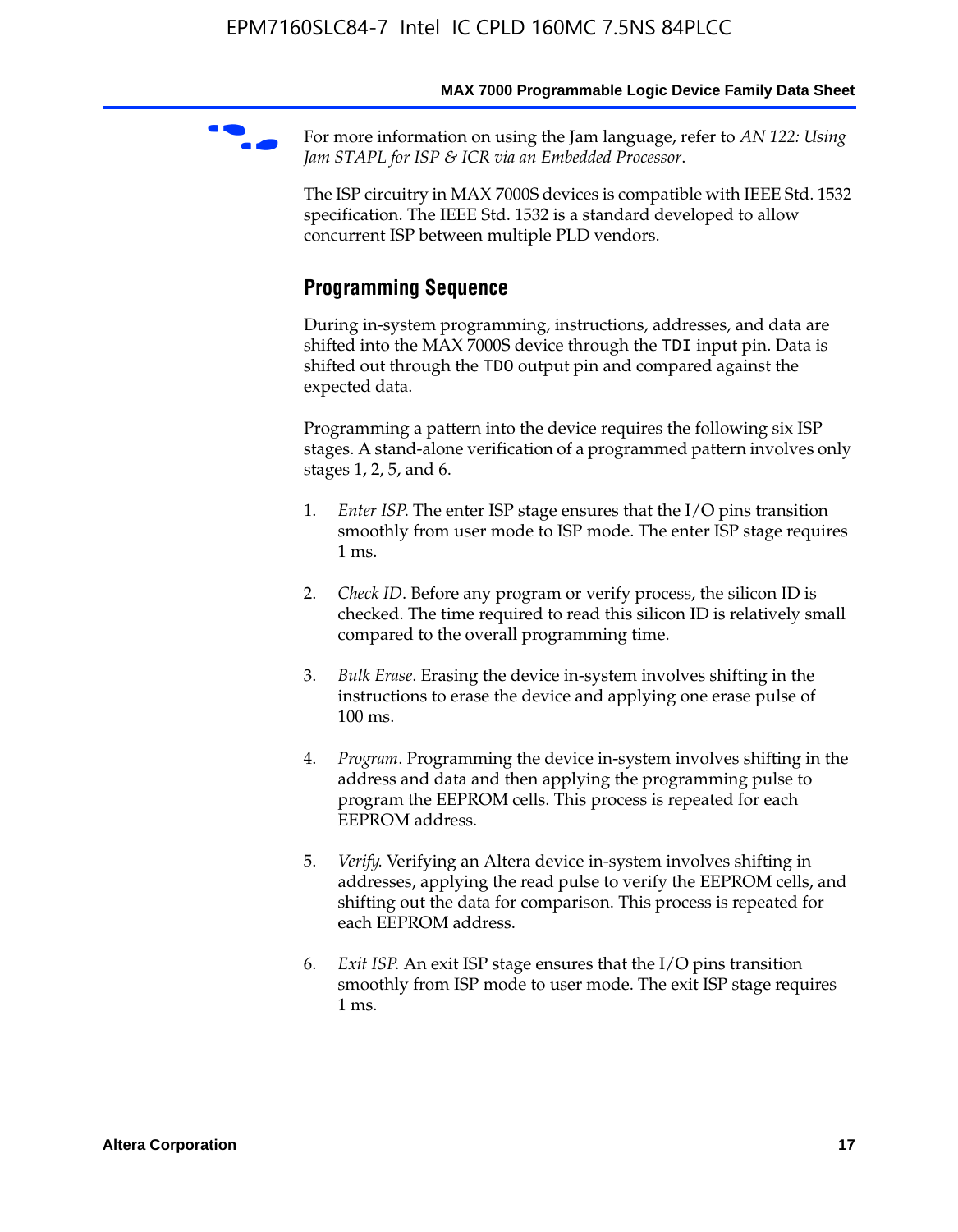### **Programming Times**

The time required to implement each of the six programming stages can be broken into the following two elements:

- A pulse time to erase, program, or read the EEPROM cells.
- A shifting time based on the test clock (TCK) frequency and the number of TCK cycles to shift instructions, address, and data into the device.

By combining the pulse and shift times for each of the programming stages, the program or verify time can be derived as a function of the TCK frequency, the number of devices, and specific target device(s). Because different ISP-capable devices have a different number of EEPROM cells, both the total fixed and total variable times are unique for a single device.

### *Programming a Single MAX 7000S Device*

The time required to program a single MAX 7000S device in-system can be calculated from the following formula:

$$
t_{PROG} = t_{PPULSE} + \frac{C_{ycle_{PTCK}}}{f_{TCK}}
$$
  
where:  $t_{PROG}$  = Programming time  
 $t_{PPULSE}$  = Sum of the fixed times to erase, program, and  
verify the EEPROM cells  
 $C_{ycle_{PTCK}}$  = Number of TCK cycles to program a device  
 $f_{TCK}$  = TCK frequency

The ISP times for a stand-alone verification of a single MAX 7000S device can be calculated from the following formula:

|                  | $t_{VER} = t_{VPULSE} + \frac{Cycle_{VTCK}}{f_{TCK}}$ |                                                                                                                                 |
|------------------|-------------------------------------------------------|---------------------------------------------------------------------------------------------------------------------------------|
| where: $t_{VFR}$ | $t_{VPULSE}$                                          | = Verify time<br>$=$ Sum of the fixed times to verify the EEPROM cells<br>$CycleVTCK$ = Number of TCK cycles to verify a device |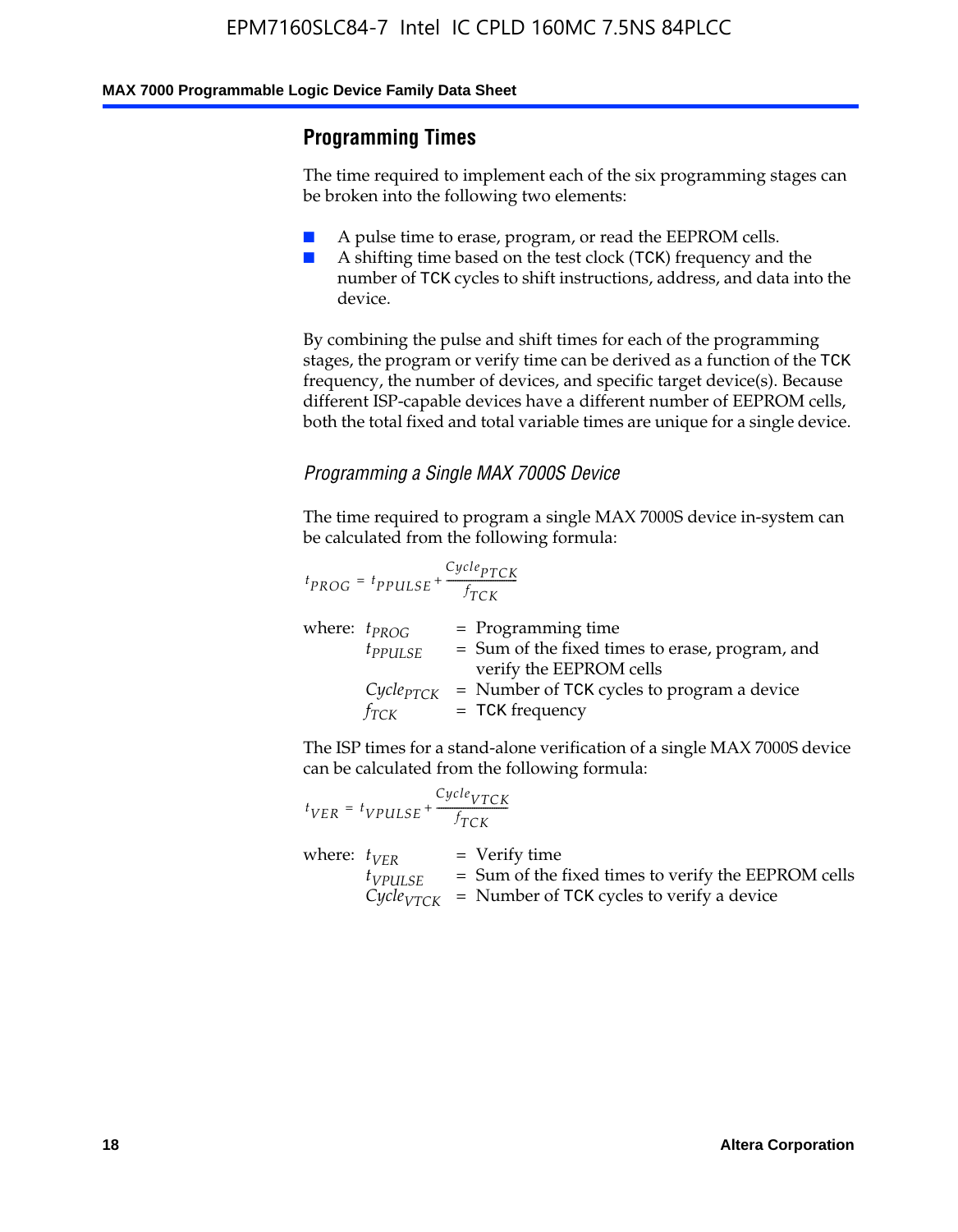### **MAX 7000 Programmable Logic Device Family Data Sheet**

The programming times described in Tables 6 through 8 are associated with the worst-case method using the enhanced ISP algorithm.

| Table 6. MAX 7000S t <sub>PULSE</sub> & Cycle <sub>TCK</sub> Values |                         |                       |                 |                                 |  |  |  |
|---------------------------------------------------------------------|-------------------------|-----------------------|-----------------|---------------------------------|--|--|--|
| <b>Device</b>                                                       |                         | <b>Programming</b>    |                 | <b>Stand-Alone Verification</b> |  |  |  |
|                                                                     | t <sub>PPULSE</sub> (S) | Cycle <sub>PTCK</sub> | $t_{VPULSE}(s)$ | $\mathcal C$ ycle $_{VTCK}$     |  |  |  |
| EPM7032S                                                            | 4.02                    | 342,000               | 0.03            | 200,000                         |  |  |  |
| <b>EPM7064S</b>                                                     | 4.50                    | 504,000               | 0.03            | 308,000                         |  |  |  |
| <b>EPM7128S</b>                                                     | 5.11                    | 832,000               | 0.03            | 528,000                         |  |  |  |
| <b>EPM7160S</b>                                                     | 5.35                    | 1,001,000             | 0.03            | 640,000                         |  |  |  |
| <b>EPM7192S</b>                                                     | 5.71                    | 1,192,000             | 0.03            | 764,000                         |  |  |  |
| <b>EPM7256S</b>                                                     | 6.43                    | 1,603,000             | 0.03            | 1,024,000                       |  |  |  |

Tables 7 and 8 show the in-system programming and stand alone verification times for several common test clock frequencies.

| Table 7. MAX 7000S In-System Programming Times for Different Test Clock Frequencies |                    |       |       |       |                |                |                |               |              |
|-------------------------------------------------------------------------------------|--------------------|-------|-------|-------|----------------|----------------|----------------|---------------|--------------|
| <b>Device</b>                                                                       | $t_{\textit{TCK}}$ |       |       |       |                |                |                |               | <b>Units</b> |
|                                                                                     | <b>10 MHz</b>      | 5 MHz | 2 MHz | 1 MHz | <b>500 kHz</b> | <b>200 kHz</b> | <b>100 kHz</b> | <b>50 kHz</b> |              |
| <b>EPM7032S</b>                                                                     | 4.06               | 4.09  | 4.19  | 4.36  | 4.71           | 5.73           | 7.44           | 10.86         | s            |
| <b>EPM7064S</b>                                                                     | 4.55               | 4.60  | 4.76  | 5.01  | 5.51           | 7.02           | 9.54           | 14.58         | s            |
| <b>EPM7128S</b>                                                                     | 5.19               | 5.27  | 5.52  | 5.94  | 6.77           | 9.27           | 13.43          | 21.75         | s            |
| <b>EPM7160S</b>                                                                     | 5.45               | 5.55  | 5.85  | 6.35  | 7.35           | 10.35          | 15.36          | 25.37         | s            |
| <b>EPM7192S</b>                                                                     | 5.83               | 5.95  | 6.30  | 6.90  | 8.09           | 11.67          | 17.63          | 29.55         | s            |
| <b>EPM7256S</b>                                                                     | 6.59               | 6.75  | 7.23  | 8.03  | 9.64           | 14.45          | 22.46          | 38.49         | s            |

| Table 8. MAX 7000S Stand-Alone Verification Times for Different Test Clock Frequencies |               |                  |       |       |                |                |                |               |              |
|----------------------------------------------------------------------------------------|---------------|------------------|-------|-------|----------------|----------------|----------------|---------------|--------------|
| <b>Device</b>                                                                          |               | † <sub>TCK</sub> |       |       |                |                |                |               | <b>Units</b> |
|                                                                                        | <b>10 MHz</b> | 5 MHz            | 2 MHz | 1 MHz | <b>500 kHz</b> | <b>200 kHz</b> | <b>100 kHz</b> | <b>50 kHz</b> |              |
| <b>EPM7032S</b>                                                                        | 0.05          | 0.07             | 0.13  | 0.23  | 0.43           | 1.03           | 2.03           | 4.03          | s            |
| <b>EPM7064S</b>                                                                        | 0.06          | 0.09             | 0.18  | 0.34  | 0.64           | 1.57           | 3.11           | 6.19          | s            |
| <b>EPM7128S</b>                                                                        | 0.08          | 0.14             | 0.29  | 0.56  | 1.09           | 2.67           | 5.31           | 10.59         | s            |
| <b>EPM7160S</b>                                                                        | 0.09          | 0.16             | 0.35  | 0.67  | 1.31           | 3.23           | 6.43           | 12.83         | s            |
| <b>EPM7192S</b>                                                                        | 0.11          | 0.18             | 0.41  | 0.79  | 1.56           | 3.85           | 7.67           | 15.31         | s            |
| <b>EPM7256S</b>                                                                        | 0.13          | 0.24             | 0.54  | 1.06  | 2.08           | 5.15           | 10.27          | 20.51         | s            |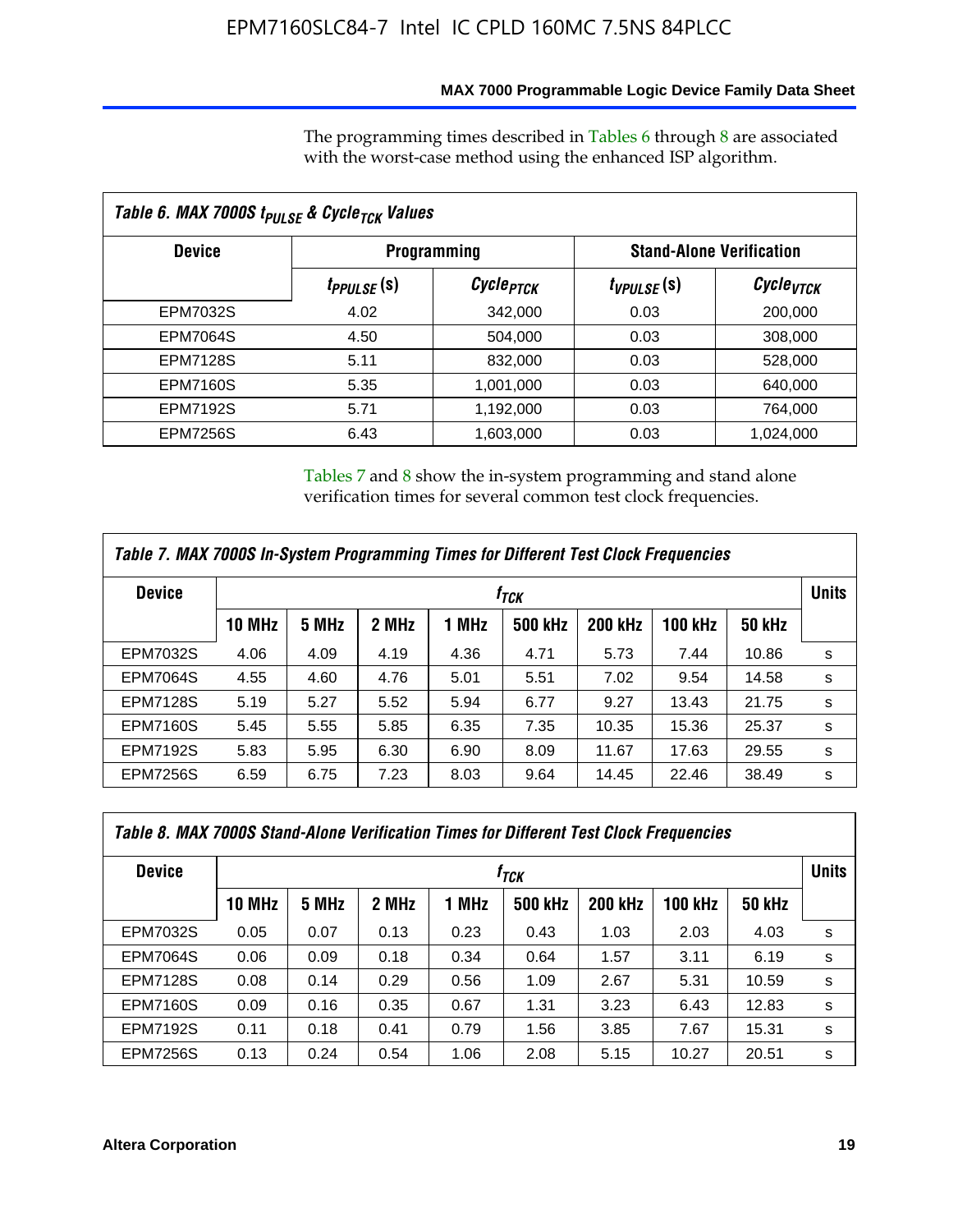## **Programmable Speed/Power Control**

MAX 7000 devices offer a power-saving mode that supports low-power operation across user-defined signal paths or the entire device. This feature allows total power dissipation to be reduced by 50% or more, because most logic applications require only a small fraction of all gates to operate at maximum frequency.

The designer can program each individual macrocell in a MAX 7000 device for either high-speed (i.e., with the Turbo  $Bit^{TM}$  option turned on) or low-power (i.e., with the Turbo Bit option turned off) operation. As a result, speed-critical paths in the design can run at high speed, while the remaining paths can operate at reduced power. Macrocells that run at low power incur a nominal timing delay adder  $(t_{LPA})$  for the  $t_{LAD}$ ,  $t_{LAC}$ ,  $t_{IC}$ ,  $t_{EN}$ , and  $t_{SEXP}$ ,  $t_{ACL}$ , and  $t_{CPPW}$  parameters.

### **Output Configuration**

MAX 7000 device outputs can be programmed to meet a variety of system-level requirements.

### **MultiVolt I/O Interface**

MAX 7000 devices—except 44-pin devices—support the MultiVolt I/O interface feature, which allows MAX 7000 devices to interface with systems that have differing supply voltages. The 5.0-V devices in all packages can be set for 3.3-V or 5.0-V I/O pin operation. These devices have one set of VCC pins for internal operation and input buffers (VCCINT), and another set for I/O output drivers (VCCIO).

The VCCINT pins must always be connected to a 5.0-V power supply. With a 5.0-V  $V_{\text{CCINT}}$  level, input voltage thresholds are at TTL levels, and are therefore compatible with both 3.3-V and 5.0-V inputs.

The VCCIO pins can be connected to either a 3.3-V or a 5.0-V power supply, depending on the output requirements. When the VCCIO pins are connected to a 5.0-V supply, the output levels are compatible with 5.0-V systems. When  $V_{\text{CGO}}$  is connected to a 3.3-V supply, the output high is 3.3 V and is therefore compatible with 3.3-V or 5.0-V systems. Devices operating with  $V_{\text{CCIO}}$  levels lower than 4.75 V incur a nominally greater timing delay of  $t_{OD2}$  instead of  $t_{OD1}$ .

### **Open-Drain Output Option (MAX 7000S Devices Only)**

MAX 7000S devices provide an optional open-drain (functionally equivalent to open-collector) output for each I/O pin. This open-drain output enables the device to provide system-level control signals (e.g., interrupt and write enable signals) that can be asserted by any of several devices. It can also provide an additional wired-OR plane.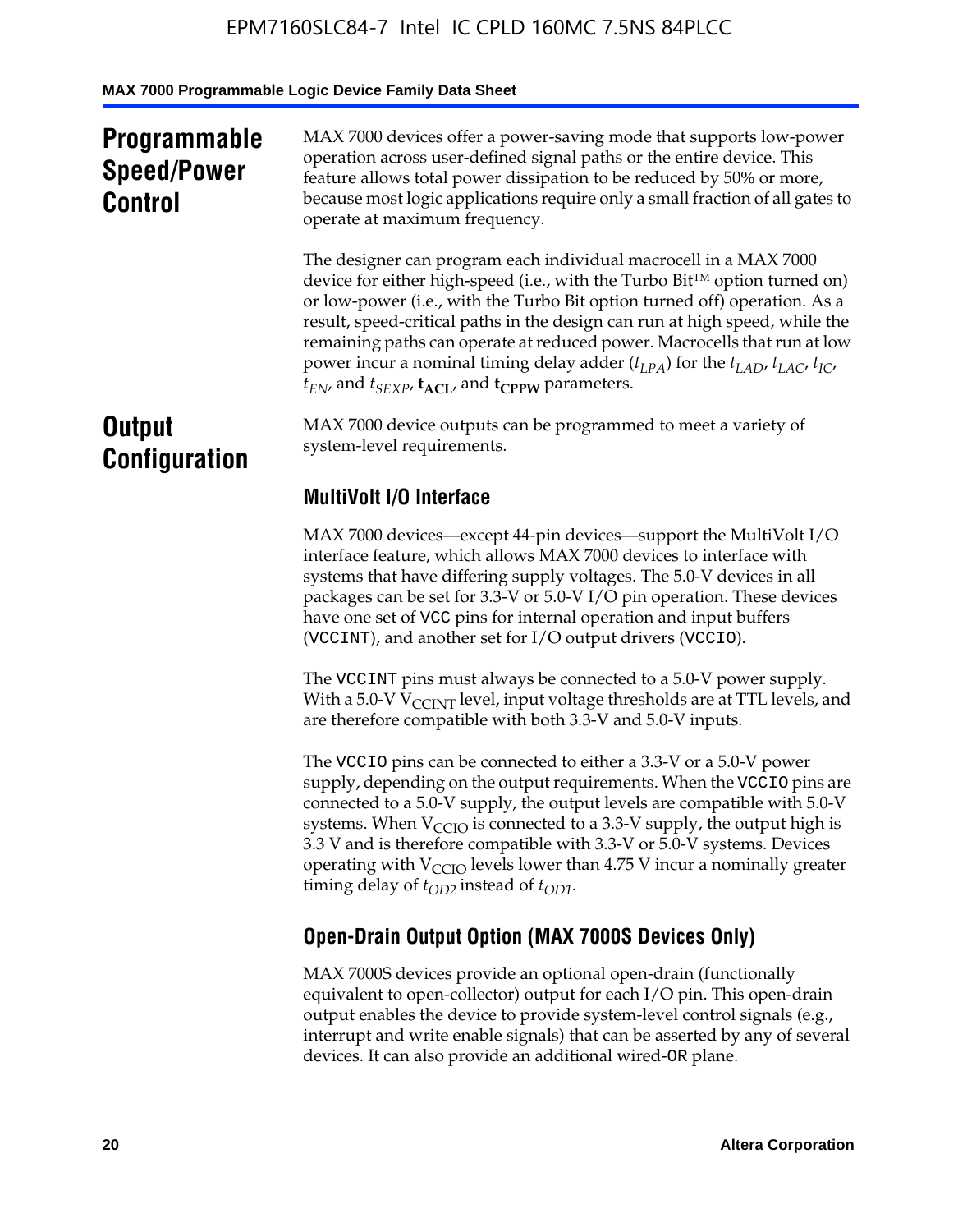By using an external 5.0-V pull-up resistor, output pins on MAX 7000S devices can be set to meet 5.0-V CMOS input voltages. When  $V<sub>CCIO</sub>$  is 3.3 V, setting the open drain option will turn off the output pull-up transistor, allowing the external pull-up resistor to pull the output high enough to meet 5.0-V CMOS input voltages. When  $V_{\text{CCIO}}$  is 5.0 V, setting the output drain option is not necessary because the pull-up transistor will already turn off when the pin exceeds approximately 3.8 V, allowing the external pull-up resistor to pull the output high enough to meet 5.0-V CMOS input voltages.

### **Slew-Rate Control**

The output buffer for each MAX 7000E and MAX 7000S I/O pin has an adjustable output slew rate that can be configured for low-noise or high-speed performance. A faster slew rate provides high-speed transitions for high-performance systems. However, these fast transitions may introduce noise transients into the system. A slow slew rate reduces system noise, but adds a nominal delay of 4 to 5 ns. In MAX 7000E devices, when the Turbo Bit is turned off, the slew rate is set for low noise performance. For MAX 7000S devices, each I/O pin has an individual EEPROM bit that controls the slew rate, allowing designers to specify the slew rate on a pin-by-pin basis.

### **Programming with External Hardware**

[MAX](http://www.altera.com/literature/ds/dspghd.pdf) 7000 devices can be prog[rammed on Windows-based PCs with](http://www.altera.com/literature/ds/dspghd.pdf)  the Altera Logic Programmer card, the Master Programming Unit (MPU), and the appropriate device adapter. The MPU performs a continuity check to ensure adequate electrical contact between the adapter and the device.



For more information, see the *Altera Programming Hardware Data Sheet*.

The Altera development system can use text- or waveform-format test vectors created with the Text Editor or Waveform Editor to test the programmed device. For added design verification, designers can perform functional testing to compare the functional behavior of a MAX 7000 device with the results of simulation. Moreover, Data I/O, BP Microsystems, and other programming hardware manufacturers also provide programming support for Altera devices.



For more information, see the *Programming Hardware Manufacturers*.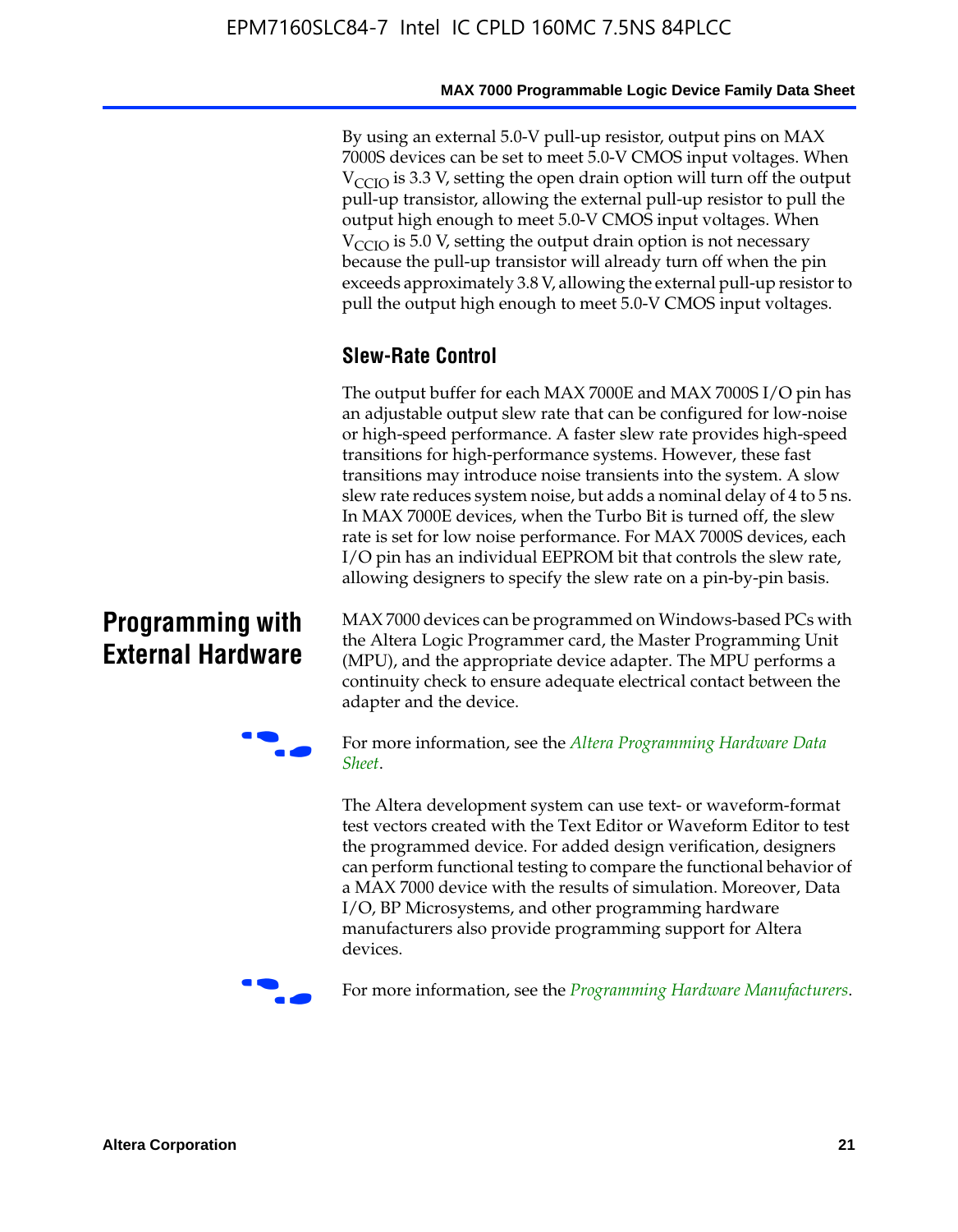### **MAX 7000 Programmable Logic Device Family Data Sheet**

## **IEEE Std. 1149.1 (JTAG) Boundary-Scan Support**

 $\mathsf{r}$ 

MAX 7000 devices support JTAG BST circuitry as specified by IEEE Std. 1149.1-1990. Table 9 describes the JTAG instructions supported by the MAX 7000 family. The pin-out tables (see the Altera web site (**http://www.altera.com**) or the *Altera Digital Library* for pin-out information) show the location of the JTAG control pins for each device. If the JTAG interface is not required, the JTAG pins are available as user I/O pins.

| Table 9. MAX 7000 JTAG Instructions |                                                                                                                |                                                                                                                                                                                                                                                                                                         |
|-------------------------------------|----------------------------------------------------------------------------------------------------------------|---------------------------------------------------------------------------------------------------------------------------------------------------------------------------------------------------------------------------------------------------------------------------------------------------------|
| <b>JTAG Instruction</b>             | <b>Devices</b>                                                                                                 | <b>Description</b>                                                                                                                                                                                                                                                                                      |
| SAMPLE/PRELOAD                      | <b>EPM7128S</b><br><b>EPM7160S</b><br><b>EPM7192S</b><br><b>EPM7256S</b>                                       | Allows a snapshot of signals at the device pins to be captured and<br>examined during normal device operation, and permits an initial data<br>pattern output at the device pins.                                                                                                                        |
| <b>EXTEST</b>                       | <b>EPM7128S</b><br><b>EPM7160S</b><br><b>EPM7192S</b><br><b>EPM7256S</b>                                       | Allows the external circuitry and board-level interconnections to be<br>tested by forcing a test pattern at the output pins and capturing test<br>results at the input pins.                                                                                                                            |
| <b>BYPASS</b>                       | EPM7032S<br><b>EPM7064S</b><br><b>EPM7128S</b><br><b>EPM7160S</b><br><b>EPM7192S</b><br><b>EPM7256S</b>        | Places the 1-bit bypass register between the TDI and TDO pins, which<br>allows the BST data to pass synchronously through a selected device<br>to adjacent devices during normal device operation.                                                                                                      |
| <b>IDCODE</b>                       | EPM7032S<br><b>EPM7064S</b><br><b>EPM7128S</b><br><b>EPM7160S</b><br><b>EPM7192S</b><br><b>EPM7256S</b>        | Selects the IDCODE register and places it between TDI and TDO,<br>allowing the IDCODE to be serially shifted out of TDO.                                                                                                                                                                                |
| <b>ISP</b> Instructions             | <b>EPM7032S</b><br><b>EPM7064S</b><br><b>EPM7128S</b><br><b>EPM7160S</b><br><b>EPM7192S</b><br><b>EPM7256S</b> | These instructions are used when programming MAX 7000S devices<br>via the JTAG ports with the MasterBlaster, ByteBlasterMV, BitBlaster<br>download cable, or using a Jam File (.jam), Jam Byte-Code file (.jbc),<br>or Serial Vector Format file (.svf) via an embedded processor or test<br>equipment. |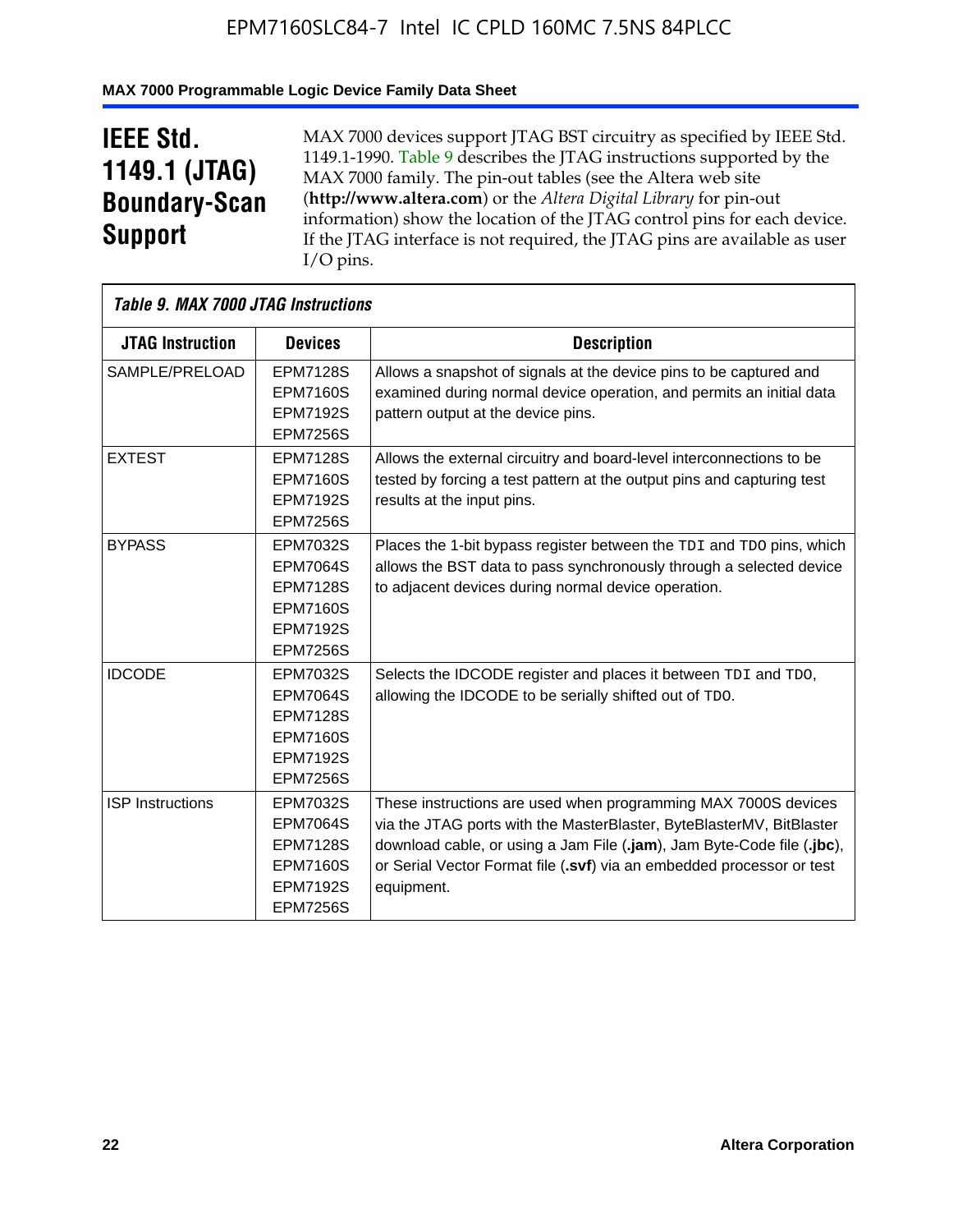The instruction register length of MAX 7000S devices is 10 bits. Tables 10 and 11 show the boundary-scan register length and device IDCODE information for MAX 7000S devices.

| Table 10. MAX 7000S Boundary-Scan Register Length |                                      |  |  |  |  |  |
|---------------------------------------------------|--------------------------------------|--|--|--|--|--|
| <b>Device</b>                                     | <b>Boundary-Scan Register Length</b> |  |  |  |  |  |
| <b>EPM7032S</b>                                   | 1 $(1)$                              |  |  |  |  |  |
| <b>EPM7064S</b>                                   | 1 $(1)$                              |  |  |  |  |  |
| <b>EPM7128S</b>                                   | 288                                  |  |  |  |  |  |
| <b>EPM7160S</b>                                   | 312                                  |  |  |  |  |  |
| <b>EPM7192S</b>                                   | 360                                  |  |  |  |  |  |
| <b>EPM7256S</b>                                   | 480                                  |  |  |  |  |  |

*Note:*

(1) This device does not support JTAG boundary-scan testing. Selecting either the EXTEST or SAMPLE/PRELOAD instruction will select the one-bit bypass register.

| Table 11, 32-Bit MAX 7000 Device IDCODE<br>Note (1) |                            |                              |                                                    |                  |  |  |  |
|-----------------------------------------------------|----------------------------|------------------------------|----------------------------------------------------|------------------|--|--|--|
| <b>Device</b>                                       |                            | <b>IDCODE (32 Bits)</b>      |                                                    |                  |  |  |  |
|                                                     | <b>Version</b><br>(4 Bits) | Part Number (16 Bits)        | <b>Manufacturer's</b><br><b>Identity (11 Bits)</b> | 1 (1 Bit)<br>(2) |  |  |  |
| EPM7032S                                            | 0000                       | 0011<br>0010<br>0111<br>0000 | 00001101110                                        | 1                |  |  |  |
| <b>EPM7064S</b>                                     | 0000                       | 0110<br>0000<br>0100<br>0111 | 00001101110                                        | 1                |  |  |  |
| <b>EPM7128S</b>                                     | 0000                       | 0001 0010<br>1000<br>0111    | 00001101110                                        | $\mathbf{1}$     |  |  |  |
| <b>EPM7160S</b>                                     | 0000                       | 0110<br>0001<br>0000<br>0111 | 00001101110                                        | 1                |  |  |  |
| <b>EPM7192S</b>                                     | 0000                       | 1001<br>0010<br>0111<br>0001 | 00001101110                                        | 1                |  |  |  |
| <b>EPM7256S</b>                                     | 0000                       | 0111<br>0010<br>0101<br>0110 | 00001101110                                        | 1                |  |  |  |

*Notes:*

(1) The most significant bit (MSB) is on the left.

(2) The least significant bit (LSB) for all JTAG IDCODEs is 1.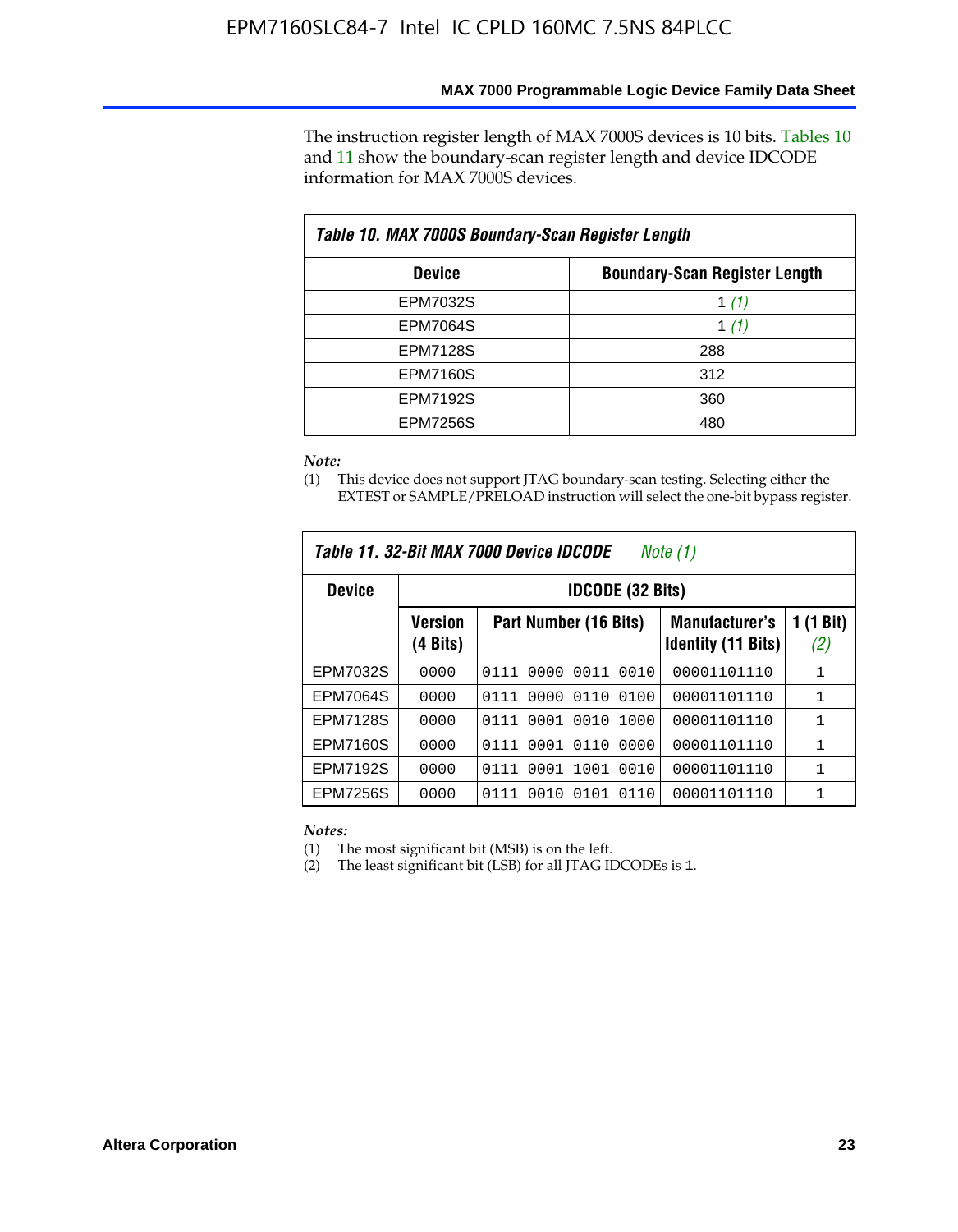### **MAX 7000 Programmable Logic Device Family Data Sheet**

Figure 9 shows the timing requirements for the JTAG signals.



Table 12 shows the JTAG timing parameters and values for MAX 7000S devices.

|                   | Table 12. JTAG Timing Parameters & Values for MAX 7000S Devices |     |     |             |
|-------------------|-----------------------------------------------------------------|-----|-----|-------------|
| <b>Symbol</b>     | Parameter                                                       | Min | Max | <b>Unit</b> |
| t <sub>JCP</sub>  | TCK clock period                                                | 100 |     | ns          |
| t <sub>JCH</sub>  | TCK clock high time                                             | 50  |     | ns          |
| $t_{\sf JCL}$     | <b>TCK clock low time</b>                                       | 50  |     | ns          |
| tjpsu             | JTAG port setup time                                            | 20  |     | ns          |
| t <sub>JPH</sub>  | JTAG port hold time                                             | 45  |     | ns          |
| tjpco             | JTAG port clock to output                                       |     | 25  | ns          |
| t <sub>JPZX</sub> | JTAG port high impedance to valid output                        |     | 25  | ns          |
| t <sub>JPXZ</sub> | JTAG port valid output to high impedance                        |     | 25  | ns          |
| t <sub>JSSU</sub> | Capture register setup time                                     | 20  |     | ns          |
| t <sub>JSH</sub>  | Capture register hold time                                      | 45  |     | ns          |
| tjsco             | Update register clock to output                                 |     | 25  | ns          |
| t <sub>JSZX</sub> | Update register high impedance to valid output                  |     | 25  | ns          |
| tjsxz             | Update register valid output to high impedance                  |     | 25  | ns          |



For more information, see *Application Note 39 (IEEE 1149.1 (JTAG) Boundary-Scan Testing in Altera Devices)*.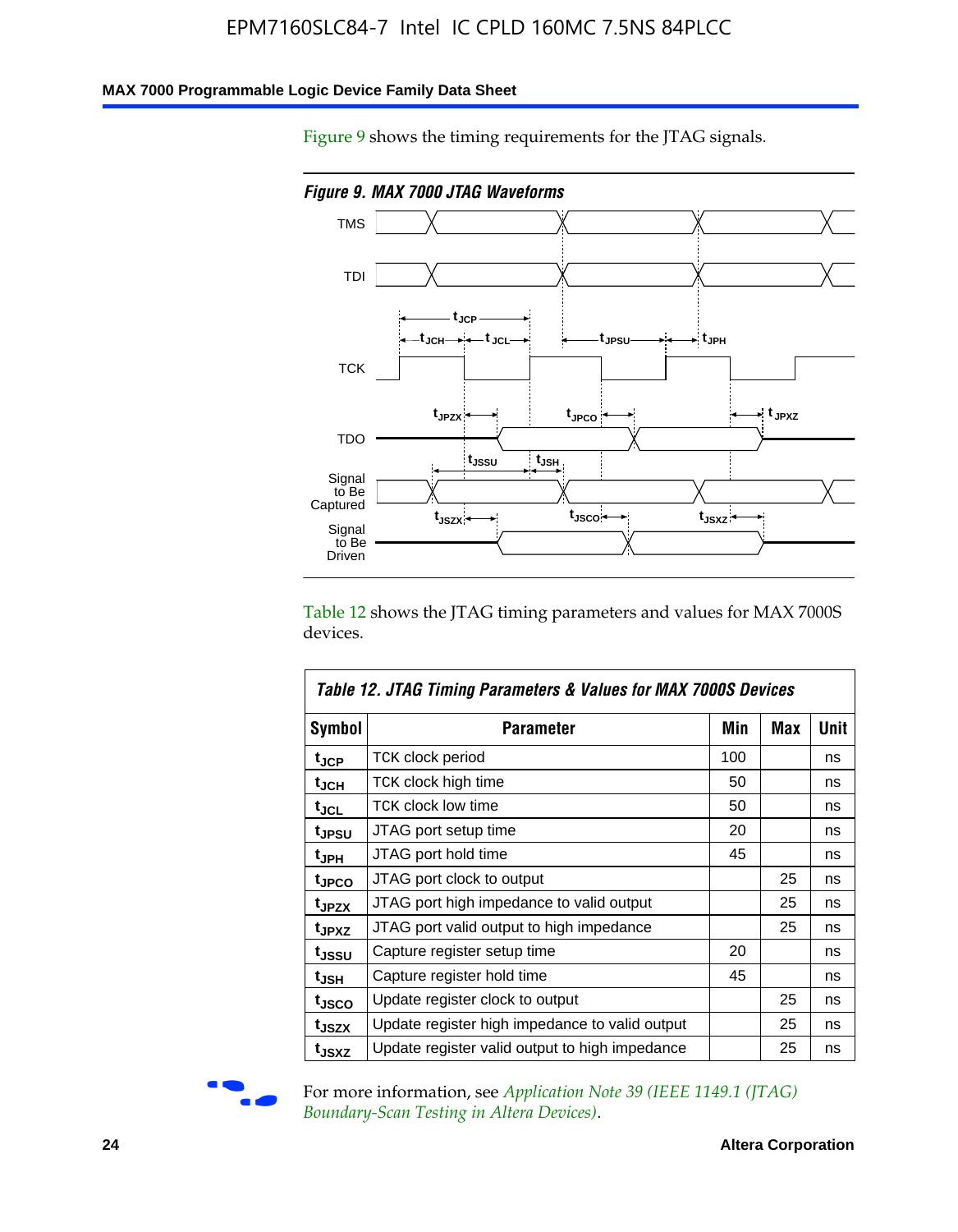#### **MAX 7000 Programmable Logic Device Family Data Sheet**

**Design Security** All MAX 7000 devices contain a programmable security bit that controls access to the data programmed into the device. When this bit is programmed, a proprietary design implemented in the device cannot be copied or retrieved. This feature provides a high level of design security because programmed data within EEPROM cells is invisible. The security bit that controls this function, as well as all other programmed data, is reset only when the device is reprogrammed.

### **Generic Testing** Each MAX 7000 device is functionally tested. Complete testing of each programmable EEPROM bit and all internal logic elements ensures 100% programming yield. AC test measurements are taken under conditions equivalent to those shown in Figure 10. Test patterns can be used and then erased during early stages of the production flow.

#### *Figure 10. MAX 7000 AC Test Conditions*

*Power supply transients can affect AC measurements. Simultaneous transitions of multiple outputs should be avoided for accurate measurement. Threshold tests must not be performed under AC conditions. Large-amplitude, fast ground-current transients normally occur as the device outputs discharge the load capacitances. When these transients flow through the parasitic inductance between the device ground pin and the test system ground, significant reductions in observable noise immunity can result. Numbers in brackets are for 2.5-V devices and outputs. Numbers without brackets are for 3.3-V devices and outputs.*



### **QFP Carrier & Development Socket**

MAX 7000 and MAX 7000E devices in QFP packages with 10[0 or more](http://www.altera.com/literature/ds/dsqfp.pdf)  [pins are shipped in special plas](http://www.altera.com/literature/ds/dsqfp.pdf)tic carriers to protect the QFP leads. The carrier is used with a prototype development socket and special programming hardware available from Altera. This carrier technology makes it possible to program, test, erase, and reprogram a device without exposing the leads to mechanical stress.

For detailed information and carrier dimensions, refer to the *QFP Carrier & Development Socket Data Sheet*.

MAX 7000S devices are not shipped in carriers.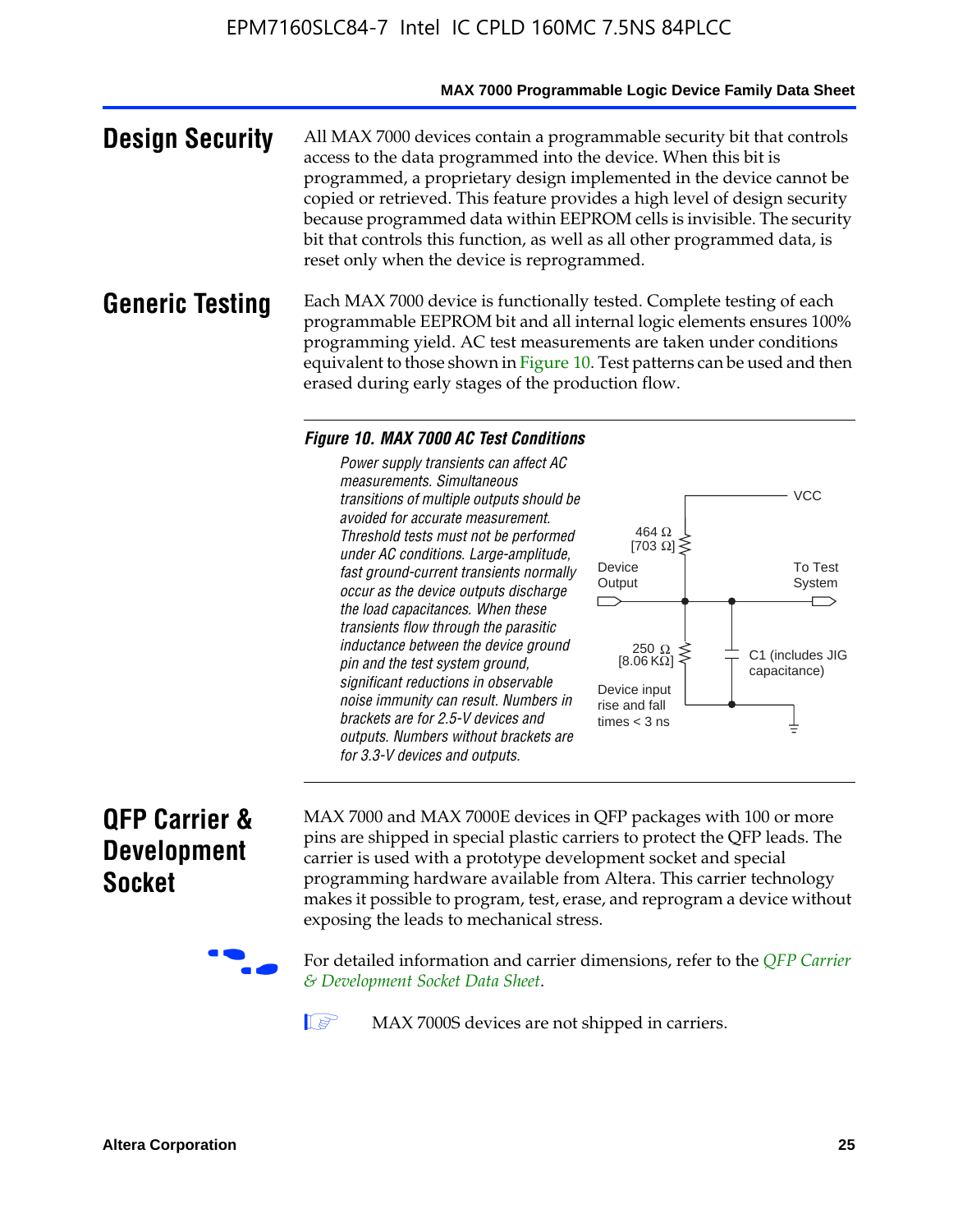### **MAX 7000 Programmable Logic Device Family Data Sheet**

## **Operating Conditions**

Tables 13 through 18 provide information about absolute maximum ratings, recommended operating conditions, operating conditions, and capacitance for 5.0-V MAX 7000 devices.

|                             | Table 13. MAX 7000 5.0-V Device Absolute Maximum Ratings | Note (1)                           |        |     |                |
|-----------------------------|----------------------------------------------------------|------------------------------------|--------|-----|----------------|
| Symbol                      | <b>Parameter</b>                                         | <b>Conditions</b>                  | Min    | Max | Unit           |
| $V_{\rm CC}$                | Supply voltage                                           | With respect to ground (2)         | $-2.0$ | 7.0 | V              |
| $V_{1}$                     | DC input voltage                                         |                                    | $-2.0$ | 7.0 | V              |
| $I_{OUT}$                   | DC output current, per pin                               |                                    | $-25$  | 25  | m <sub>A</sub> |
| $\mathsf{T}_{\textsf{STG}}$ | Storage temperature                                      | No bias                            | $-65$  | 150 | ° C            |
| $\mathsf{T}_{\mathsf{AMB}}$ | Ambient temperature                                      | Under bias                         | $-65$  | 135 | ° C            |
| $T_{\rm J}$                 | Junction temperature                                     | Ceramic packages, under bias       |        | 150 | $^{\circ}$ C   |
|                             |                                                          | PQFP and RQFP packages, under bias |        | 135 | ° C            |

|                          |                                                        | Table 14. MAX 7000 5.0-V Device Recommended Operating Conditions |                |                          |              |
|--------------------------|--------------------------------------------------------|------------------------------------------------------------------|----------------|--------------------------|--------------|
| Symbol                   | <b>Parameter</b>                                       | <b>Conditions</b>                                                | Min            | Max                      | Unit         |
| <b>V<sub>CCINT</sub></b> | Supply voltage for internal logic and<br>input buffers | (3), (4), (5)                                                    | 4.75<br>(4.50) | 5.25<br>(5.50)           | $\vee$       |
| V <sub>CCIO</sub>        | Supply voltage for output drivers,<br>5.0-V operation  | (3), (4)                                                         | 4.75<br>(4.50) | 5.25<br>(5.50)           | $\vee$       |
|                          | Supply voltage for output drivers,<br>3.3-V operation  | (3), (4), (6)                                                    | 3.00<br>(3.00) | 3.60<br>(3.60)           | $\vee$       |
| V <sub>CCISP</sub>       | Supply voltage during ISP                              | (7)                                                              | 4.75           | 5.25                     | V            |
| $V_{1}$                  | Input voltage                                          |                                                                  | $-0.5(8)$      | $V_{\text{CCINT}} + 0.5$ | $\vee$       |
| $V_{\rm O}$              | Output voltage                                         |                                                                  | 0              | V <sub>CCIO</sub>        | V            |
| T <sub>A</sub>           | Ambient temperature                                    | For commercial use                                               | $\Omega$       | 70                       | $^{\circ}$ C |
|                          |                                                        | For industrial use                                               | $-40$          | 85                       | °C           |
| $T_{\rm d}$              | Junction temperature                                   | For commercial use                                               | $\Omega$       | 90                       | ° C          |
|                          |                                                        | For industrial use                                               | $-40$          | 105                      | $^{\circ}$ C |
| $t_{R}$                  | Input rise time                                        |                                                                  |                | 40                       | ns           |
| $t_F$                    | Input fall time                                        |                                                                  |                | 40                       | ns           |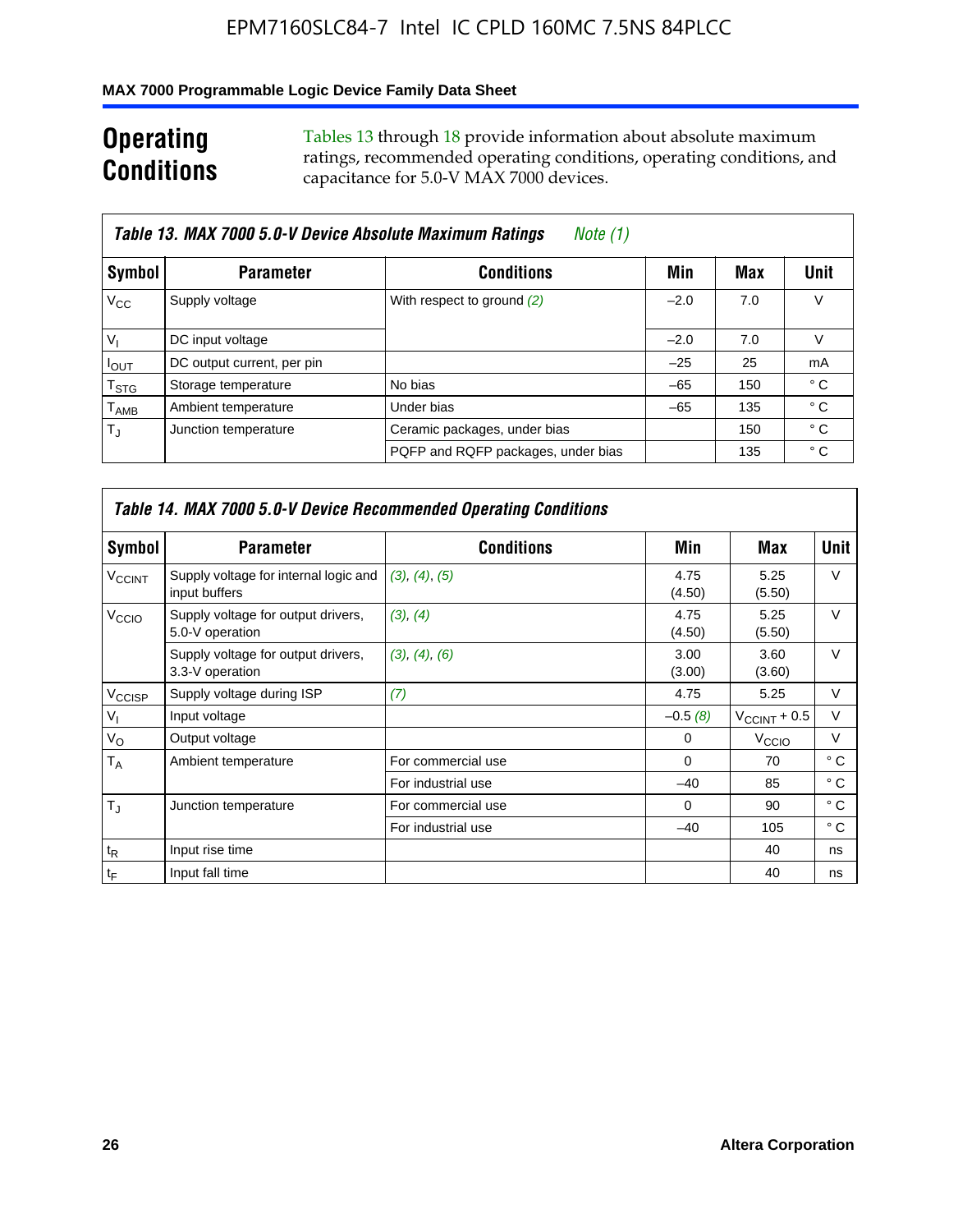|                 | Table 15. MAX 7000 5.0-V Device DC Operating Conditions | Note (9)                                                                  |                      |                          |        |
|-----------------|---------------------------------------------------------|---------------------------------------------------------------------------|----------------------|--------------------------|--------|
| Symbol          | <b>Parameter</b>                                        | <b>Conditions</b>                                                         | Min                  | Max                      | Unit   |
| V <sub>IH</sub> | High-level input voltage                                |                                                                           | 2.0                  | $V_{\text{CCINT}} + 0.5$ | V      |
| $V_{IL}$        | Low-level input voltage                                 |                                                                           | $-0.5(8)$            | 0.8                      | V      |
| $V_{OH}$        | 5.0-V high-level TTL output voltage                     | $I_{OH} = -4$ mA DC, $V_{CClO} = 4.75$ V (10)                             | 2.4                  |                          | V      |
|                 | 3.3-V high-level TTL output voltage                     | $I_{OH} = -4$ mA DC, $V_{CClO} = 3.00$ V (10)                             | 2.4                  |                          | $\vee$ |
|                 | 3.3-V high-level CMOS output<br>voltage                 | $I_{OH} = -0.1$ mA DC, $V_{CClO} = 3.0$ V (10)                            | $V_{\rm CClO}$ – 0.2 |                          | $\vee$ |
| $V_{OL}$        | 5.0-V low-level TTL output voltage                      | $I_{\text{OI}}$ = 12 mA DC, $V_{\text{CCIO}}$ = 4.75 V (11)               |                      | 0.45                     | V      |
|                 | 3.3-V low-level TTL output voltage                      | $I_{OL}$ = 12 mA DC, $V_{CCIO}$ = 3.00 V (11)                             |                      | 0.45                     | $\vee$ |
|                 | 3.3-V low-level CMOS output<br>voltage                  | $I_{\text{OI}} = 0.1 \text{ mA DC}, V_{\text{CCIO}} = 3.0 \text{ V} (11)$ |                      | 0.2                      | $\vee$ |
| I <sub>I</sub>  | Leakage current of dedicated input<br>pins              | $V_1 = -0.5$ to 5.5 V (11)                                                | $-10$                | 10                       | μA     |
| $I_{OZ}$        | I/O pin tri-state output off-state<br>current           | $V_1 = -0.5$ to 5.5 V (11), (12)                                          | $-40$                | 40                       | μA     |

|                  | Table 16. MAX 7000 5.0-V Device Capacitance: EPM7032, EPM7064 & EPM7096 Devices<br><i>Note (13)</i> |                                     |  |    |      |
|------------------|-----------------------------------------------------------------------------------------------------|-------------------------------------|--|----|------|
| Symbol           | Min<br><b>Conditions</b><br><b>Parameter</b>                                                        |                                     |  |    | Unit |
| $C_{IN}$         | Input pin capacitance                                                                               | $V_{IN} = 0 V$ , f = 1.0 MHz        |  | 12 | рF   |
| C <sub>I/O</sub> | I/O pin capacitance                                                                                 | $V_{\text{OUT}} = 0$ V, f = 1.0 MHz |  | 12 | рF   |

|                  | Table 17. MAX 7000 5.0-V Device Capacitance: MAX 7000E Devices | <i>Note (13)</i>               |     |     |        |
|------------------|----------------------------------------------------------------|--------------------------------|-----|-----|--------|
| Symbol           | <b>Parameter</b>                                               | <b>Conditions</b>              | Min | Max | Unit I |
| $C_{IN}$         | Input pin capacitance                                          | $V_{1N} = 0 V$ , f = 1.0 MHz   |     | 15  | pF     |
| C <sub>I/O</sub> | I/O pin capacitance                                            | $V_{OIII} = 0 V$ , f = 1.0 MHz |     | 15  | pF     |

|                  | Table 18. MAX 7000 5.0-V Device Capacitance: MAX 7000S Devices | <i>Note (13)</i>                    |     |     |        |
|------------------|----------------------------------------------------------------|-------------------------------------|-----|-----|--------|
| Symbol           | <b>Parameter</b>                                               | <b>Conditions</b>                   | Min | Max | Unit I |
| $C_{IN}$         | Dedicated input pin capacitance                                | $V_{IN} = 0 V$ , f = 1.0 MHz        |     | 10  | pF     |
| C <sub>I/O</sub> | I/O pin capacitance                                            | $V_{\text{OUT}} = 0$ V, f = 1.0 MHz |     | 10  | pF     |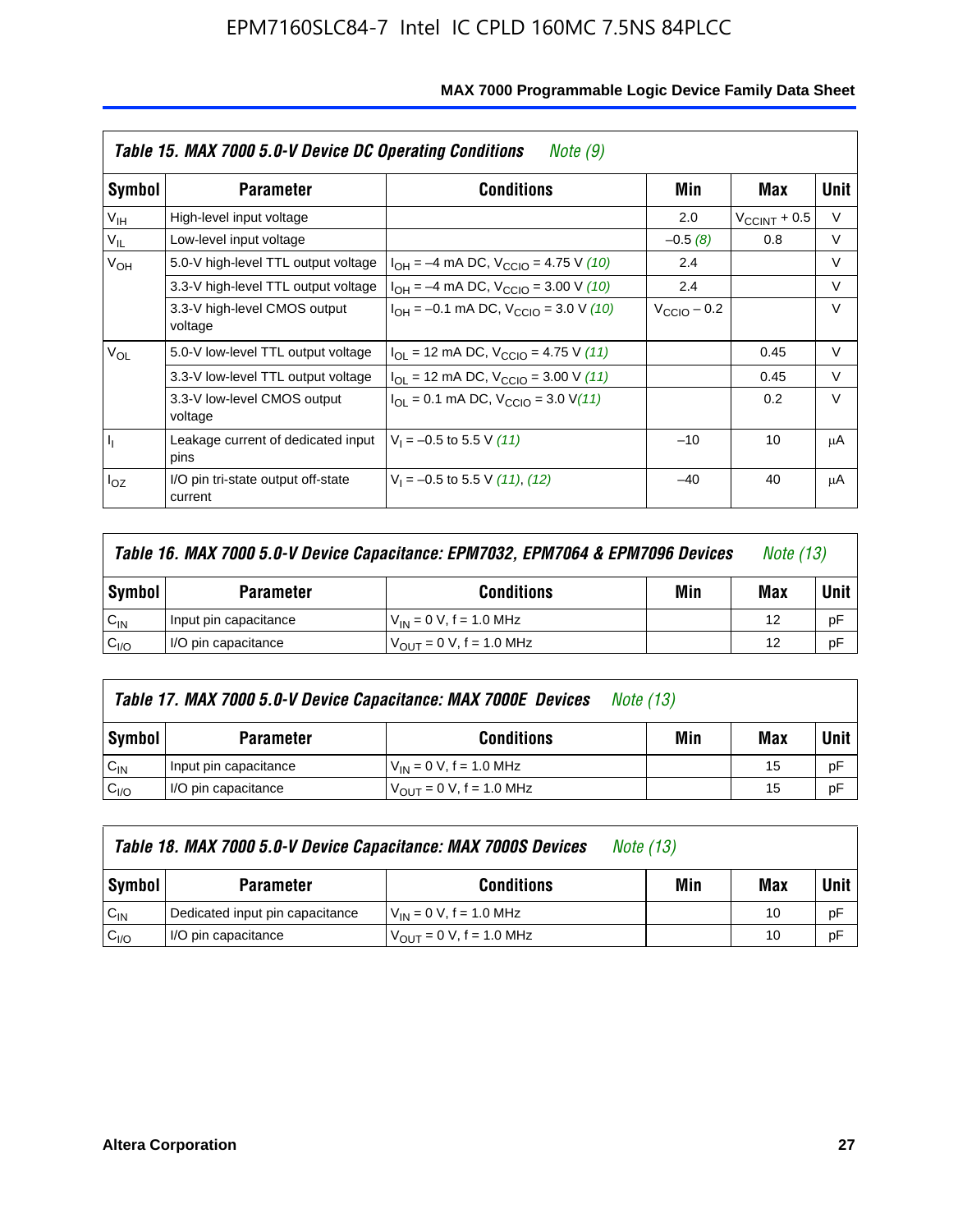#### **MAX 7000 Programmable Logic Device Family Data Sheet**

*Notes to tables:*

- (1) See the *Operating Requirements for Altera Devices Data Sheet*.
- (2) Minimum DC input voltage on I/O pins is –0.5 V and on 4 dedicated input pins is –0.3 V. During transitions, the inputs may undershoot to –2.0 V or overshoot to 7.0 V for input currents less than 100 mA and periods shorter than  $20$  ns.
- (3) Numbers in parentheses are for industrial-temperature-range devices.<br>(4)  $V_{CC}$  must rise monotonically.
- $V_{CC}$  must rise monotonically.
- (5) The POR time for all 7000S devices does not exceed 300 µs. The sufficient V<sub>CCINT</sub> voltage level for POR is 4.5 V. The device is fully initialized within the POR time after  $V_{\text{CCINT}}$  reaches the sufficient POR voltage level.
- (6) 3.3-V I/O operation is not available for 44-pin packages.
- (7) The  $V_{\text{CCISP}}$  parameter applies only to MAX 7000S devices.
- (8) During in-system programming, the minimum DC input voltage is –0.3 V.
- (9) These values are specified under the MAX 7000 recommended operating conditions in Table 14 on page 26.
- (10) The parameter is measured with 50% of the outputs each sourcing the specified current. The  $I_{OH}$  parameter refers to high-level TTL or CMOS output current.
- (11) The parameter is measured with 50% of the outputs each sinking the specified current. The  $I_{OL}$  parameter refers to low-level TTL, PCI, or CMOS output current.
- (12) When the JTAG interface is enabled in MAX 7000S devices, the input leakage current on the JTAG pins is typically –60 μA.
- (13) Capacitance is measured at 25° C and is sample-tested only. The OE1 pin has a maximum capacitance of 20 pF.

Figure 11 shows the typical output drive characteristics of MAX 7000 devices.

#### *Figure 11. Output Drive Characteristics of 5.0-V MAX 7000 Devices*



**Timing Model** MAX 7000 device timing can be analyzed with the Altera software, with a variety of popular industry-standard EDA simulators and timing analyzers, or with the timing model shown in Figure 12. MAX 7000 devices have fixed internal delays that enable the designer to determine the worst-case timing of any design. The Altera software provides timing simulation, point-to-point delay prediction, and detailed timing analysis for a device-wide performance evaluation.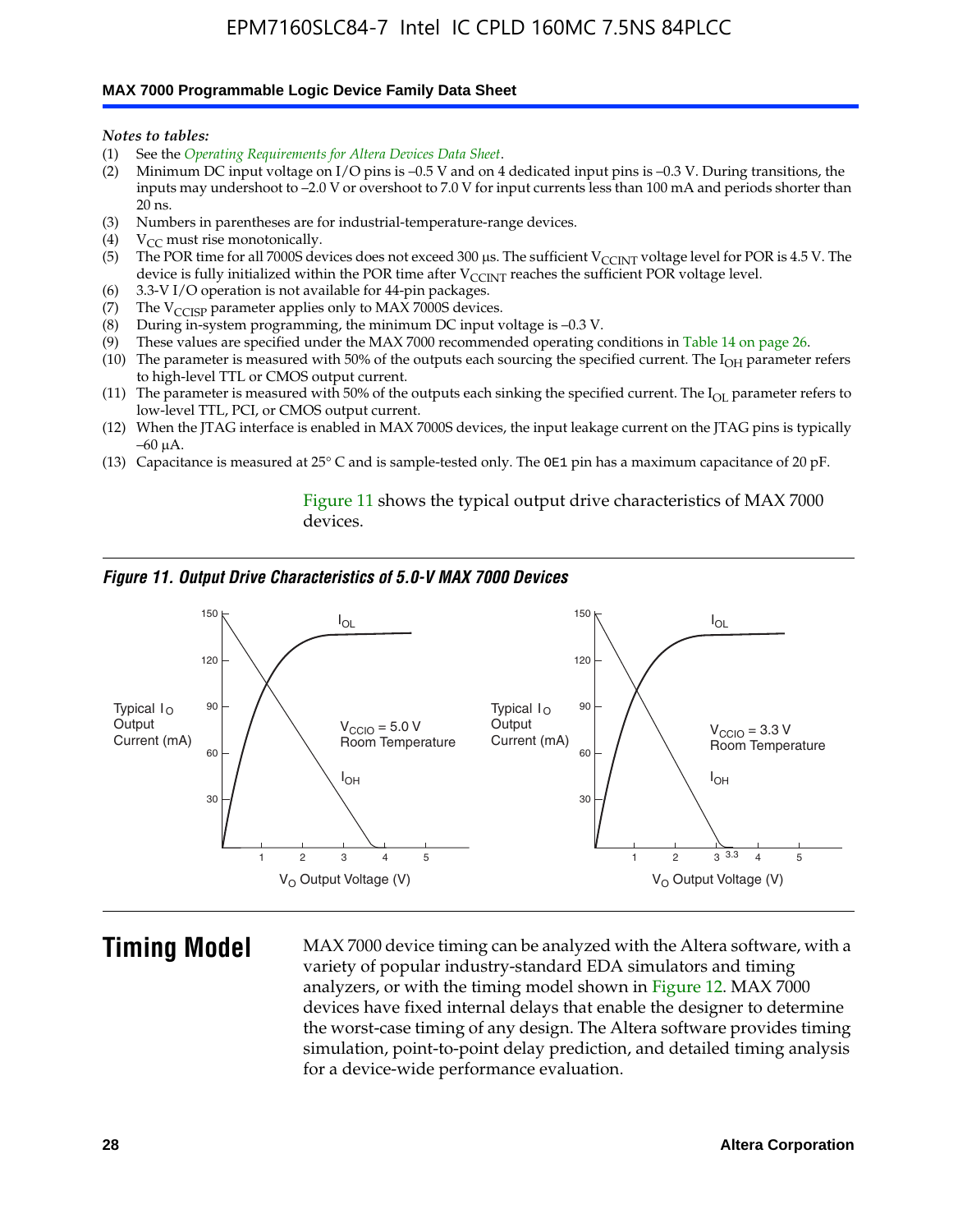

#### **MAX 7000 Programmable Logic Device Family Data Sheet**

#### *Notes:*

- (1) Only available in MAX 7000E and MAX 7000S devices.
- (2) Not available in 44-pin devices.

[The tim](http://www.altera.com/literature/an/an094.pdf)ing characteristics [of any signal path can be derived from the](http://www.altera.com/literature/an/an094.pdf)  timing model and parameters of a particular device. External timing parameters, which represent pin-to-pin timing delays, can be calculated as the sum of internal parameters. Figure 13 shows the internal timing relationship of internal and external delay parameters.



For more infomration, see *Application Note 94 (Understanding MAX 7000 Timing)*.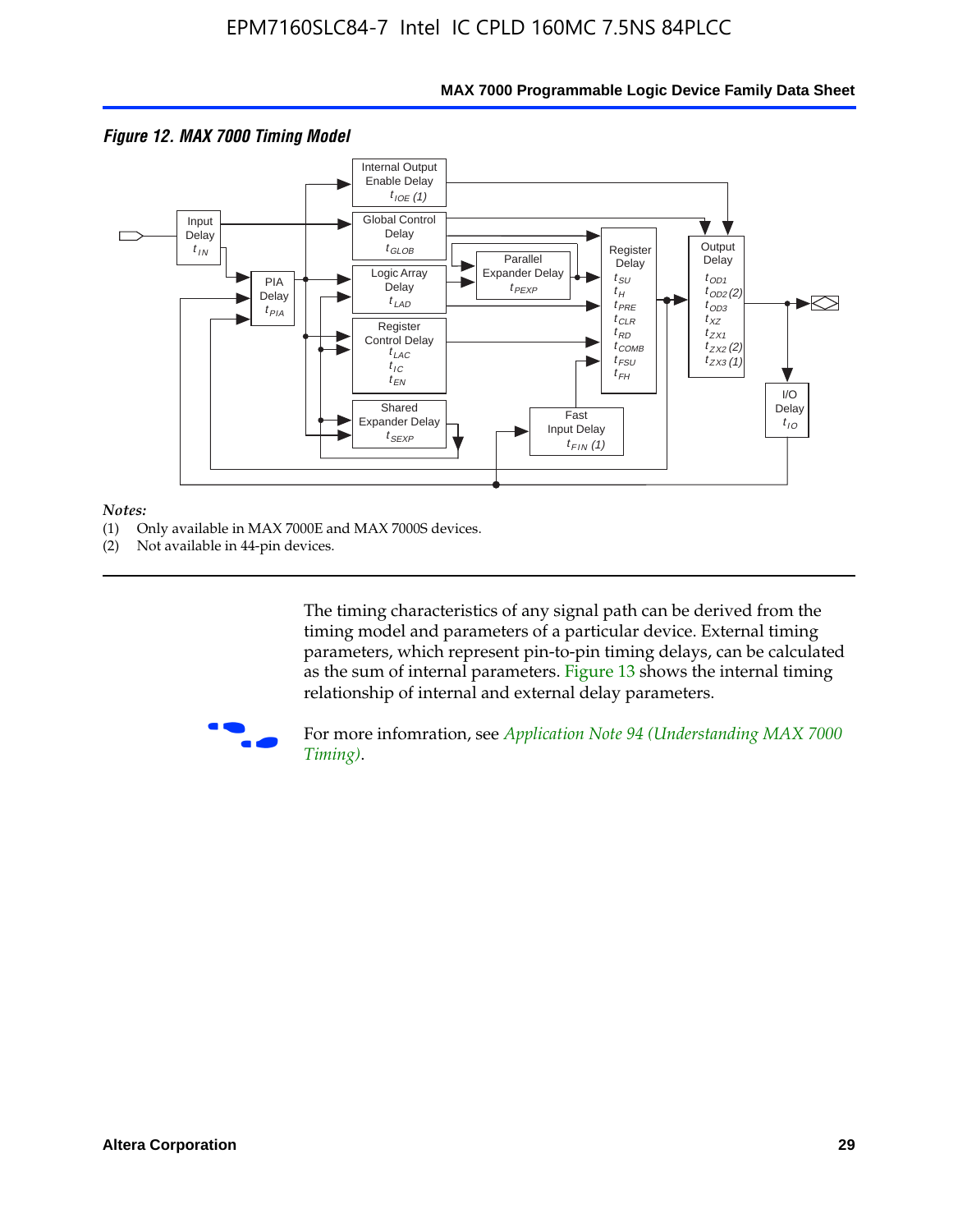### *Figure 13. Switching Waveforms*

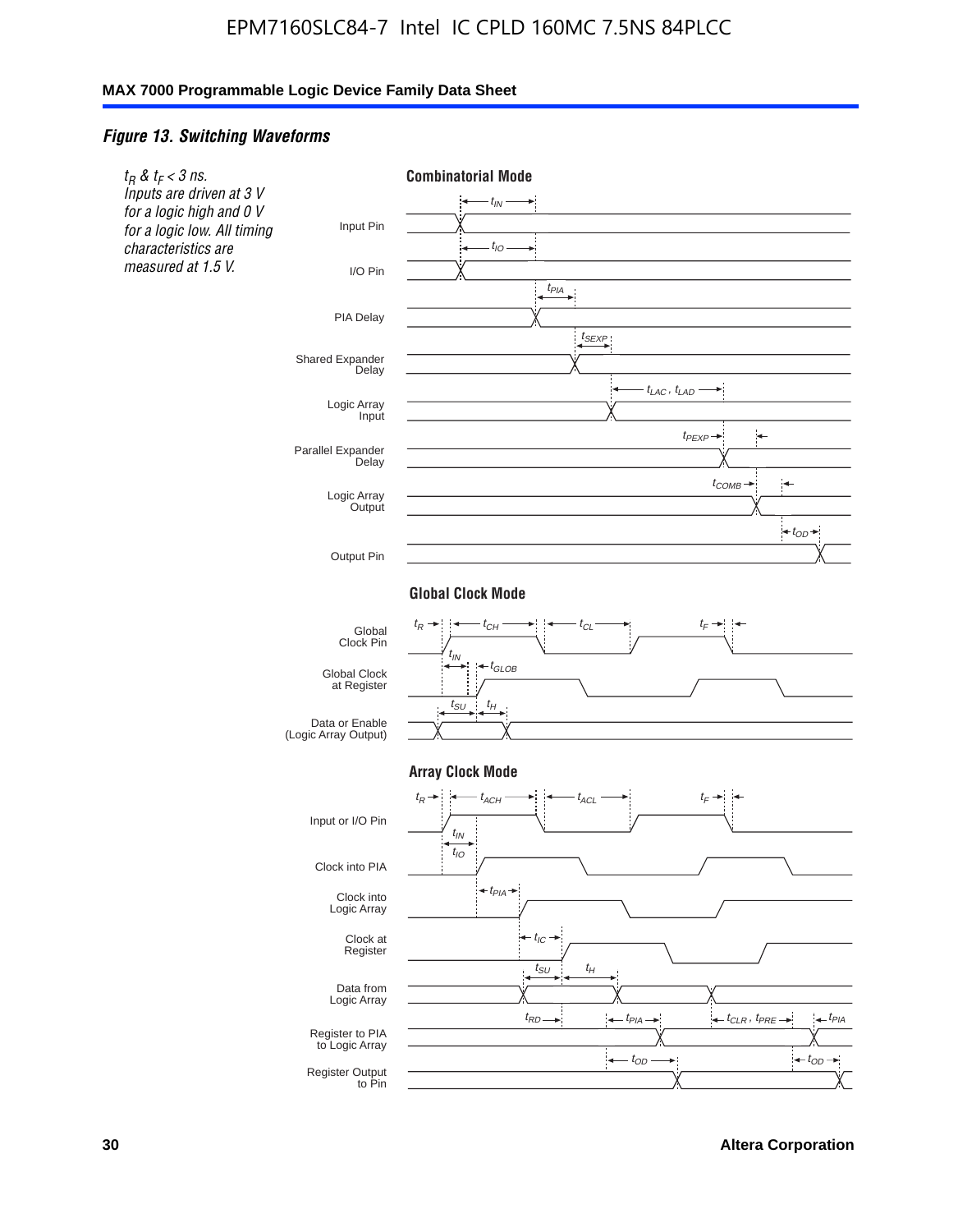operating conditions.

|                            | Table 19. MAX 7000 & MAX 7000E External Timing Parameters<br><i>Note</i> $(1)$ |                    |       |                                  |       |             |            |  |
|----------------------------|--------------------------------------------------------------------------------|--------------------|-------|----------------------------------|-------|-------------|------------|--|
| Symbol                     | <b>Parameter</b>                                                               | <b>Conditions</b>  |       | -7 Speed Grade<br>-6 Speed Grade |       | <b>Unit</b> |            |  |
|                            |                                                                                |                    | Min   | Max                              | Min   | Max         |            |  |
| t <sub>PD1</sub>           | Input to non-registered output                                                 | $C1 = 35 pF$       |       | 6.0                              |       | 7.5         | ns         |  |
| t <sub>PD2</sub>           | I/O input to non-registered output                                             | $C1 = 35 pF$       |       | 6.0                              |       | 7.5         | ns         |  |
| t <sub>su</sub>            | Global clock setup time                                                        |                    | 5.0   |                                  | 6.0   |             | ns         |  |
| tμ                         | Global clock hold time                                                         |                    | 0.0   |                                  | 0.0   |             | ns         |  |
| t <sub>FSU</sub>           | Global clock setup time of fast input                                          | (2)                | 2.5   |                                  | 3.0   |             | ns         |  |
| t <sub>FH</sub>            | Global clock hold time of fast input                                           | (2)                | 0.5   |                                  | 0.5   |             | ns         |  |
| t <sub>CO1</sub>           | Global clock to output delay                                                   | $C1 = 35 pF$       |       | 4.0                              |       | 4.5         | ns         |  |
| $t_{\mathsf{CH}}$          | Global clock high time                                                         |                    | 2.5   |                                  | 3.0   |             | ns         |  |
| $t_{CL}$                   | Global clock low time                                                          |                    | 2.5   |                                  | 3.0   |             | ns         |  |
| t <sub>ASU</sub>           | Array clock setup time                                                         |                    | 2.5   |                                  | 3.0   |             | ns         |  |
| $t_{\mathsf{A}\mathsf{H}}$ | Array clock hold time                                                          |                    | 2.0   |                                  | 2.0   |             | ns         |  |
| t <sub>ACO1</sub>          | Array clock to output delay                                                    | $C1 = 35 pF$       |       | 6.5                              |       | 7.5         | ns         |  |
| t <sub>АСН</sub>           | Array clock high time                                                          |                    | 3.0   |                                  | 3.0   |             | ns         |  |
| t <sub>ACL</sub>           | Array clock low time                                                           |                    | 3.0   |                                  | 3.0   |             | ns         |  |
| t <sub>CPPW</sub>          | Minimum pulse width for clear and<br>preset                                    | (3)                | 3.0   |                                  | 3.0   |             | ns         |  |
| t <sub>ODH</sub>           | Output data hold time after clock                                              | $C1 = 35$ pF $(4)$ | 1.0   |                                  | 1.0   |             | ns         |  |
| $t_{\mathsf{CNT}}$         | Minimum global clock period                                                    |                    |       | 6.6                              |       | 8.0         | ns         |  |
| $f_{\mathsf{CNT}}$         | Maximum internal global clock<br>frequency                                     | (5)                | 151.5 |                                  | 125.0 |             | <b>MHz</b> |  |
| <b>t<sub>ACNT</sub></b>    | Minimum array clock period                                                     |                    |       | 6.6                              |       | 8.0         | ns         |  |
| <b>f<sub>ACNT</sub></b>    | Maximum internal array clock<br>frequency                                      | (5)                | 151.5 |                                  | 125.0 |             | <b>MHz</b> |  |
| $f_{MAX}$                  | Maximum clock frequency                                                        | (6)                | 200   |                                  | 166.7 |             | <b>MHz</b> |  |

### **MAX 7000 Programmable Logic Device Family Data Sheet**

Tables 19 through 26 show the MAX 7000 and MAX 7000E AC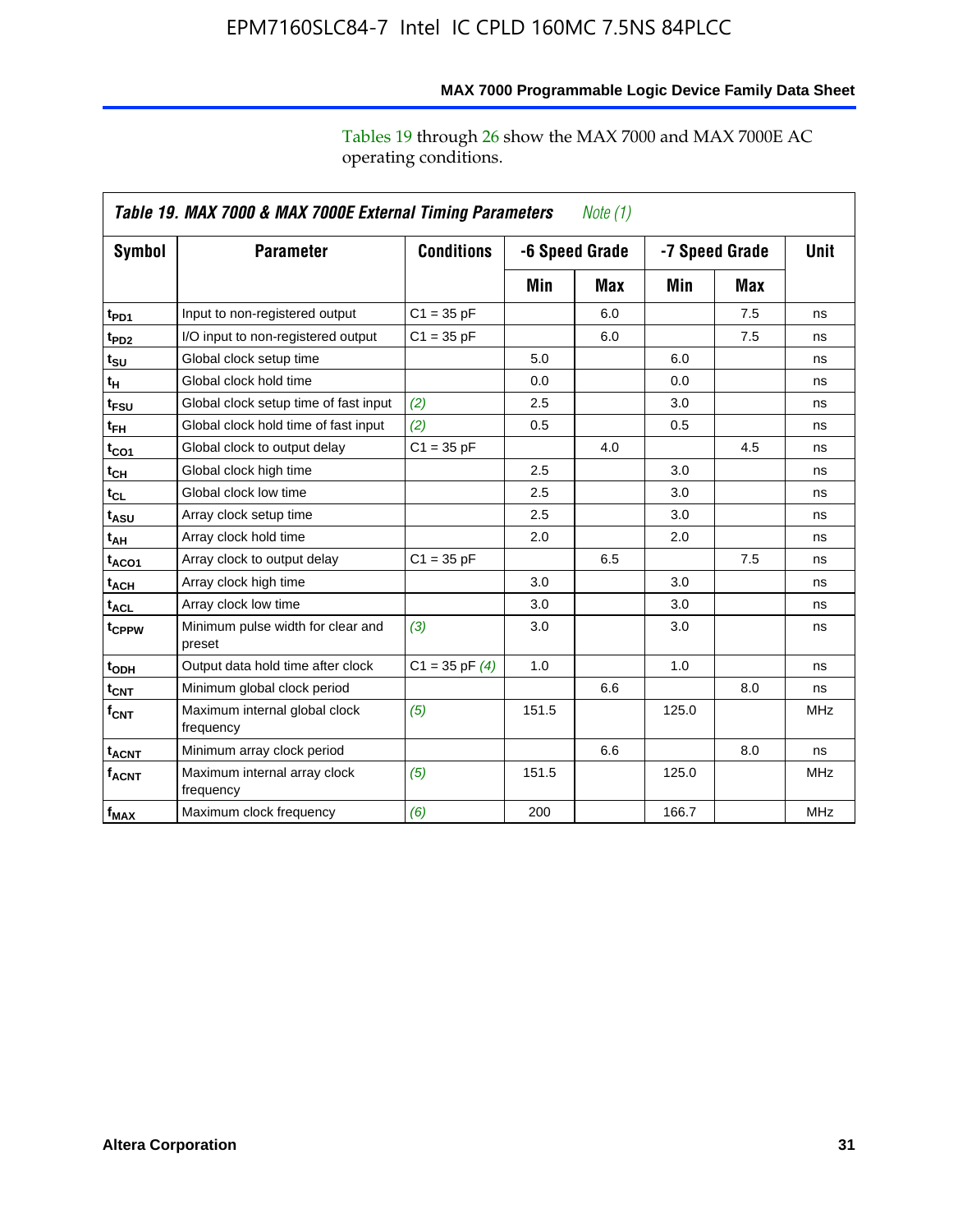| Symbol                      | <b>Parameter</b>                                                                                             | <b>Conditions</b>  |     | Speed Grade -6<br>Speed Grade -7 |     |      | Unit |
|-----------------------------|--------------------------------------------------------------------------------------------------------------|--------------------|-----|----------------------------------|-----|------|------|
|                             |                                                                                                              |                    | Min | Max                              | Min | Max  |      |
| $t_{IN}$                    | Input pad and buffer delay                                                                                   |                    |     | 0.4                              |     | 0.5  | ns   |
| $t_{IO}$                    | I/O input pad and buffer delay                                                                               |                    |     | 0.4                              |     | 0.5  | ns   |
| $t_{\textit{FIN}}$          | Fast input delay                                                                                             | (2)                |     | 0.8                              |     | 1.0  | ns   |
| <sup>t</sup> SEXP           | Shared expander delay                                                                                        |                    |     | 3.5                              |     | 4.0  | ns   |
| t <sub>PEXP</sub>           | Parallel expander delay                                                                                      |                    |     | 0.8                              |     | 0.8  | ns   |
| t <sub>LAD</sub>            | Logic array delay                                                                                            |                    |     | 2.0                              |     | 3.0  | ns   |
| $t_{LAC}$                   | Logic control array delay                                                                                    |                    |     | 2.0                              |     | 3.0  | ns   |
| $t_{IOE}$                   | Internal output enable delay                                                                                 | (2)                |     |                                  |     | 2.0  | ns   |
| $t_{OD1}$                   | Output buffer and pad delay<br>Slow slew rate = off, $V_{\text{CCIO}} = 5.0 V$                               | $C1 = 35$ pF       |     | 2.0                              |     | 2.0  | ns   |
| $t_{OD2}$                   | Output buffer and pad delay<br>Slow slew rate = off, $V_{\text{CCIO}} = 3.3$ V                               | $C1 = 35$ pF $(7)$ |     | 2.5                              |     | 2.5  | ns   |
| $t_{OD3}$                   | Output buffer and pad delay<br>Slow slew rate $=$ on,<br>$V_{\text{CCIO}} = 5.0 \text{ V or } 3.3 \text{ V}$ | $C1 = 35$ pF $(2)$ |     | 7.0                              |     | 7.0  | ns   |
| $t_{ZX1}$                   | Output buffer enable delay<br>Slow slew rate = off, $V_{\text{CCIO}} = 5.0 V$                                | $C1 = 35 pF$       |     | 4.0                              |     | 4.0  | ns   |
| $t_{ZX2}$                   | Output buffer enable delay<br>Slow slew rate = off, $V_{\text{CCIO}} = 3.3$ V                                | $C1 = 35$ pF $(7)$ |     | 4.5                              |     | 4.5  | ns   |
| tzx3                        | Output buffer enable delay<br>Slow slew rate $=$ on<br>$V_{\text{CCIO}} = 5.0 \text{ V or } 3.3 \text{ V}$   | $C1 = 35$ pF $(2)$ |     | 9.0                              |     | 9.0  | ns   |
| $t_{\mathsf{XZ}}$           | Output buffer disable delay                                                                                  | $C1 = 5pF$         |     | 4.0                              |     | 4.0  | ns   |
| $t_{\scriptstyle\text{SU}}$ | Register setup time                                                                                          |                    | 3.0 |                                  | 3.0 |      | ns   |
| t <sub>Η</sub>              | Register hold time                                                                                           |                    | 1.5 |                                  | 2.0 |      | ns   |
| $t_{\mathsf{FSU}}$          | Register setup time of fast input                                                                            | (2)                | 2.5 |                                  | 3.0 |      | ns   |
| $t_{FH}$                    | Register hold time of fast input                                                                             | (2)                | 0.5 |                                  | 0.5 |      | ns   |
| t <sub>RD</sub>             | Register delay                                                                                               |                    |     | 0.8                              |     | 1.0  | ns   |
| $t_{COMB}$                  | Combinatorial delay                                                                                          |                    |     | 0.8                              |     | 1.0  | ns   |
| $t_{\mathcal{IC}}$          | Array clock delay                                                                                            |                    |     | 2.5                              |     | 3.0  | ns   |
| $t_{EN}$                    | Register enable time                                                                                         |                    |     | 2.0                              |     | 3.0  | ns   |
| $t_{GLOB}$                  | Global control delay                                                                                         |                    |     | 0.8                              |     | 1.0  | ns   |
| $t_{PRE}$                   | Register preset time                                                                                         |                    |     | 2.0                              |     | 2.0  | ns   |
| $t_{\sf CLR}$               | Register clear time                                                                                          |                    |     | 2.0                              |     | 2.0  | ns   |
| t <sub>PIA</sub>            | PIA delay                                                                                                    |                    |     | 0.8                              |     | 1.0  | ns   |
| $t_{LPA}$                   | Low-power adder                                                                                              | (8)                |     | 10.0                             |     | 10.0 | ns   |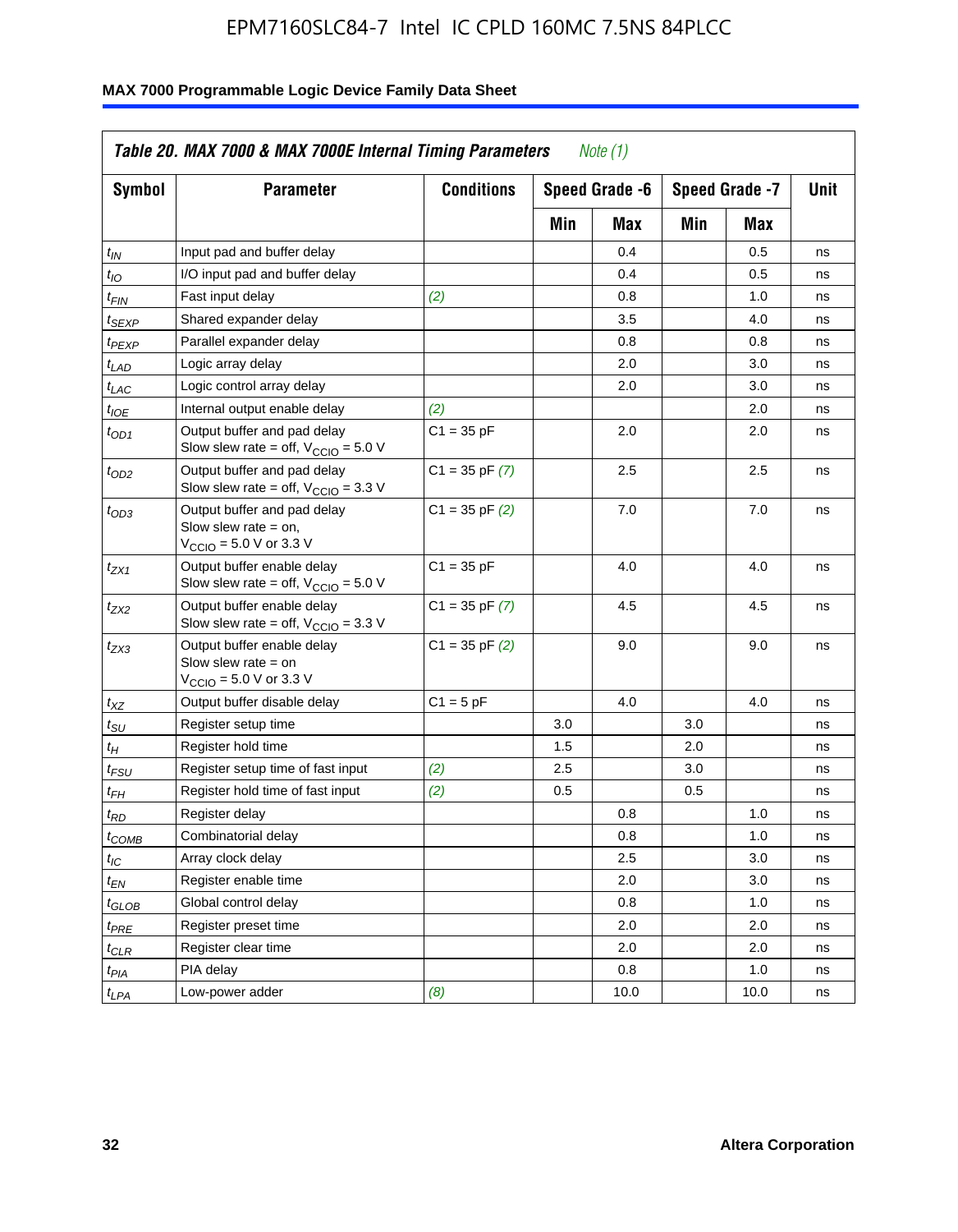|                         | Table 21. MAX 7000 & MAX 7000E External Timing Parameters<br>Note $(1)$ |                    |       |                         |       |                                   |             |  |
|-------------------------|-------------------------------------------------------------------------|--------------------|-------|-------------------------|-------|-----------------------------------|-------------|--|
| Symbol                  | <b>Parameter</b>                                                        | <b>Conditions</b>  |       | <b>Speed Grade</b>      |       |                                   | <b>Unit</b> |  |
|                         |                                                                         |                    |       | <b>MAX 7000E (-10P)</b> |       | MAX 7000 (-10)<br>MAX 7000E (-10) |             |  |
|                         |                                                                         |                    | Min   | <b>Max</b>              | Min   | Max                               |             |  |
| t <sub>PD1</sub>        | Input to non-registered output                                          | $C1 = 35 pF$       |       | 10.0                    |       | 10.0                              | ns          |  |
| t <sub>PD2</sub>        | I/O input to non-registered output                                      | $C1 = 35 pF$       |       | 10.0                    |       | 10.0                              | ns          |  |
| $t_{\text{SU}}$         | Global clock setup time                                                 |                    | 7.0   |                         | 8.0   |                                   | ns          |  |
| tμ                      | Global clock hold time                                                  |                    | 0.0   |                         | 0.0   |                                   | ns          |  |
| t <sub>FSU</sub>        | Global clock setup time of fast input                                   | (2)                | 3.0   |                         | 3.0   |                                   | ns          |  |
| t <sub>FH</sub>         | Global clock hold time of fast input                                    | (2)                | 0.5   |                         | 0.5   |                                   | ns          |  |
| t <sub>CO1</sub>        | Global clock to output delay                                            | $C1 = 35 pF$       |       | 5.0                     |       | 5                                 | ns          |  |
| $t_{\mathsf{CH}}$       | Global clock high time                                                  |                    | 4.0   |                         | 4.0   |                                   | ns          |  |
| $t_{CL}$                | Global clock low time                                                   |                    | 4.0   |                         | 4.0   |                                   | ns          |  |
| t <sub>ASU</sub>        | Array clock setup time                                                  |                    | 2.0   |                         | 3.0   |                                   | ns          |  |
| t <sub>АН</sub>         | Array clock hold time                                                   |                    | 3.0   |                         | 3.0   |                                   | ns          |  |
| t <sub>ACO1</sub>       | Array clock to output delay                                             | $C1 = 35 pF$       |       | 10.0                    |       | 10.0                              | ns          |  |
| <b>t<sub>ACH</sub></b>  | Array clock high time                                                   |                    | 4.0   |                         | 4.0   |                                   | ns          |  |
| $t_{\sf ACL}$           | Array clock low time                                                    |                    | 4.0   |                         | 4.0   |                                   | ns          |  |
| t <sub>CPPW</sub>       | Minimum pulse width for clear and<br>preset                             | (3)                | 4.0   |                         | 4.0   |                                   | ns          |  |
| t <sub>ODH</sub>        | Output data hold time after clock                                       | $C1 = 35$ pF $(4)$ | 1.0   |                         | 1.0   |                                   | ns          |  |
| $t_{\mathsf{CNT}}$      | Minimum global clock period                                             |                    |       | 10.0                    |       | 10.0                              | ns          |  |
| $f_{\mathsf{CNT}}$      | Maximum internal global clock<br>frequency                              | (5)                | 100.0 |                         | 100.0 |                                   | <b>MHz</b>  |  |
| <b>t<sub>ACNT</sub></b> | Minimum array clock period                                              |                    |       | 10.0                    |       | 10.0                              | ns          |  |
| $f_{\sf ACNT}$          | Maximum internal array clock<br>frequency                               | (5)                | 100.0 |                         | 100.0 |                                   | <b>MHz</b>  |  |
| $f_{MAX}$               | Maximum clock frequency                                                 | (6)                | 125.0 |                         | 125.0 |                                   | <b>MHz</b>  |  |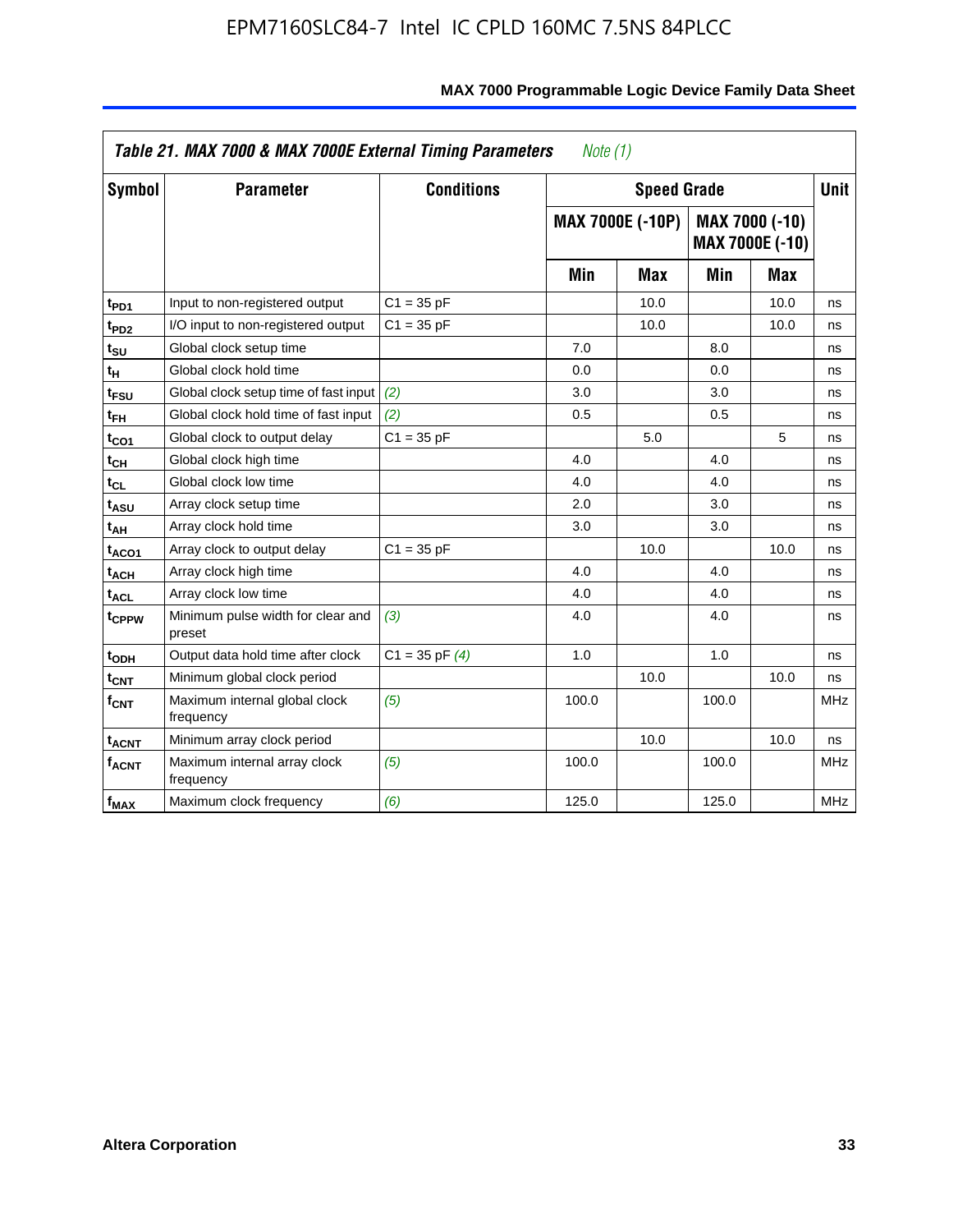| Symbol            | <b>Parameter</b>                                                                                            | <b>Conditions</b>  |     | <b>Speed Grade</b>      |     |                                   | Unit |
|-------------------|-------------------------------------------------------------------------------------------------------------|--------------------|-----|-------------------------|-----|-----------------------------------|------|
|                   |                                                                                                             |                    |     | <b>MAX 7000E (-10P)</b> |     | MAX 7000 (-10)<br>MAX 7000E (-10) |      |
|                   |                                                                                                             |                    | Min | Max                     | Min | Max                               |      |
| $t_{IN}$          | Input pad and buffer delay                                                                                  |                    |     | 0.5                     |     | 1.0                               | ns   |
| $t_{IO}$          | I/O input pad and buffer delay                                                                              |                    |     | 0.5                     |     | 1.0                               | ns   |
| t <sub>FIN</sub>  | Fast input delay                                                                                            | (2)                |     | 1.0                     |     | 1.0                               | ns   |
| <sup>t</sup> SEXP | Shared expander delay                                                                                       |                    |     | 5.0                     |     | 5.0                               | ns   |
| t <sub>PEXP</sub> | Parallel expander delay                                                                                     |                    |     | 0.8                     |     | 0.8                               | ns   |
| $t_{LAD}$         | Logic array delay                                                                                           |                    |     | 5.0                     |     | 5.0                               | ns   |
| $t_{LAC}$         | Logic control array delay                                                                                   |                    |     | 5.0                     |     | 5.0                               | ns   |
| $t_{IOE}$         | Internal output enable delay                                                                                | (2)                |     | 2.0                     |     | 2.0                               | ns   |
| $t_{OD1}$         | Output buffer and pad delay<br>Slow slew rate $=$ off<br>$VCCIO = 5.0 V$                                    | $C1 = 35 pF$       |     | 1.5                     |     | 2.0                               | ns   |
| $t_{OD2}$         | Output buffer and pad delay<br>Slow slew rate = off<br>$VCCIO = 3.3 V$                                      | $C1 = 35$ pF $(7)$ |     | 2.0                     |     | 2.5                               | ns   |
| $t_{OD3}$         | Output buffer and pad delay<br>Slow slew rate $=$ on<br>$V_{\text{CCIO}} = 5.0 \text{ V or } 3.3 \text{ V}$ | $C1 = 35$ pF $(2)$ |     | 5.5                     |     | 6.0                               | ns   |
| $t_{ZX1}$         | Output buffer enable delay<br>Slow slew rate $=$ off<br>$VCCIO = 5.0 V$                                     | $C1 = 35 pF$       |     | 5.0                     |     | 5.0                               | ns   |
| $t_{ZX2}$         | Output buffer enable delay<br>Slow slew rate $=$ off<br>$V_{\text{CCIO}} = 3.3 \text{ V}$                   | $C1 = 35$ pF $(7)$ |     | 5.5                     |     | 5.5                               | ns   |
| t <sub>ZX3</sub>  | Output buffer enable delay<br>Slow slew rate $=$ on<br>$V_{\text{CCIO}} = 5.0 \text{ V or } 3.3 \text{ V}$  | $C1 = 35$ pF $(2)$ |     | 9.0                     |     | 9.0                               | ns   |
| $t_{XZ}$          | Output buffer disable delay                                                                                 | $C1 = 5$ pF        |     | 5.0                     |     | 5.0                               | ns   |
| $t_{\sf SU}$      | Register setup time                                                                                         |                    | 2.0 |                         | 3.0 |                                   | ns   |
| $t_H$             | Register hold time                                                                                          |                    | 3.0 |                         | 3.0 |                                   | ns   |
| t <sub>FSU</sub>  | Register setup time of fast input                                                                           | (2)                | 3.0 |                         | 3.0 |                                   | ns   |
| $t_{FH}$          | Register hold time of fast input                                                                            | (2)                | 0.5 |                         | 0.5 |                                   | ns   |
| $t_{RD}$          | Register delay                                                                                              |                    |     | 2.0                     |     | 1.0                               | ns   |
| $t_{COMB}$        | Combinatorial delay                                                                                         |                    |     | 2.0                     |     | 1.0                               | ns   |
| $I_{\textrm{IC}}$ | Array clock delay                                                                                           |                    |     | 5.0                     |     | $5.0\,$                           | ns   |
| $t_{EN}$          | Register enable time                                                                                        |                    |     | 5.0                     |     | 5.0                               | ns   |
| $t_{GLOB}$        | Global control delay                                                                                        |                    |     | 1.0                     |     | 1.0                               | ns   |
| $t_{PRE}$         | Register preset time                                                                                        |                    |     | 3.0                     |     | 3.0                               | ns   |
| $t_{CLR}$         | Register clear time                                                                                         |                    |     | 3.0                     |     | 3.0                               | ns   |
| $t_{PIA}$         | PIA delay                                                                                                   |                    |     | 1.0                     |     | 1.0                               | ns   |
| $t_{LPA}$         | Low-power adder                                                                                             | (8)                |     | 11.0                    |     | 11.0                              | ns   |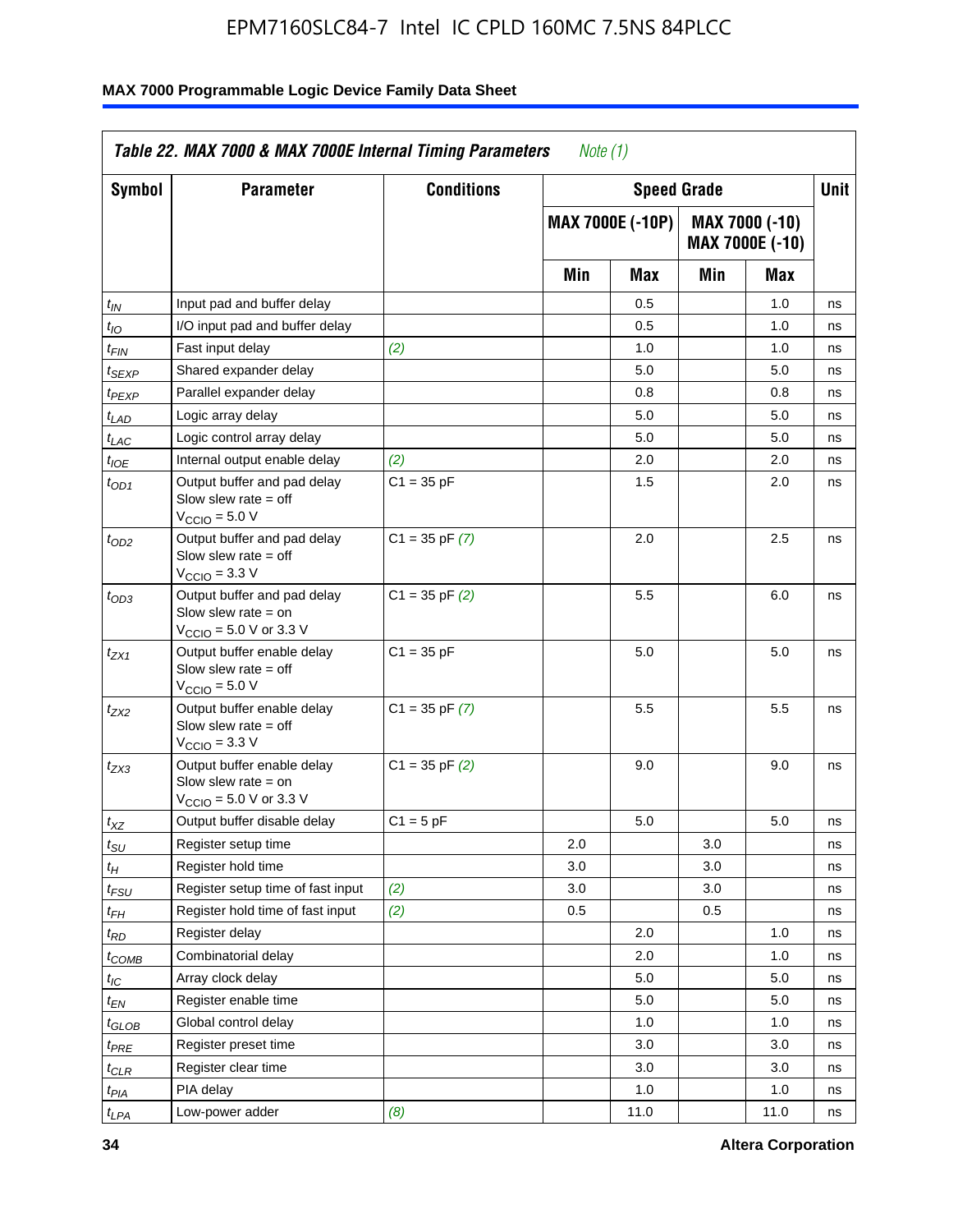|                              | Table 23. MAX 7000 & MAX 7000E External Timing Parameters |                    | Note (1) |                         |                |                 |             |
|------------------------------|-----------------------------------------------------------|--------------------|----------|-------------------------|----------------|-----------------|-------------|
| Symbol                       | <b>Parameter</b>                                          | <b>Conditions</b>  |          | <b>Speed Grade</b>      |                |                 | <b>Unit</b> |
|                              |                                                           |                    |          | <b>MAX 7000E (-12P)</b> | MAX 7000 (-12) | MAX 7000E (-12) |             |
|                              |                                                           |                    | Min      | <b>Max</b>              | Min            | <b>Max</b>      |             |
| t <sub>PD1</sub>             | Input to non-registered output                            | $C1 = 35 pF$       |          | 12.0                    |                | 12.0            | ns          |
| t <sub>PD2</sub>             | I/O input to non-registered output                        | $C1 = 35 pF$       |          | 12.0                    |                | 12.0            | ns          |
| t <sub>su</sub>              | Global clock setup time                                   |                    | 7.0      |                         | 10.0           |                 | ns          |
| tμ                           | Global clock hold time                                    |                    | 0.0      |                         | 0.0            |                 | ns          |
| t <sub>FSU</sub>             | Global clock setup time of fast input                     | (2)                | 3.0      |                         | 3.0            |                 | ns          |
| t <sub>FH</sub>              | Global clock hold time of fast input                      | (2)                | 0.0      |                         | 0.0            |                 | ns          |
| t <sub>CO1</sub>             | Global clock to output delay                              | $C1 = 35 pF$       |          | 6.0                     |                | 6.0             | ns          |
| $\mathfrak{t}_{\textsf{CH}}$ | Global clock high time                                    |                    | 4.0      |                         | 4.0            |                 | ns          |
| $t_{CL}$                     | Global clock low time                                     |                    | 4.0      |                         | 4.0            |                 | ns          |
| t <sub>ASU</sub>             | Array clock setup time                                    |                    | 3.0      |                         | 4.0            |                 | ns          |
| t <sub>АН</sub>              | Array clock hold time                                     |                    | 4.0      |                         | 4.0            |                 | ns          |
| t <sub>ACO1</sub>            | Array clock to output delay                               | $C1 = 35 pF$       |          | 12.0                    |                | 12.0            | ns          |
| t <sub>ACH</sub>             | Array clock high time                                     |                    | 5.0      |                         | 5.0            |                 | ns          |
| $t_{\sf ACL}$                | Array clock low time                                      |                    | 5.0      |                         | 5.0            |                 | ns          |
| t <sub>CPPW</sub>            | Minimum pulse width for clear and<br>preset               | (3)                | 5.0      |                         | 5.0            |                 | ns          |
| t <sub>ODH</sub>             | Output data hold time after clock                         | $C1 = 35$ pF $(4)$ | 1.0      |                         | 1.0            |                 | ns          |
| $t_{\mathsf{CNT}}$           | Minimum global clock period                               |                    |          | 11.0                    |                | 11.0            | ns          |
| $\mathsf{f}_{\mathsf{CNT}}$  | Maximum internal global clock<br>frequency                | (5)                | 90.9     |                         | 90.9           |                 | <b>MHz</b>  |
| <b>t<sub>ACNT</sub></b>      | Minimum array clock period                                |                    |          | 11.0                    |                | 11.0            | ns          |
| f <sub>ACNT</sub>            | Maximum internal array clock<br>frequency                 | (5)                | 90.9     |                         | 90.9           |                 | <b>MHz</b>  |
| $f_{MAX}$                    | Maximum clock frequency                                   | (6)                | 125.0    |                         | 125.0          |                 | MHz         |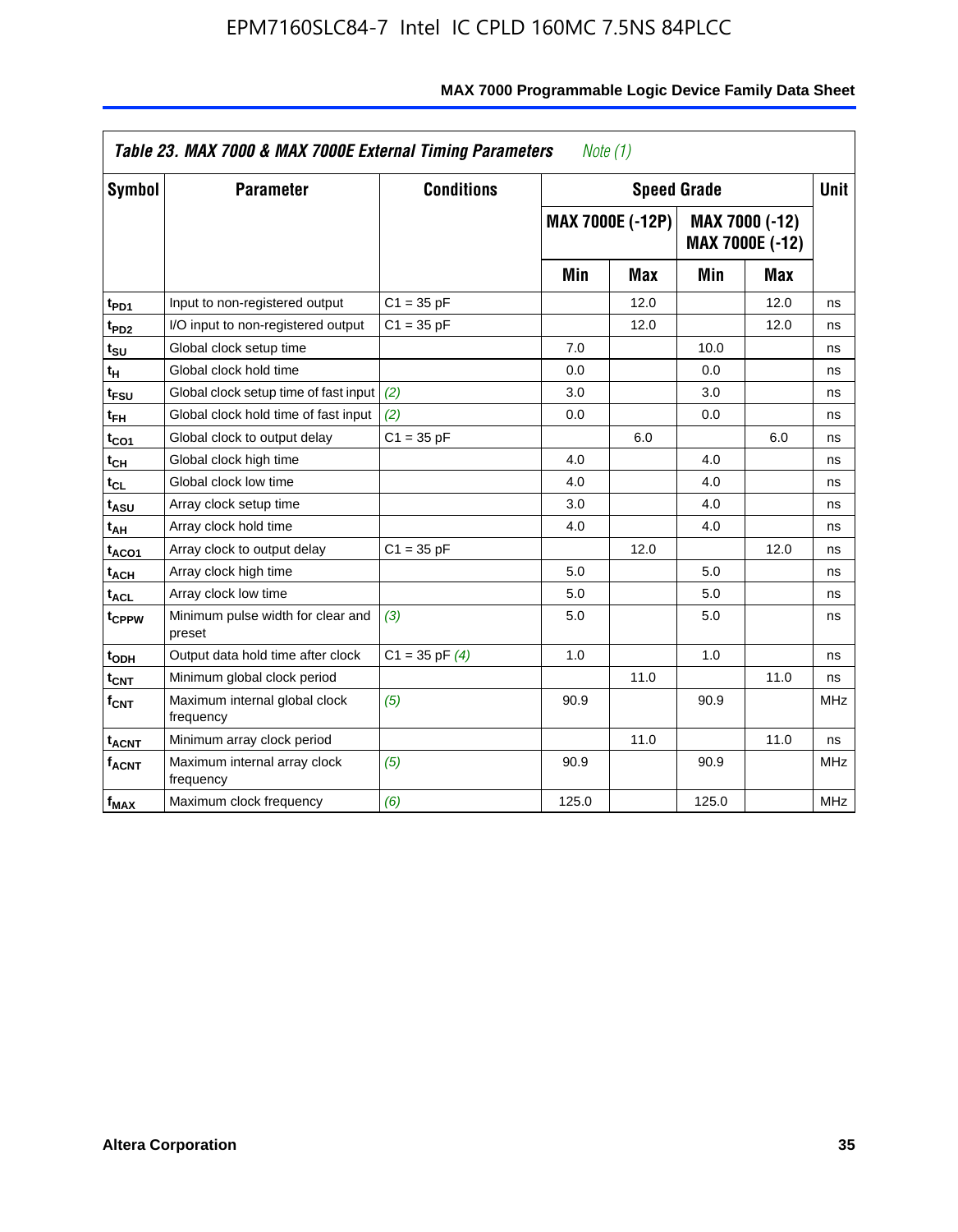| <b>Symbol</b>               | <b>Parameter</b>                                                                                           | <b>Conditions</b>  |     | <b>Speed Grade</b>      |     |                                          | <b>Unit</b> |
|-----------------------------|------------------------------------------------------------------------------------------------------------|--------------------|-----|-------------------------|-----|------------------------------------------|-------------|
|                             |                                                                                                            |                    |     | <b>MAX 7000E (-12P)</b> |     | MAX 7000 (-12)<br><b>MAX 7000E (-12)</b> |             |
|                             |                                                                                                            |                    | Min | Max                     | Min | Max                                      |             |
| $t_{\mathsf{IN}}$           | Input pad and buffer delay                                                                                 |                    |     | 1.0                     |     | 2.0                                      | ns          |
| $t_{IO}$                    | I/O input pad and buffer delay                                                                             |                    |     | 1.0                     |     | 2.0                                      | ns          |
| $t_{\sf FIN}$               | Fast input delay                                                                                           | (2)                |     | 1.0                     |     | 1.0                                      | ns          |
| t <sub>SEXP</sub>           | Shared expander delay                                                                                      |                    |     | 7.0                     |     | 7.0                                      | ns          |
| t <sub>PEXP</sub>           | Parallel expander delay                                                                                    |                    |     | 1.0                     |     | 1.0                                      | ns          |
| t <sub>LAD</sub>            | Logic array delay                                                                                          |                    |     | 7.0                     |     | 5.0                                      | ns          |
| $t_{LAC}$                   | Logic control array delay                                                                                  |                    |     | 5.0                     |     | 5.0                                      | ns          |
| $t_{IOE}$                   | Internal output enable delay                                                                               | (2)                |     | 2.0                     |     | 2.0                                      | ns          |
| $t_{OD1}$                   | Output buffer and pad delay<br>Slow slew rate $=$ off<br>$V_{\text{CCIO}} = 5.0 V$                         | $C1 = 35 pF$       |     | 1.0                     |     | 3.0                                      | ns          |
| $t_{OD2}$                   | Output buffer and pad delay<br>Slow slew rate $=$ off<br>V <sub>CCIO</sub> = 3.3 V                         | $C1 = 35$ pF $(7)$ |     | 2.0                     |     | 4.0                                      | ns          |
| $t_{OD3}$                   | Output buffer and pad delay<br>Slow slew rate = on<br>$V_{\text{CCIO}} = 5.0 \text{ V or } 3.3 \text{ V}$  | $C1 = 35$ pF $(2)$ |     | 5.0                     |     | 7.0                                      | ns          |
| $t_{ZX1}$                   | Output buffer enable delay<br>Slow slew rate $=$ off<br>$V_{\text{CCIO}} = 5.0 V$                          | $C1 = 35 pF$       |     | 6.0                     |     | 6.0                                      | ns          |
| t <sub>ZX2</sub>            | Output buffer enable delay<br>Slow slew rate $=$ off<br>$V_{\text{CCIO}} = 3.3 \text{ V}$                  | $C1 = 35$ pF $(7)$ |     | 7.0                     |     | 7.0                                      | ns          |
| $t_{ZX3}$                   | Output buffer enable delay<br>Slow slew rate $=$ on<br>$V_{\text{CCIO}} = 5.0 \text{ V or } 3.3 \text{ V}$ | $C1 = 35$ pF $(2)$ |     | 10.0                    |     | 10.0                                     | ns          |
| $t_{\mathsf{XZ}}$           | Output buffer disable delay                                                                                | $C1 = 5 pF$        |     | 6.0                     |     | 6.0                                      | ns          |
| $t_{\scriptstyle\text{SU}}$ | Register setup time                                                                                        |                    | 1.0 |                         | 4.0 |                                          | ns          |
| t <sub>Η</sub>              | Register hold time                                                                                         |                    | 6.0 |                         | 4.0 |                                          | ns          |
| $t_{\mathit{FSU}}$          | Register setup time of fast input                                                                          | (2)                | 4.0 |                         | 2.0 |                                          | ns          |
| t <sub>FН</sub>             | Register hold time of fast input                                                                           | (2)                | 0.0 |                         | 2.0 |                                          | ns          |
| $t_{RD}$                    | Register delay                                                                                             |                    |     | 2.0                     |     | 1.0                                      | ns          |
| $t_{COMB}$                  | Combinatorial delay                                                                                        |                    |     | 2.0                     |     | 1.0                                      | ns          |
| ЧC                          | Array clock delay                                                                                          |                    |     | $5.0\,$                 |     | 5.0                                      | 115         |
| $t_{EN}$                    | Register enable time                                                                                       |                    |     | 7.0                     |     | 5.0                                      | ns          |
| $t_{GLOB}$                  | Global control delay                                                                                       |                    |     | 2.0                     |     | 0.0                                      | ns          |
| t <sub>PRE</sub>            | Register preset time                                                                                       |                    |     | 4.0                     |     | 3.0                                      | ns          |
| $t_{CLR}$                   | Register clear time                                                                                        |                    |     | 4.0                     |     | 3.0                                      | ns          |
| t <sub>PIA</sub>            | PIA delay                                                                                                  |                    |     | 1.0                     |     | 1.0                                      | ns          |
| $t_{LPA}$                   | Low-power adder                                                                                            | (8)                |     | 12.0                    |     | 12.0                                     | ns          |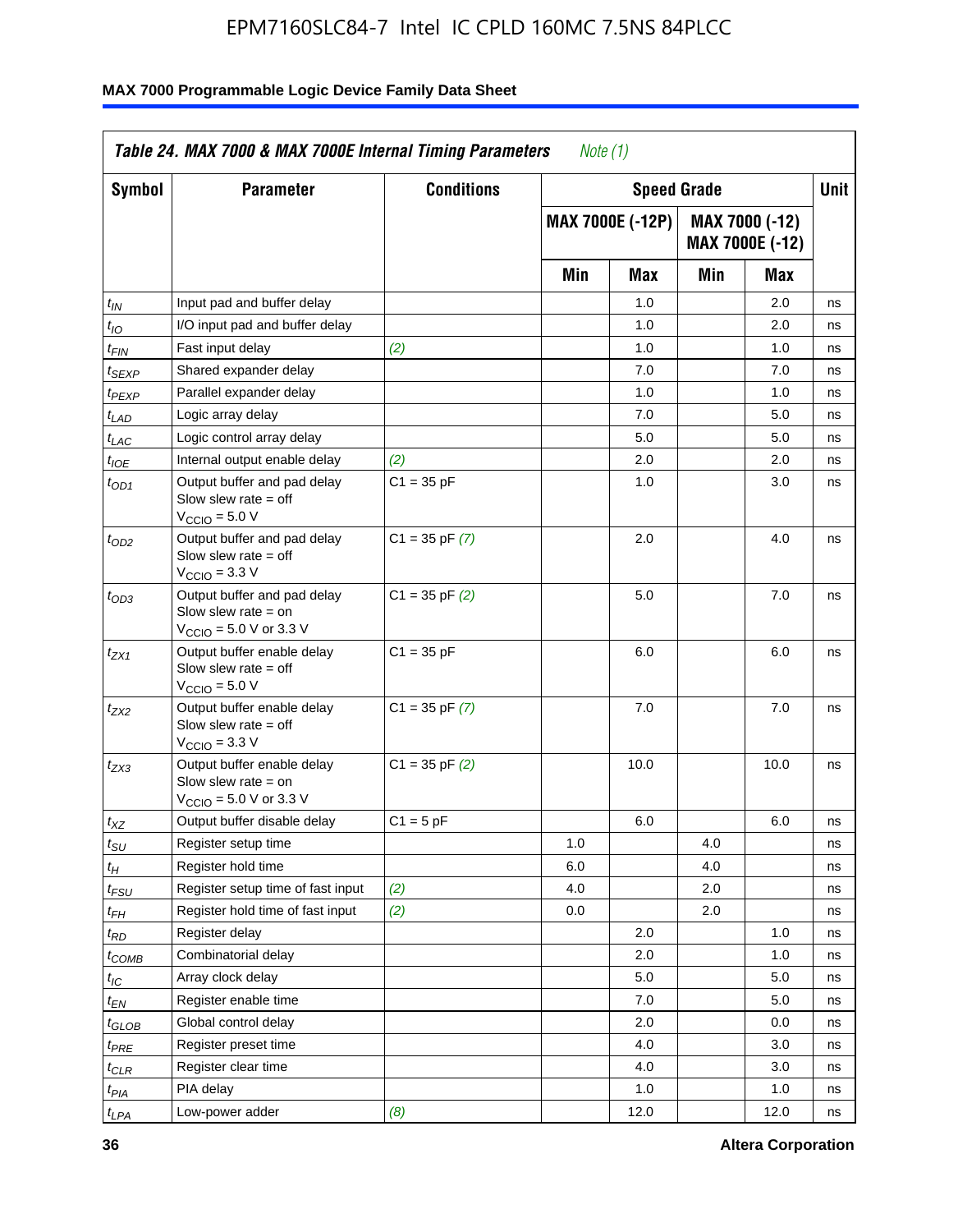| <b>Symbol</b>           | <b>Parameter</b>                            | <b>Conditions</b>  |      |            |                          | <b>Speed Grade</b> |      |            | <b>Unit</b> |
|-------------------------|---------------------------------------------|--------------------|------|------------|--------------------------|--------------------|------|------------|-------------|
|                         |                                             |                    |      | $-15$      |                          | $-15T$             |      | $-20$      |             |
|                         |                                             |                    | Min  | <b>Max</b> | Min                      | <b>Max</b>         | Min  | <b>Max</b> |             |
| t <sub>PD1</sub>        | Input to non-registered output              | $C1 = 35 pF$       |      | 15.0       |                          | 15.0               |      | 20.0       | ns          |
| t <sub>PD2</sub>        | I/O input to non-registered<br>output       | $C1 = 35 pF$       |      | 15.0       |                          | 15.0               |      | 20.0       | ns          |
| tsu                     | Global clock setup time                     |                    | 11.0 |            | 11.0                     |                    | 12.0 |            | ns          |
| $t_H$                   | Global clock hold time                      |                    | 0.0  |            | 0.0                      |                    | 0.0  |            | ns          |
| t <sub>FSU</sub>        | Global clock setup time of fast<br>input    | (2)                | 3.0  |            | -                        |                    | 5.0  |            | ns          |
| $t_{FH}$                | Global clock hold time of fast<br>input     | (2)                | 0.0  |            | $\overline{\phantom{0}}$ |                    | 0.0  |            | ns          |
| $t_{CO1}$               | Global clock to output delay                | $C1 = 35 pF$       |      | 8.0        |                          | 8.0                |      | 12.0       | ns          |
| $t_{\mathsf{CH}}$       | Global clock high time                      |                    | 5.0  |            | 6.0                      |                    | 6.0  |            | ns          |
| t <sub>CL</sub>         | Global clock low time                       |                    | 5.0  |            | 6.0                      |                    | 6.0  |            | ns          |
| t <sub>ASU</sub>        | Array clock setup time                      |                    | 4.0  |            | 4.0                      |                    | 5.0  |            | ns          |
| t <sub>АН</sub>         | Array clock hold time                       |                    | 4.0  |            | 4.0                      |                    | 5.0  |            | ns          |
| t <sub>ACO1</sub>       | Array clock to output delay                 | $C1 = 35 pF$       |      | 15.0       |                          | 15.0               |      | 20.0       | ns          |
| $t_{\sf ACH}$           | Array clock high time                       |                    | 6.0  |            | 6.5                      |                    | 8.0  |            | ns          |
| t <sub>ACL</sub>        | Array clock low time                        |                    | 6.0  |            | 6.5                      |                    | 8.0  |            | ns          |
| t <sub>CPPW</sub>       | Minimum pulse width for clear<br>and preset | (3)                | 6.0  |            | 6.5                      |                    | 8.0  |            | ns          |
| $t_{ODH}$               | Output data hold time after<br>clock        | $C1 = 35$ pF $(4)$ | 1.0  |            | 1.0                      |                    | 1.0  |            | ns          |
| $t_{\mathsf{CNT}}$      | Minimum global clock period                 |                    |      | 13.0       |                          | 13.0               |      | 16.0       | ns          |
| f <sub>CNT</sub>        | Maximum internal global clock<br>frequency  | (5)                | 76.9 |            | 76.9                     |                    | 62.5 |            | <b>MHz</b>  |
| <b>t<sub>ACNT</sub></b> | Minimum array clock period                  |                    |      | 13.0       |                          | 13.0               |      | 16.0       | ns          |
| <b>fACNT</b>            | Maximum internal array clock<br>frequency   | (5)                | 76.9 |            | 76.9                     |                    | 62.5 |            | <b>MHz</b>  |
| $f_{MAX}$               | Maximum clock frequency                     | (6)                | 100  |            | 83.3                     |                    | 83.3 |            | MHz         |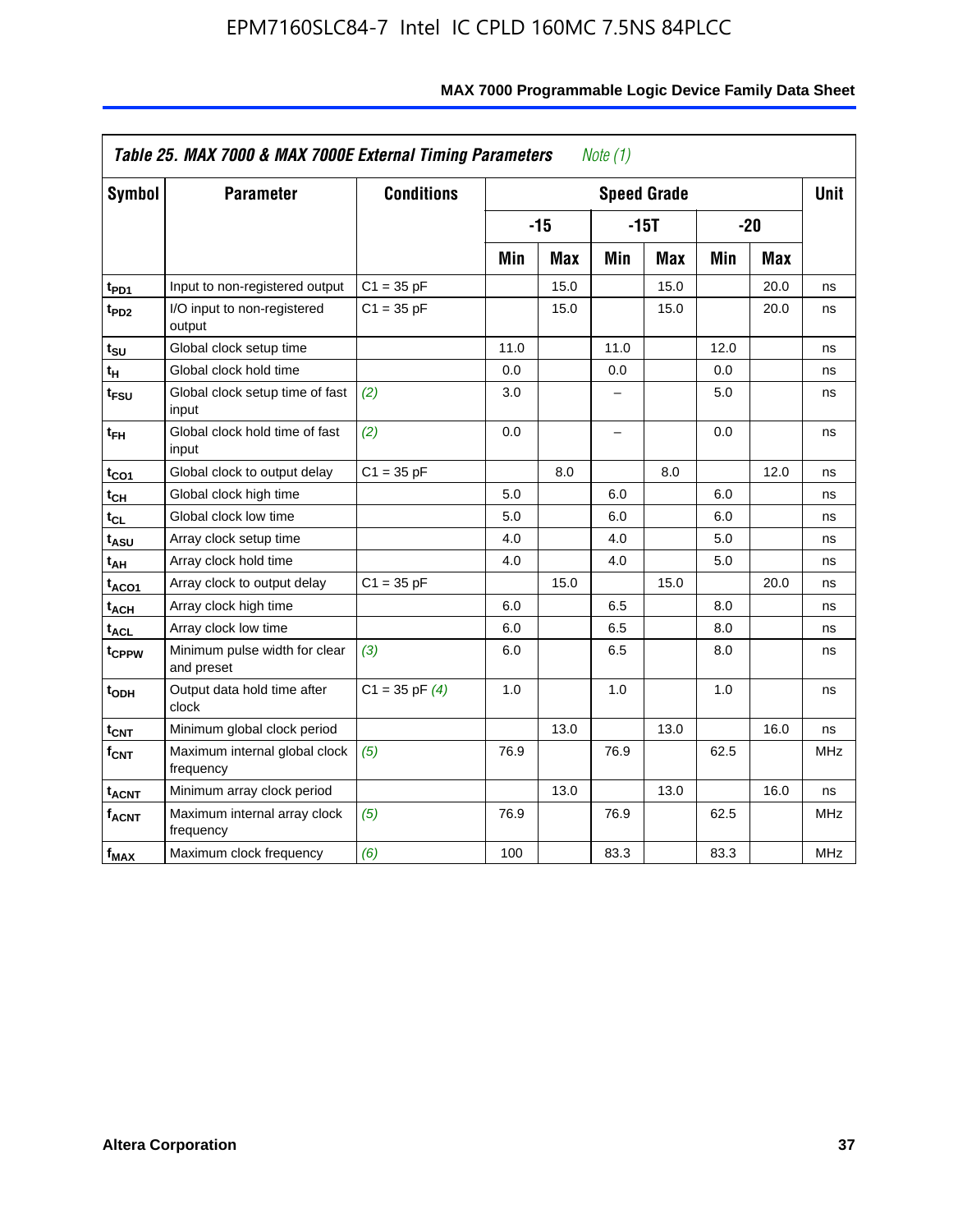| Symbol                        | <b>Parameter</b>                                                                                            | <b>Conditions</b>  |     |       |                | <b>Speed Grade</b>       |     |      | <b>Unit</b> |
|-------------------------------|-------------------------------------------------------------------------------------------------------------|--------------------|-----|-------|----------------|--------------------------|-----|------|-------------|
|                               |                                                                                                             |                    |     | $-15$ |                | $-15T$                   |     | -20  |             |
|                               |                                                                                                             |                    | Min | Max   | Min            | Max                      | Min | Max  |             |
| $t_{IN}$                      | Input pad and buffer delay                                                                                  |                    |     | 2.0   |                | 2.0                      |     | 3.0  | ns          |
| $t_{IO}$                      | I/O input pad and buffer delay                                                                              |                    |     | 2.0   |                | 2.0                      |     | 3.0  | ns          |
| $t_{\textsf{FIN}}$            | Fast input delay                                                                                            | (2)                |     | 2.0   |                | $\overline{a}$           |     | 4.0  | ns          |
| $t_{SEXP}$                    | Shared expander delay                                                                                       |                    |     | 8.0   |                | 10.0                     |     | 9.0  | ns          |
| $t_{PEXP}$                    | Parallel expander delay                                                                                     |                    |     | 1.0   |                | 1.0                      |     | 2.0  | ns          |
| $t_{LAD}$                     | Logic array delay                                                                                           |                    |     | 6.0   |                | 6.0                      |     | 8.0  | ns          |
| $t_{LAC}$                     | Logic control array delay                                                                                   |                    |     | 6.0   |                | 6.0                      |     | 8.0  | ns          |
| $t_{IOE}$                     | Internal output enable delay                                                                                | (2)                |     | 3.0   |                | $\overline{\phantom{0}}$ |     | 4.0  | ns          |
| $t_{OD1}$                     | Output buffer and pad delay<br>Slow slew rate $=$ off<br>$VCCIO = 5.0 V$                                    | $C1 = 35 pF$       |     | 4.0   |                | 4.0                      |     | 5.0  | ns          |
| $t_{OD2}$                     | Output buffer and pad delay<br>Slow slew rate $=$ off<br>$VCClO = 3.3 V$                                    | $C1 = 35$ pF $(7)$ |     | 5.0   |                | L,                       |     | 6.0  | ns          |
| $t_{OD3}$                     | Output buffer and pad delay<br>Slow slew rate $=$ on<br>$V_{\text{CCIO}} = 5.0 \text{ V or } 3.3 \text{ V}$ | $C1 = 35$ pF $(2)$ |     | 8.0   |                | $\equiv$                 |     | 9.0  | ns          |
| $t_{ZX1}$                     | Output buffer enable delay<br>Slow slew rate $=$ off<br>$VCCIO = 5.0 V$                                     | $C1 = 35 pF$       |     | 6.0   |                | 6.0                      |     | 10.0 | ns          |
| $t_{ZX2}$                     | Output buffer enable delay<br>Slow slew rate $=$ off<br>$V_{\text{CCIO}} = 3.3 \text{ V}$                   | $C1 = 35$ pF $(7)$ |     | 7.0   |                | L.                       |     | 11.0 | ns          |
| t <sub>ZX3</sub>              | Output buffer enable delay<br>Slow slew rate $=$ on<br>$V_{\text{CCIO}} = 5.0 \text{ V or } 3.3 \text{ V}$  | $C1 = 35$ pF $(2)$ |     | 10.0  |                | $\overline{\phantom{0}}$ |     | 14.0 | ns          |
| $t_{\mathsf{XZ}}$             | Output buffer disable delay                                                                                 | $C1 = 5pF$         |     | 6.0   |                | 6.0                      |     | 10.0 | ns          |
| $t_{\text{SU}}$               | Register setup time                                                                                         |                    | 4.0 |       | 4.0            |                          | 4.0 |      | ns          |
| $t_H$                         | Register hold time                                                                                          |                    | 4.0 |       | 4.0            |                          | 5.0 |      | ns          |
| $t_{\mathit{FSU}}$            | Register setup time of fast input                                                                           | (2)                | 2.0 |       | $=$            |                          | 4.0 |      | ns          |
| $t_{FH}$                      | Register hold time of fast input                                                                            | (2)                | 2.0 |       | $\overline{a}$ |                          | 3.0 |      | ns          |
| $t_{RD}$                      | Register delay                                                                                              |                    |     | 1.0   |                | 1.0                      |     | 1.0  | ns          |
| $t_{COMB}$                    | Combinatorial delay                                                                                         |                    |     | 1.0   |                | 1.0                      |     | 1.0  | ns          |
| $t_{\text{IC}}$               | Array clock delay                                                                                           |                    |     | 6.0   |                | 6.0                      |     | 8.0  | ns          |
| $t_{EN}$                      | Register enable time                                                                                        |                    |     | 6.0   |                | 6.0                      |     | 8.0  | ns          |
| $t_{\scriptstyle\text{GLOB}}$ | Global control delay                                                                                        |                    |     | 1.0   |                | 1.0                      |     | 3.0  | ns          |
| t <sub>PRE</sub>              | Register preset time                                                                                        |                    |     | 4.0   |                | 4.0                      |     | 4.0  | ns          |
| $t_{\sf CLR}$                 | Register clear time                                                                                         |                    |     | 4.0   |                | 4.0                      |     | 4.0  | ns          |
| $t_{PIA}$                     | PIA delay                                                                                                   |                    |     | 2.0   |                | 2.0                      |     | 3.0  | ns          |
| $t_{LPA}$                     | Low-power adder                                                                                             | (8)                |     | 13.0  |                | 15.0                     |     | 15.0 | ns          |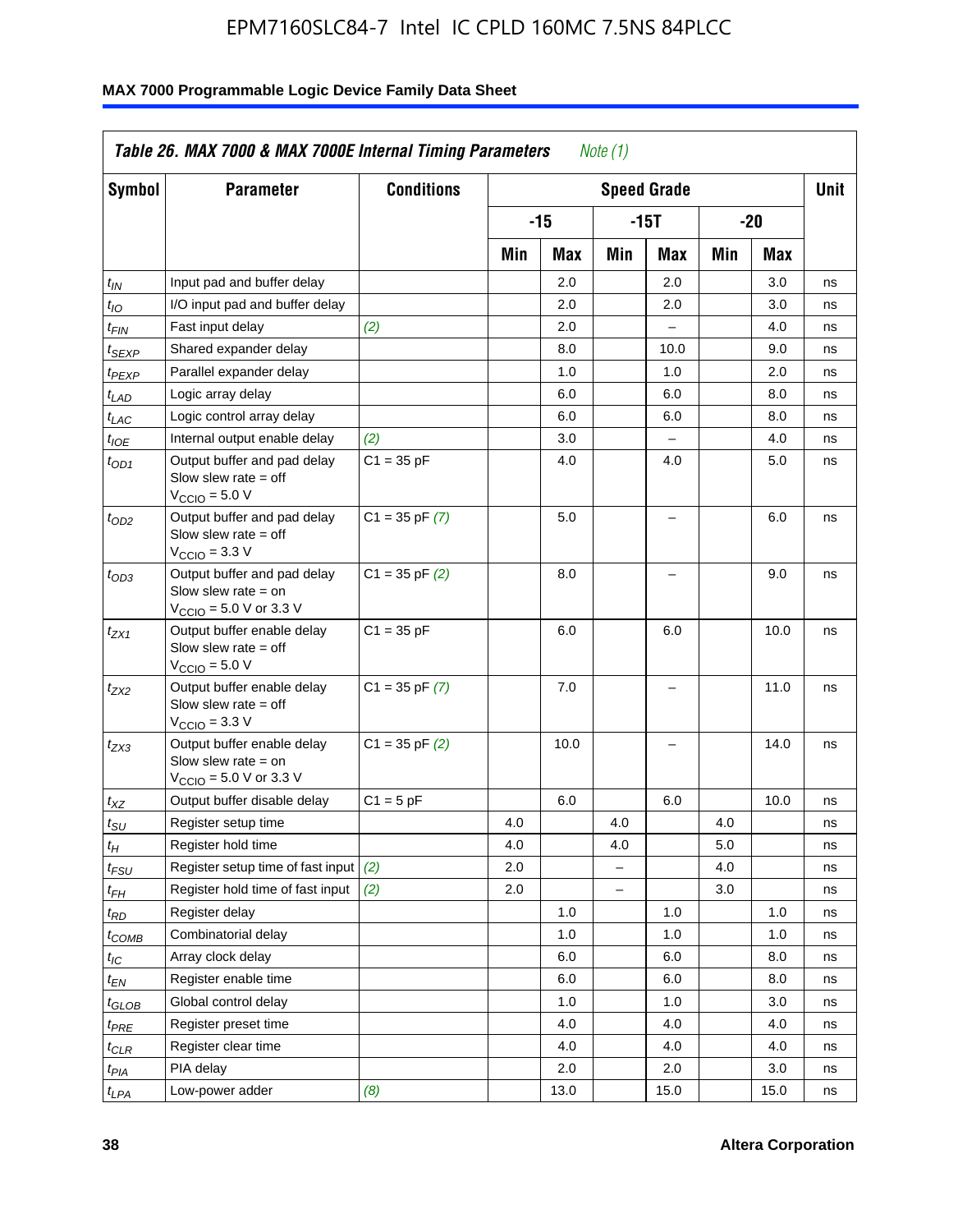**MAX 7000 Programmable Logic Device Family Data Sheet**

#### *Notes to tables:*

- (1) These values are specified under the recommended operating conditions shown in Table 14. See Figure 13 for more information on switching waveforms.
- (2) This parameter applies to MAX 7000E devices only.
- (3) This minimum pulse width for preset and clear applies for both global clear and array controls. The *tLPA* parameter must be added to this minimum width if the clear or reset signal incorporates the  $t_{LAD}$  parameter into the signal path.
- (4) This parameter is a guideline that is sample-tested only and is based on extensive device characterization. This parameter applies for both global and array clocking.
- (5) These parameters are measured with a 16-bit loadable, enabled, up/down counter programmed into each LAB.
- (6) The  $f_{MAX}$  values represent the highest frequency for pipelined data.
- (7) Operating conditions:  $V_{\text{CCIO}} = 3.3 \text{ V} \pm 10\%$  for commercial and industrial use.
- (8) The  $t_{LPA}$  parameter must be added to the  $t_{LAD}$ ,  $t_{LAC}$ ,  $t_{IC}$ ,  $t_{EN}$ ,  $t_{SEXP}$ ,  $t_{ACL}$ , and  $t_{CPPW}$  parameters for macrocells running in the low-power mode.

|                    | Table 27. EPM7032S External Timing Parameters (Part 1 of 2) |                    |       |            |       | Note (1)   |                    |            |       |       |             |
|--------------------|-------------------------------------------------------------|--------------------|-------|------------|-------|------------|--------------------|------------|-------|-------|-------------|
| Symbol             | <b>Parameter</b>                                            | <b>Conditions</b>  |       |            |       |            | <b>Speed Grade</b> |            |       |       | <b>Unit</b> |
|                    |                                                             |                    |       | -5         |       | -6         |                    | -7         |       | $-10$ |             |
|                    |                                                             |                    | Min   | <b>Max</b> | Min   | <b>Max</b> | Min                | <b>Max</b> | Min   | Max   |             |
| t <sub>PD1</sub>   | Input to non-registered output                              | $C1 = 35 pF$       |       | 5.0        |       | 6.0        |                    | 7.5        |       | 10.0  | ns          |
| $t_{PD2}$          | I/O input to non-registered<br>output                       | $C1 = 35 pF$       |       | 5.0        |       | 6.0        |                    | 7.5        |       | 10.0  | ns          |
| tsu                | Global clock setup time                                     |                    | 2.9   |            | 4.0   |            | 5.0                |            | 7.0   |       | ns          |
| $t_H$              | Global clock hold time                                      |                    | 0.0   |            | 0.0   |            | 0.0                |            | 0.0   |       | ns          |
| t <sub>FSU</sub>   | Global clock setup time of fast<br>input                    |                    | 2.5   |            | 2.5   |            | 2.5                |            | 3.0   |       | ns          |
| $t_{FH}$           | Global clock hold time of fast<br>input                     |                    | 0.0   |            | 0.0   |            | 0.0                |            | 0.5   |       | ns          |
| t <sub>CO1</sub>   | Global clock to output delay                                | $C1 = 35 pF$       |       | 3.2        |       | 3.5        |                    | 4.3        |       | 5.0   | ns          |
| $t_{CH}$           | Global clock high time                                      |                    | 2.0   |            | 2.5   |            | 3.0                |            | 4.0   |       | ns          |
| $t_{CL}$           | Global clock low time                                       |                    | 2.0   |            | 2.5   |            | 3.0                |            | 4.0   |       | ns          |
| t <sub>ASU</sub>   | Array clock setup time                                      |                    | 0.7   |            | 0.9   |            | 1.1                |            | 2.0   |       | ns          |
| t <sub>АН</sub>    | Array clock hold time                                       |                    | 1.8   |            | 2.1   |            | 2.7                |            | 3.0   |       | ns          |
| t <sub>ACO1</sub>  | Array clock to output delay                                 | $C1 = 35 pF$       |       | 5.4        |       | 6.6        |                    | 8.2        |       | 10.0  | ns          |
| t <sub>ACH</sub>   | Array clock high time                                       |                    | 2.5   |            | 2.5   |            | 3.0                |            | 4.0   |       | ns          |
| $t_{\sf ACL}$      | Array clock low time                                        |                    | 2.5   |            | 2.5   |            | 3.0                |            | 4.0   |       | ns          |
| tcppw              | Minimum pulse width for clear<br>and preset                 | (2)                | 2.5   |            | 2.5   |            | 3.0                |            | 4.0   |       | ns          |
| $t_{ODH}$          | Output data hold time after<br>clock                        | $C1 = 35$ pF $(3)$ | 1.0   |            | 1.0   |            | 1.0                |            | 1.0   |       | ns          |
| $t_{\mathsf{CNT}}$ | Minimum global clock period                                 |                    |       | 5.7        |       | 7.0        |                    | 8.6        |       | 10.0  | ns          |
| $f_{\mathsf{CNT}}$ | Maximum internal global clock<br>frequency                  | (4)                | 175.4 |            | 142.9 |            | 116.3              |            | 100.0 |       | MHz         |
| t <sub>ACNT</sub>  | Minimum array clock period                                  |                    |       | 5.7        |       | 7.0        |                    | 8.6        |       | 10.0  | ns          |

#### Tables 27 and 28 show the EPM7032S AC operating conditions.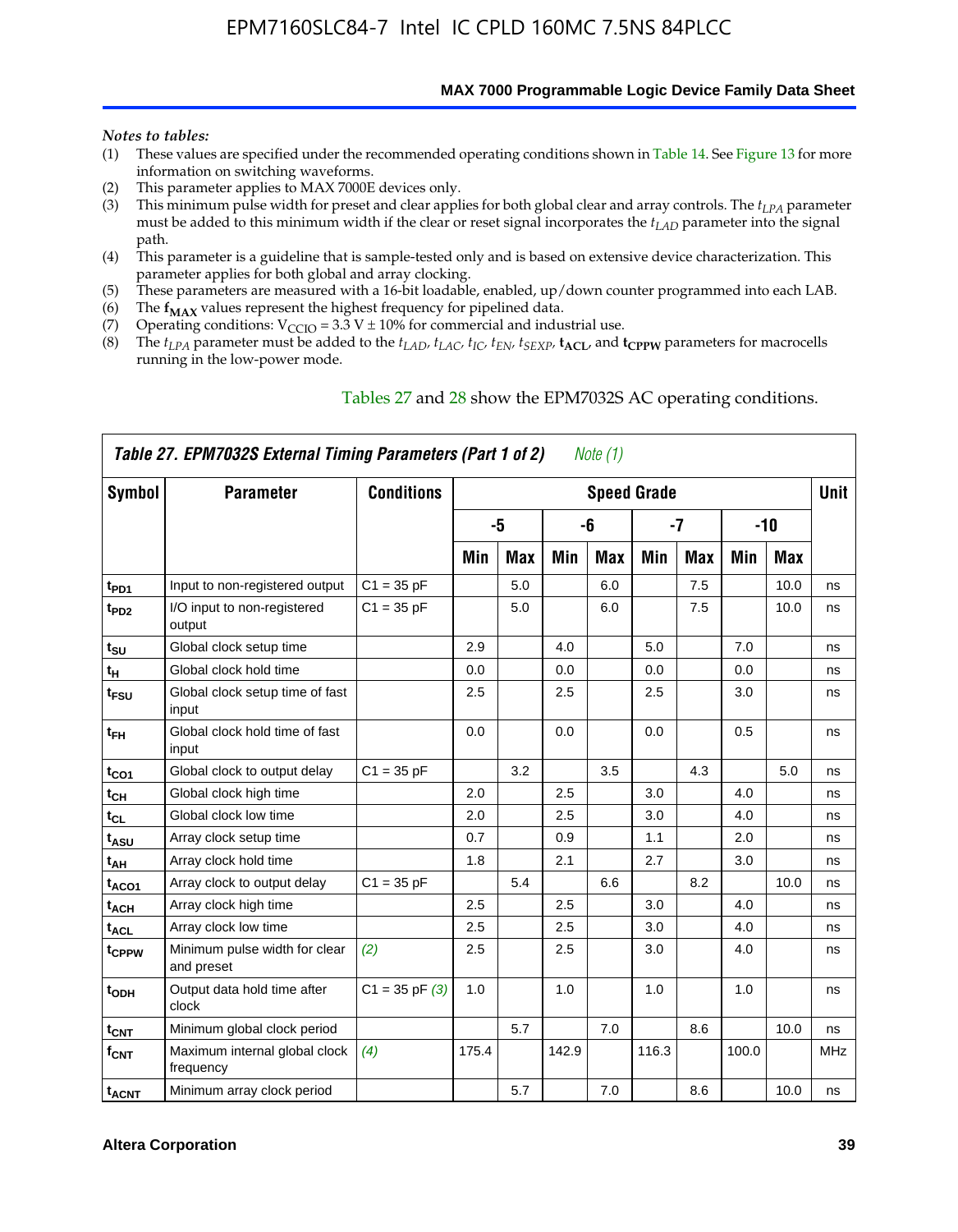| Table 27. EPM7032S External Timing Parameters (Part 2 of 2)<br>Note $(1)$ |                                           |                   |       |                       |       |                    |       |            |       |            |            |  |  |
|---------------------------------------------------------------------------|-------------------------------------------|-------------------|-------|-----------------------|-------|--------------------|-------|------------|-------|------------|------------|--|--|
| Symbol                                                                    | <b>Parameter</b>                          | <b>Conditions</b> |       |                       |       | <b>Speed Grade</b> |       |            |       |            | Unit       |  |  |
|                                                                           |                                           |                   |       | -7<br>-5<br>-10<br>-6 |       |                    |       |            |       |            |            |  |  |
|                                                                           |                                           |                   | Min   | Max                   | Min   | Max                | Min   | <b>Max</b> | Min   | <b>Max</b> |            |  |  |
| <b>f<sub>ACNT</sub></b>                                                   | Maximum internal array clock<br>frequency | (4)               | 175.4 |                       | 142.9 |                    | 116.3 |            | 100.0 |            | <b>MHz</b> |  |  |
| f <sub>MAX</sub>                                                          | Maximum clock frequency                   | (5)               | 250.0 |                       | 200.0 |                    | 166.7 |            | 125.0 |            | <b>MHz</b> |  |  |

| Symbol                        | <b>Parameter</b>                     | <b>Conditions</b>  |     |            |     |            | <b>Speed Grade</b> |            |     |            | <b>Unit</b> |
|-------------------------------|--------------------------------------|--------------------|-----|------------|-----|------------|--------------------|------------|-----|------------|-------------|
|                               |                                      |                    |     | -5         |     | -6         |                    | $-7$       |     | $-10$      |             |
|                               |                                      |                    | Min | <b>Max</b> | Min | <b>Max</b> | Min                | <b>Max</b> | Min | <b>Max</b> |             |
| $t_{IN}$                      | Input pad and buffer delay           |                    |     | 0.2        |     | 0.2        |                    | 0.3        |     | 0.5        | ns          |
| $t_{IO}$                      | I/O input pad and buffer delay       |                    |     | 0.2        |     | 0.2        |                    | 0.3        |     | 0.5        | ns          |
| $t_{\sf FIN}$                 | Fast input delay                     |                    |     | 2.2        |     | 2.1        |                    | 2.5        |     | 1.0        | ns          |
| t <sub>SEXP</sub>             | Shared expander delay                |                    |     | 3.1        |     | 3.8        |                    | 4.6        |     | 5.0        | ns          |
| t <sub>PEXP</sub>             | Parallel expander delay              |                    |     | 0.9        |     | 1.1        |                    | 1.4        |     | 0.8        | ns          |
| $t_{LAD}$                     | Logic array delay                    |                    |     | 2.6        |     | 3.3        |                    | 4.0        |     | 5.0        | ns          |
| $t_{LAC}$                     | Logic control array delay            |                    |     | 2.5        |     | 3.3        |                    | 4.0        |     | 5.0        | ns          |
| $t_{IOE}$                     | Internal output enable delay         |                    |     | 0.7        |     | 0.8        |                    | 1.0        |     | 2.0        | ns          |
| $t_{OD1}$                     | Output buffer and pad delay          | $C1 = 35 pF$       |     | 0.2        |     | 0.3        |                    | 0.4        |     | 1.5        | ns          |
| $t_{OD2}$                     | Output buffer and pad delay          | $C1 = 35$ pF $(6)$ |     | 0.7        |     | 0.8        |                    | 0.9        |     | 2.0        | ns          |
| $t_{OD3}$                     | Output buffer and pad delay          | $C1 = 35 pF$       |     | 5.2        |     | 5.3        |                    | 5.4        |     | 5.5        | ns          |
| $t_{ZX1}$                     | Output buffer enable delay           | $C1 = 35 pF$       |     | 4.0        |     | 4.0        |                    | 4.0        |     | 5.0        | ns          |
| tzx2                          | Output buffer enable delay           | $C1 = 35$ pF $(6)$ |     | 4.5        |     | 4.5        |                    | 4.5        |     | 5.5        | ns          |
| $t_{ZX3}$                     | Output buffer enable delay           | $C1 = 35 pF$       |     | 9.0        |     | 9.0        |                    | 9.0        |     | 9.0        | ns          |
| $t_{XZ}$                      | Output buffer disable delay          | $C1 = 5pF$         |     | 4.0        |     | 4.0        |                    | 4.0        |     | 5.0        | ns          |
| $t_{\text{SU}}$               | Register setup time                  |                    | 0.8 |            | 1.0 |            | 1.3                |            | 2.0 |            | ns          |
| $t_H$                         | Register hold time                   |                    | 1.7 |            | 2.0 |            | 2.5                |            | 3.0 |            | ns          |
| $t_{\mathit{FSU}}$            | Register setup time of fast<br>input |                    | 1.9 |            | 1.8 |            | 1.7                |            | 3.0 |            | ns          |
| t <sub>FH</sub>               | Register hold time of fast<br>input  |                    | 0.6 |            | 0.7 |            | 0.8                |            | 0.5 |            | ns          |
| $t_{RD}$                      | Register delay                       |                    |     | 1.2        |     | 1.6        |                    | 1.9        |     | 2.0        | ns          |
| $t_{COMB}$                    | Combinatorial delay                  |                    |     | 0.9        |     | 1.1        |                    | 1.4        |     | 2.0        | ns          |
| $t_{IC}$                      | Array clock delay                    |                    |     | 2.7        |     | 3.4        |                    | 4.2        |     | 5.0        | ns          |
| $t_{EN}$                      | Register enable time                 |                    |     | 2.6        |     | 3.3        |                    | 4.0        |     | 5.0        | ns          |
| $t_{\scriptstyle\text{GLOB}}$ | Global control delay                 |                    |     | 1.6        |     | 1.4        |                    | 1.7        |     | 1.0        | ns          |
| $t_{PRE}$                     | Register preset time                 |                    |     | 2.0        |     | 2.4        |                    | 3.0        |     | 3.0        | ns          |
| $t_{CLR}$                     | Register clear time                  |                    |     | 2.0        |     | 2.4        |                    | 3.0        |     | 3.0        | ns          |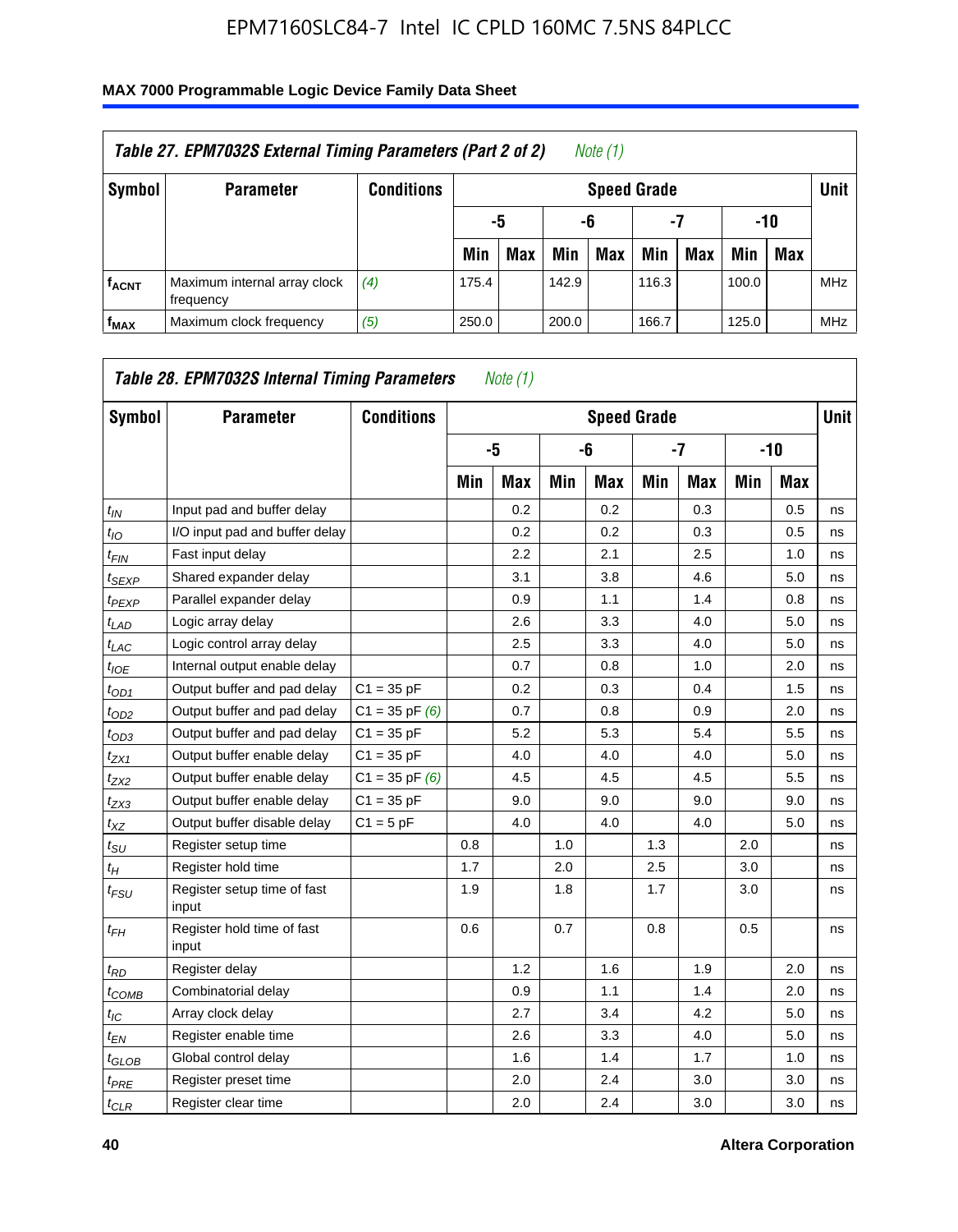| <b>Table 28. EPM7032S Internal Timing Parameters</b><br>Note $(1)$ |                                                                    |                   |                          |                       |     |                    |     |     |     |            |      |  |  |
|--------------------------------------------------------------------|--------------------------------------------------------------------|-------------------|--------------------------|-----------------------|-----|--------------------|-----|-----|-----|------------|------|--|--|
| <b>Symbol</b>                                                      | <b>Parameter</b>                                                   | <b>Conditions</b> |                          |                       |     | <b>Speed Grade</b> |     |     |     |            | Unit |  |  |
|                                                                    |                                                                    |                   |                          | -10<br>-5<br>-6<br>-7 |     |                    |     |     |     |            |      |  |  |
|                                                                    |                                                                    |                   | Min                      | <b>Max</b>            | Min | <b>Max</b>         | Min | Max | Min | <b>Max</b> |      |  |  |
| $t_{PIA}$                                                          | PIA delay                                                          | 7)                | 1.0<br>1.1<br>1.4<br>1.1 |                       |     |                    |     |     |     |            |      |  |  |
| $t_{LPA}$                                                          | ns<br>Low-power adder<br>(8)<br>12.0<br>10.0<br>11.0<br>10.0<br>ns |                   |                          |                       |     |                    |     |     |     |            |      |  |  |

#### **MAX 7000 Programmable Logic Device Family Data Sheet**

*Notes to tables:*

(1) These values are specified under the recommended operating conditions shown in Table 14. See Figure 13 for more information on switching waveforms.

(2) This minimum pulse width for preset and clear applies for both global clear and array controls. The  $t_{LPA}$  parameter must be added to this minimum width if the clear or reset signal incorporates the *tLAD* parameter into the signal path.

(3) This parameter is a guideline that is sample-tested only and is based on extensive device characterization. This parameter applies for both global and array clocking.

(4) These parameters are measured with a 16-bit loadable, enabled, up/down counter programmed into each LAB.

(5) The  $f_{MAX}$  values represent the highest frequency for pipelined data.

(6) Operating conditions:  $V_{\text{CCIO}} = 3.3 \text{ V} \pm 10\%$  for commercial and industrial use.

(7) For EPM7064S-5, EPM7064S-6, EPM7128S-6, EPM7160S-6, EPM7160S-7, EPM7192S-7, and EPM7256S-7 devices, these values are specified for a PIA fan-out of one LAB (16 macrocells). For each additional LAB fan-out in these devices, add an additional 0.1 ns to the PIA timing value.

(8) The  $t_{LPA}$  parameter must be added to the  $t_{LAD}$ ,  $t_{LAC}$ ,  $t_{IC}$ ,  $t_{EN}$ ,  $t_{SEXP}$ ,  $t_{ACL}$ , and  $t_{CPPW}$  parameters for macrocells running in the low-power mode.

|                  | Table 29. EPM7064S External Timing Parameters (Part 1 of 2) |                   |     |     |     | Note (1)           |     |     |     |      |      |
|------------------|-------------------------------------------------------------|-------------------|-----|-----|-----|--------------------|-----|-----|-----|------|------|
| Symbol           | <b>Parameter</b>                                            | <b>Conditions</b> |     |     |     | <b>Speed Grade</b> |     |     |     |      | Unit |
|                  |                                                             |                   |     | -5  |     | -6                 |     | -7  |     | -10  |      |
|                  |                                                             |                   | Min | Max | Min | Max                | Min | Max | Min | Max  |      |
| t <sub>PD1</sub> | Input to non-registered output                              | $C1 = 35 pF$      |     | 5.0 |     | 6.0                |     | 7.5 |     | 10.0 | ns   |
| t <sub>PD2</sub> | I/O input to non-registered<br>output                       | $C1 = 35 pF$      |     | 5.0 |     | 6.0                |     | 7.5 |     | 10.0 | ns   |
| $t_{\text{SU}}$  | Global clock setup time                                     |                   | 2.9 |     | 3.6 |                    | 6.0 |     | 7.0 |      | ns   |
| $t_H$            | Global clock hold time                                      |                   | 0.0 |     | 0.0 |                    | 0.0 |     | 0.0 |      | ns   |
| t <sub>FSU</sub> | Global clock setup time of fast<br>input                    |                   | 2.5 |     | 2.5 |                    | 3.0 |     | 3.0 |      | ns   |
| $t_{FH}$         | Global clock hold time of fast<br>input                     |                   | 0.0 |     | 0.0 |                    | 0.5 |     | 0.5 |      | ns   |
| $t_{CO1}$        | Global clock to output delay                                | $C1 = 35 pF$      |     | 3.2 |     | 4.0                |     | 4.5 |     | 5.0  | ns   |
| $t_{CH}$         | Global clock high time                                      |                   | 2.0 |     | 2.5 |                    | 3.0 |     | 4.0 |      | ns   |
| $t_{CL}$         | Global clock low time                                       |                   | 2.0 |     | 2.5 |                    | 3.0 |     | 4.0 |      | ns   |
| $t_{ASU}$        | Array clock setup time                                      |                   | 0.7 |     | 0.9 |                    | 3.0 |     | 2.0 |      | ns   |
| $t_{AH}$         | Array clock hold time                                       |                   | 1.8 |     | 2.1 |                    | 2.0 |     | 3.0 |      | ns   |

Tables 29 and 30 show the EPM7064S AC operating conditions.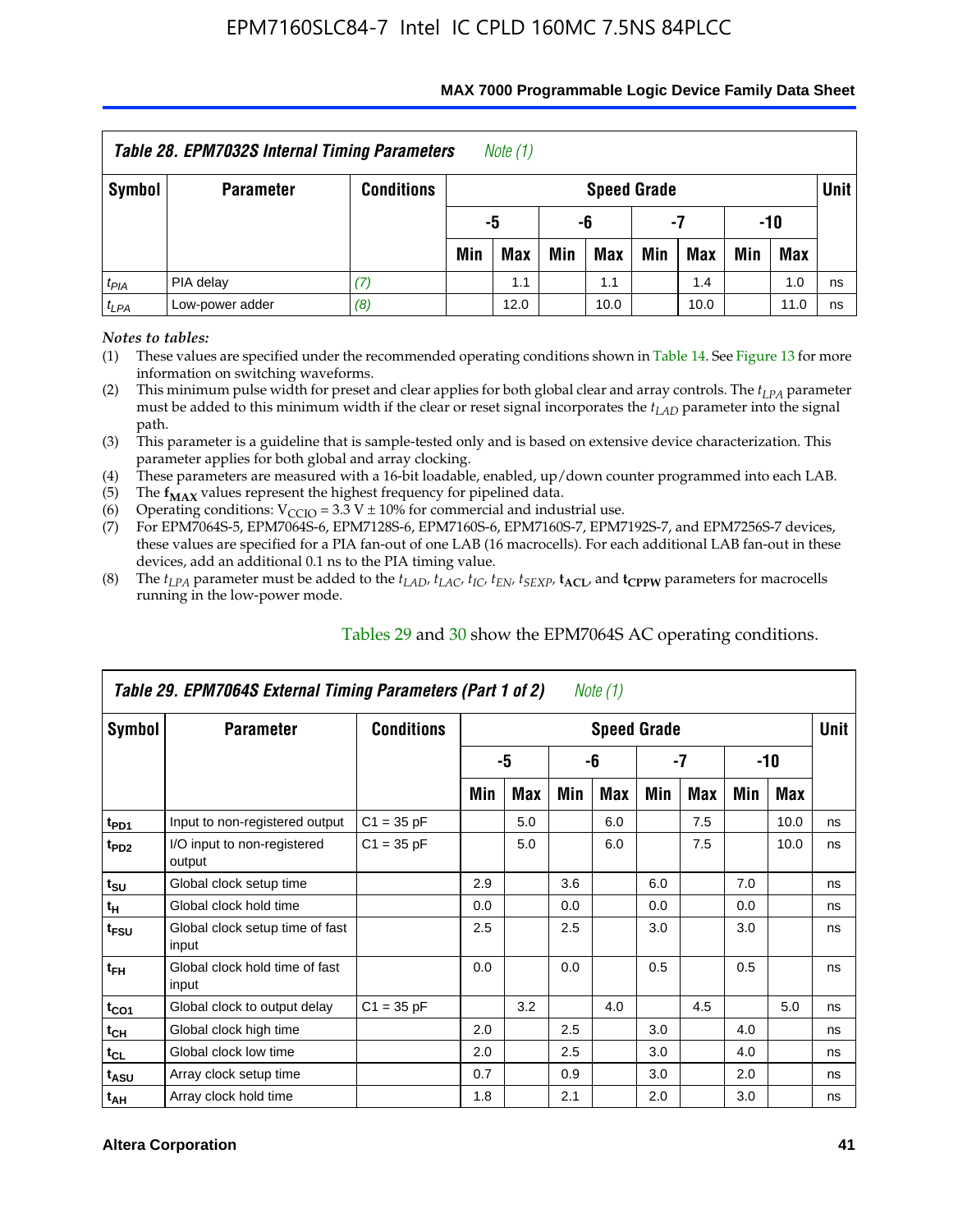|                         | Table 29. EPM7064S External Timing Parameters (Part 2 of 2) |                    |       |            |       | Note (1)   |                    |            |       |      |             |
|-------------------------|-------------------------------------------------------------|--------------------|-------|------------|-------|------------|--------------------|------------|-------|------|-------------|
| Symbol                  | <b>Parameter</b>                                            | <b>Conditions</b>  |       |            |       |            | <b>Speed Grade</b> |            |       |      | <b>Unit</b> |
|                         |                                                             |                    |       | -5         |       | -6         |                    | -7         |       | -10  |             |
|                         |                                                             |                    | Min   | <b>Max</b> | Min   | <b>Max</b> | Min                | <b>Max</b> | Min   | Max  |             |
| t <sub>ACO1</sub>       | Array clock to output delay                                 | $C1 = 35 pF$       |       | 5.4        |       | 6.7        |                    | 7.5        |       | 10.0 | ns          |
| $t_{ACH}$               | Array clock high time                                       |                    | 2.5   |            | 2.5   |            | 3.0                |            | 4.0   |      | ns          |
| <sup>t</sup> ACL        | Array clock low time                                        |                    | 2.5   |            | 2.5   |            | 3.0                |            | 4.0   |      | ns          |
| t <sub>CPPW</sub>       | Minimum pulse width for clear<br>and preset                 | (2)                | 2.5   |            | 2.5   |            | 3.0                |            | 4.0   |      | ns          |
| t <sub>ODH</sub>        | Output data hold time after<br>clock                        | $C1 = 35$ pF $(3)$ | 1.0   |            | 1.0   |            | 1.0                |            | 1.0   |      | ns          |
| $t_{CNT}$               | Minimum global clock period                                 |                    |       | 5.7        |       | 7.1        |                    | 8.0        |       | 10.0 | ns          |
| $f_{\text{CNT}}$        | Maximum internal global clock<br>frequency                  | (4)                | 175.4 |            | 140.8 |            | 125.0              |            | 100.0 |      | <b>MHz</b>  |
| <b>t<sub>ACNT</sub></b> | Minimum array clock period                                  |                    |       | 5.7        |       | 7.1        |                    | 8.0        |       | 10.0 | ns          |
| <b>f<sub>ACNT</sub></b> | Maximum internal array clock<br>frequency                   | (4)                | 175.4 |            | 140.8 |            | 125.0              |            | 100.0 |      | <b>MHz</b>  |
| f <sub>MAX</sub>        | Maximum clock frequency                                     | (5)                | 250.0 |            | 200.0 |            | 166.7              |            | 125.0 |      | <b>MHz</b>  |

|                  | Table 30. EPM7064S Internal Timing Parameters (Part 1 of 2) |                    |     |            |     | Note (1)           |     |            |     |     |             |
|------------------|-------------------------------------------------------------|--------------------|-----|------------|-----|--------------------|-----|------------|-----|-----|-------------|
| Symbol           | <b>Parameter</b>                                            | <b>Conditions</b>  |     |            |     | <b>Speed Grade</b> |     |            |     |     | <b>Unit</b> |
|                  |                                                             |                    |     | -5         |     | -6                 |     | -7         |     | -10 |             |
|                  |                                                             |                    | Min | <b>Max</b> | Min | Max                | Min | <b>Max</b> | Min | Max |             |
| $t_{IN}$         | Input pad and buffer delay                                  |                    |     | 0.2        |     | 0.2                |     | 0.5        |     | 0.5 | ns          |
| $t_{IO}$         | I/O input pad and buffer delay                              |                    |     | 0.2        |     | 0.2                |     | 0.5        |     | 0.5 | ns          |
| t <sub>FIN</sub> | Fast input delay                                            |                    |     | 2.2        |     | 2.6                |     | 1.0        |     | 1.0 | ns          |
| $t_{SEXP}$       | Shared expander delay                                       |                    |     | 3.1        |     | 3.8                |     | 4.0        |     | 5.0 | ns          |
| $t_{PEXP}$       | Parallel expander delay                                     |                    |     | 0.9        |     | 1.1                |     | 0.8        |     | 0.8 | ns          |
| $t_{LAD}$        | Logic array delay                                           |                    |     | 2.6        |     | 3.2                |     | 3.0        |     | 5.0 | ns          |
| $t_{LAC}$        | Logic control array delay                                   |                    |     | 2.5        |     | 3.2                |     | 3.0        |     | 5.0 | ns          |
| $t_{IOE}$        | Internal output enable delay                                |                    |     | 0.7        |     | 0.8                |     | 2.0        |     | 2.0 | ns          |
| $t_{OD1}$        | Output buffer and pad delay                                 | $C1 = 35 pF$       |     | 0.2        |     | 0.3                |     | 2.0        |     | 1.5 | ns          |
| $t_{OD2}$        | Output buffer and pad delay                                 | $C1 = 35 pF(6)$    |     | 0.7        |     | 0.8                |     | 2.5        |     | 2.0 | ns          |
| $t_{OD3}$        | Output buffer and pad delay                                 | $C1 = 35 pF$       |     | 5.2        |     | 5.3                |     | 7.0        |     | 5.5 | ns          |
| $t_{ZX1}$        | Output buffer enable delay                                  | $C1 = 35 pF$       |     | 4.0        |     | 4.0                |     | 4.0        |     | 5.0 | ns          |
| $t_{ZX2}$        | Output buffer enable delay                                  | $C1 = 35$ pF $(6)$ |     | 4.5        |     | 4.5                |     | 4.5        |     | 5.5 | ns          |
| $t_{ZX3}$        | Output buffer enable delay                                  | $C1 = 35 pF$       |     | 9.0        |     | 9.0                |     | 9.0        |     | 9.0 | ns          |
| $t_{XZ}$         | Output buffer disable delay                                 | $C1 = 5pF$         |     | 4.0        |     | 4.0                |     | 4.0        |     | 5.0 | ns          |
| $t_{\text{SU}}$  | Register setup time                                         |                    | 0.8 |            | 1.0 |                    | 3.0 |            | 2.0 |     | ns          |
| $t_H$            | Register hold time                                          |                    | 1.7 |            | 2.0 |                    | 2.0 |            | 3.0 |     | ns          |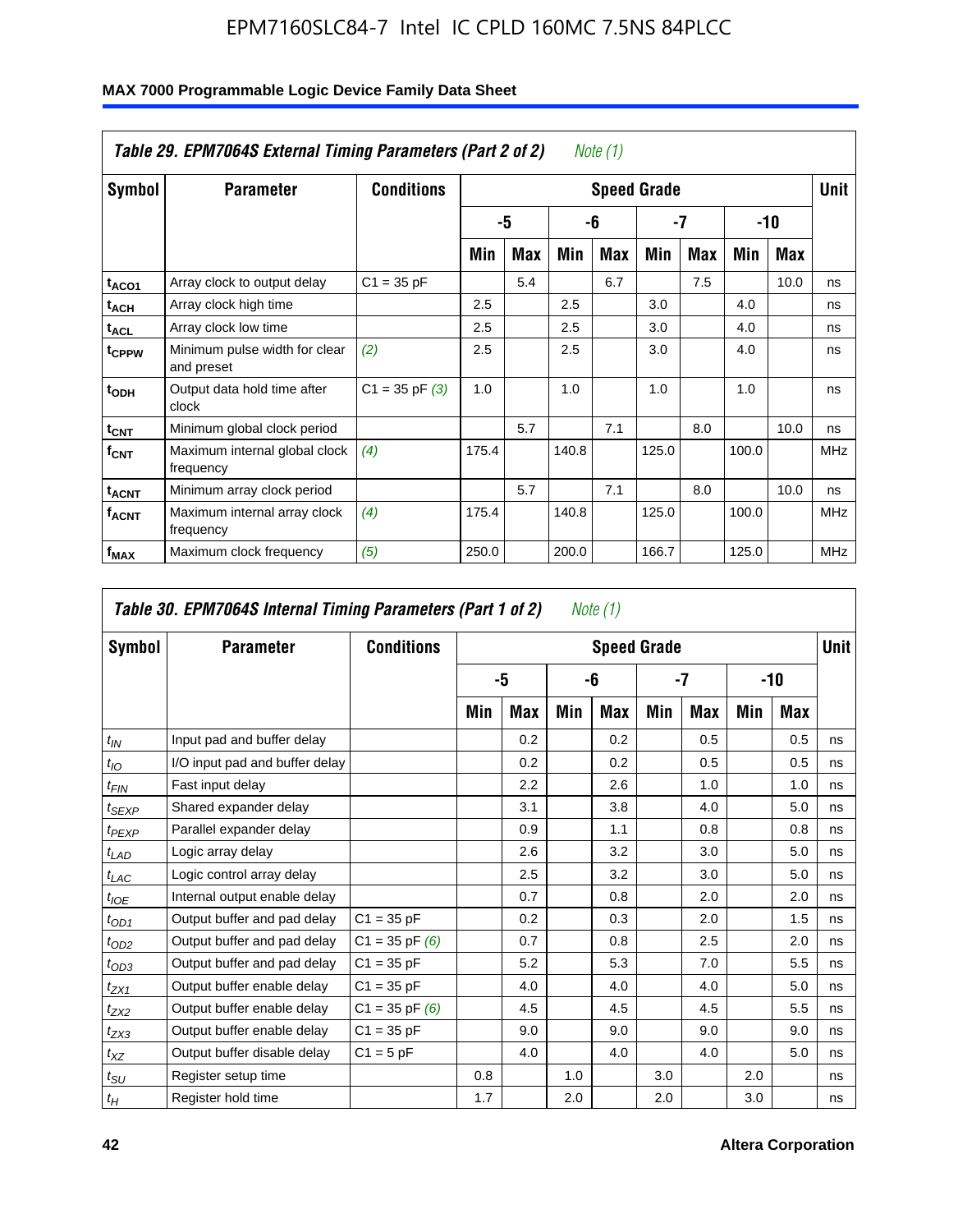|            | Table 30. EPM7064S Internal Timing Parameters (Part 2 of 2) |                   |     |      |     | Note (1)           |     |            |     |      |        |
|------------|-------------------------------------------------------------|-------------------|-----|------|-----|--------------------|-----|------------|-----|------|--------|
| Symbol     | <b>Parameter</b>                                            | <b>Conditions</b> |     |      |     | <b>Speed Grade</b> |     |            |     |      | Unit I |
|            |                                                             |                   |     | -5   |     | -6                 |     | -7         |     | -10  |        |
|            |                                                             |                   | Min | Max  | Min | <b>Max</b>         | Min | <b>Max</b> | Min | Max  |        |
| $t_{FSU}$  | Register setup time of fast<br>input                        |                   | 1.9 |      | 1.8 |                    | 3.0 |            | 3.0 |      | ns     |
| $t_{FH}$   | Register hold time of fast<br>input                         |                   | 0.6 |      | 0.7 |                    | 0.5 |            | 0.5 |      | ns     |
| $t_{RD}$   | Register delay                                              |                   |     | 1.2  |     | 1.6                |     | 1.0        |     | 2.0  | ns     |
| $t_{COMB}$ | Combinatorial delay                                         |                   |     | 0.9  |     | 1.0                |     | 1.0        |     | 2.0  | ns     |
| $t_{IC}$   | Array clock delay                                           |                   |     | 2.7  |     | 3.3                |     | 3.0        |     | 5.0  | ns     |
| $t_{EN}$   | Register enable time                                        |                   |     | 2.6  |     | 3.2                |     | 3.0        |     | 5.0  | ns     |
| $t_{GLOB}$ | Global control delay                                        |                   |     | 1.6  |     | 1.9                |     | 1.0        |     | 1.0  | ns     |
| $t_{PRE}$  | Register preset time                                        |                   |     | 2.0  |     | 2.4                |     | 2.0        |     | 3.0  | ns     |
| $t_{CLR}$  | Register clear time                                         |                   |     | 2.0  |     | 2.4                |     | 2.0        |     | 3.0  | ns     |
| $t_{PIA}$  | PIA delay                                                   | (7)               |     | 1.1  |     | 1.3                |     | 1.0        |     | 1.0  | ns     |
| $t_{LPA}$  | Low-power adder                                             | (8)               |     | 12.0 |     | 11.0               |     | 10.0       |     | 11.0 | ns     |

#### **MAX 7000 Programmable Logic Device Family Data Sheet**

#### *Notes to tables:*

- (1) These values are specified under the recommended operating conditions shown in Table 14. See Figure 13 for more information on switching waveforms.
- (2) This minimum pulse width for preset and clear applies for both global clear and array controls. The  $t_{LPA}$  parameter must be added to this minimum width if the clear or reset signal incorporates the *t<sub>LAD</sub>* parameter into the signal path.
- (3) This parameter is a guideline that is sample-tested only and is based on extensive device characterization. This parameter applies for both global and array clocking.
- (4) These parameters are measured with a 16-bit loadable, enabled, up/down counter programmed into each LAB. (5) The  $f_{MAX}$  values represent the highest frequency for pipelined data.
- 
- (6) Operating conditions:  $V_{\text{CCIO}} = 3.3 \text{ V} \pm 10\%$  for commercial and industrial use.
- (7) For EPM7064S-5, EPM7064S-6, EPM7128S-6, EPM7160S-6, EPM7160S-7, EPM7192S-7, and EPM7256S-7 devices, these values are specified for a PIA fan-out of one LAB (16 macrocells). For each additional LAB fan-out in these devices, add an additional 0.1 ns to the PIA timing value.
- (8) The  $t_{LPA}$  parameter must be added to the  $t_{LAD}$ ,  $t_{LAC}$ ,  $t_{IC}$ ,  $t_{EN}$ ,  $t_{SEXP}$ ,  $t_{ACL}$ , and  $t_{CPPW}$  parameters for macrocells running in the low-power mode.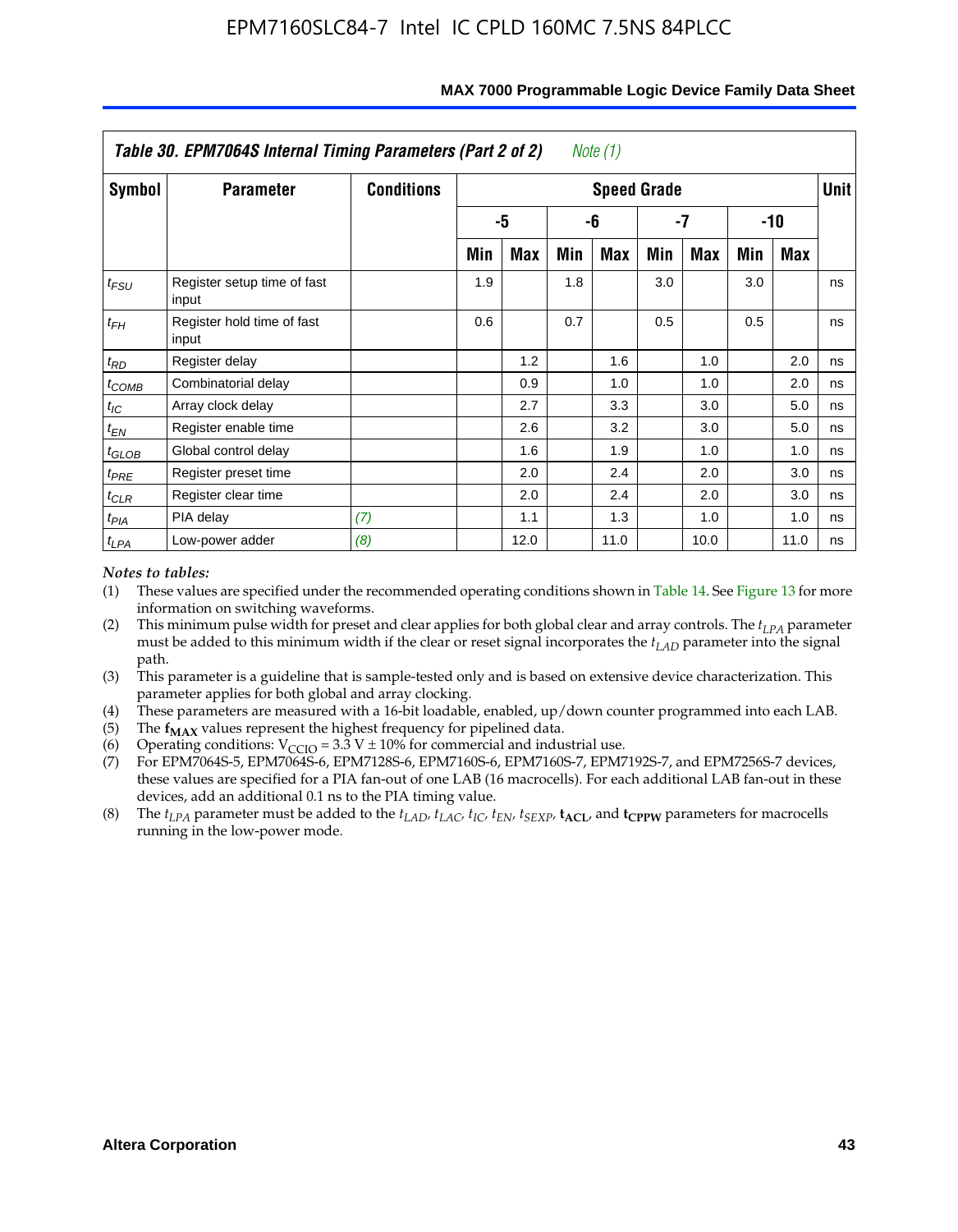### **MAX 7000 Programmable Logic Device Family Data Sheet**

|                         | Table 31. EPM7128S External Timing Parameters |                    |       | Note $(1)$ |       |            |                    |            |       |            |             |
|-------------------------|-----------------------------------------------|--------------------|-------|------------|-------|------------|--------------------|------------|-------|------------|-------------|
| <b>Symbol</b>           | <b>Parameter</b>                              | <b>Conditions</b>  |       |            |       |            | <b>Speed Grade</b> |            |       |            | <b>Unit</b> |
|                         |                                               |                    |       | -6         |       | -7         |                    | $-10$      |       | $-15$      |             |
|                         |                                               |                    | Min   | <b>Max</b> | Min   | <b>Max</b> | Min                | <b>Max</b> | Min   | <b>Max</b> |             |
| t <sub>PD1</sub>        | Input to non-registered output                | $C1 = 35 pF$       |       | 6.0        |       | 7.5        |                    | 10.0       |       | 15.0       | ns          |
| $t_{PD2}$               | I/O input to non-registered<br>output         | $C1 = 35 pF$       |       | 6.0        |       | 7.5        |                    | 10.0       |       | 15.0       | ns          |
| t <sub>SU</sub>         | Global clock setup time                       |                    | 3.4   |            | 6.0   |            | 7.0                |            | 11.0  |            | ns          |
| t <sub>H</sub>          | Global clock hold time                        |                    | 0.0   |            | 0.0   |            | 0.0                |            | 0.0   |            | ns          |
| t <sub>FSU</sub>        | Global clock setup time of fast<br>input      |                    | 2.5   |            | 3.0   |            | 3.0                |            | 3.0   |            | ns          |
| $t_{FH}$                | Global clock hold time of fast<br>input       |                    | 0.0   |            | 0.5   |            | 0.5                |            | 0.0   |            | ns          |
| $t_{CO1}$               | Global clock to output delay                  | $C1 = 35 pF$       |       | 4.0        |       | 4.5        |                    | 5.0        |       | 8.0        | ns          |
| $t_{CH}$                | Global clock high time                        |                    | 3.0   |            | 3.0   |            | 4.0                |            | 5.0   |            | ns          |
| $t_{CL}$                | Global clock low time                         |                    | 3.0   |            | 3.0   |            | 4.0                |            | 5.0   |            | ns          |
| t <sub>ASU</sub>        | Array clock setup time                        |                    | 0.9   |            | 3.0   |            | 2.0                |            | 4.0   |            | ns          |
| t <sub>АН</sub>         | Array clock hold time                         |                    | 1.8   |            | 2.0   |            | 5.0                |            | 4.0   |            | ns          |
| t <sub>ACO1</sub>       | Array clock to output delay                   | $C1 = 35 pF$       |       | 6.5        |       | 7.5        |                    | 10.0       |       | 15.0       | ns          |
| $t_{ACH}$               | Array clock high time                         |                    | 3.0   |            | 3.0   |            | 4.0                |            | 6.0   |            | ns          |
| $t_{\sf ACL}$           | Array clock low time                          |                    | 3.0   |            | 3.0   |            | 4.0                |            | 6.0   |            | ns          |
| t <sub>CPPW</sub>       | Minimum pulse width for clear<br>and preset   | (2)                | 3.0   |            | 3.0   |            | 4.0                |            | 6.0   |            | ns          |
| t <sub>ODH</sub>        | Output data hold time after<br>clock          | $C1 = 35$ pF $(3)$ | 1.0   |            | 1.0   |            | 1.0                |            | 1.0   |            | ns          |
| $t_{\text{CNT}}$        | Minimum global clock period                   |                    |       | 6.8        |       | 8.0        |                    | 10.0       |       | 13.0       | ns          |
| f <sub>CNT</sub>        | Maximum internal global clock<br>frequency    | (4)                | 147.1 |            | 125.0 |            | 100.0              |            | 76.9  |            | <b>MHz</b>  |
| <b>t<sub>ACNT</sub></b> | Minimum array clock period                    |                    |       | 6.8        |       | 8.0        |                    | 10.0       |       | 13.0       | ns          |
| f <sub>ACNT</sub>       | Maximum internal array clock<br>frequency     | (4)                | 147.1 |            | 125.0 |            | 100.0              |            | 76.9  |            | <b>MHz</b>  |
| $f_{MAX}$               | Maximum clock frequency                       | (5)                | 166.7 |            | 166.7 |            | 125.0              |            | 100.0 |            | <b>MHz</b>  |

### Tables 31 and 32 show the EPM7128S AC operating conditions.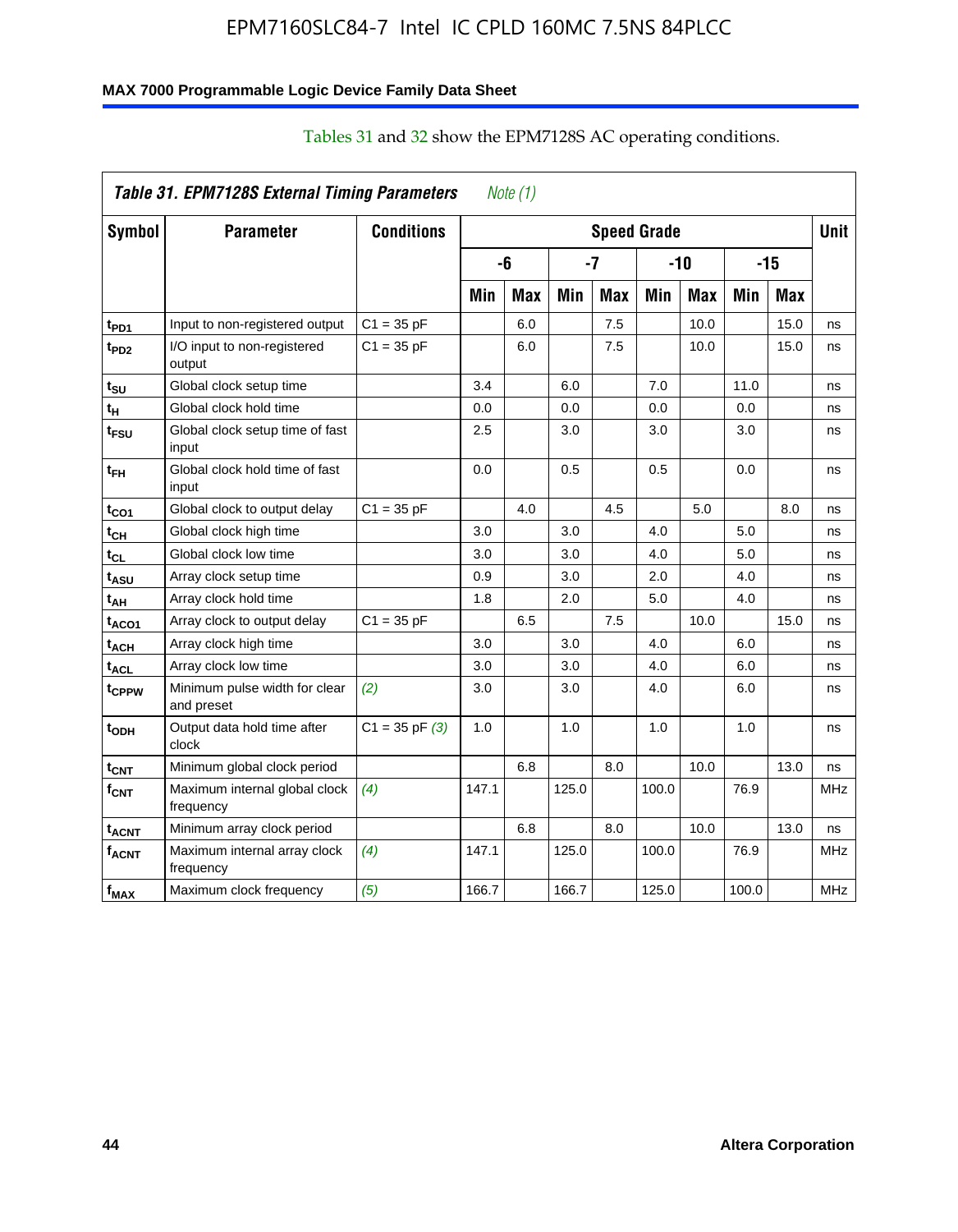|                            | Table 32. EPM7128S Internal Timing Parameters |                    |     | <i>Note</i> $(1)$ |     |                    |     |            |     |            |      |
|----------------------------|-----------------------------------------------|--------------------|-----|-------------------|-----|--------------------|-----|------------|-----|------------|------|
| <b>Symbol</b>              | <b>Parameter</b>                              | <b>Conditions</b>  |     |                   |     | <b>Speed Grade</b> |     |            |     |            | Unit |
|                            |                                               |                    |     | -6                |     | $-7$               |     | $-10$      |     | $-15$      |      |
|                            |                                               |                    | Min | <b>Max</b>        | Min | <b>Max</b>         | Min | <b>Max</b> | Min | <b>Max</b> |      |
| $t_{IN}$                   | Input pad and buffer delay                    |                    |     | 0.2               |     | 0.5                |     | 0.5        |     | 2.0        | ns   |
| $t_{IO}$                   | I/O input pad and buffer delay                |                    |     | 0.2               |     | 0.5                |     | 0.5        |     | 2.0        | ns   |
| $t_{\textit{FIN}}$         | Fast input delay                              |                    |     | 2.6               |     | 1.0                |     | 1.0        |     | 2.0        | ns   |
| <sup>t</sup> SEXP          | Shared expander delay                         |                    |     | 3.7               |     | 4.0                |     | 5.0        |     | 8.0        | ns   |
| t <sub>PEXP</sub>          | Parallel expander delay                       |                    |     | 1.1               |     | 0.8                |     | 0.8        |     | 1.0        | ns   |
| t <sub>LAD</sub>           | Logic array delay                             |                    |     | 3.0               |     | 3.0                |     | 5.0        |     | 6.0        | ns   |
| $t_{LAC}$                  | Logic control array delay                     |                    |     | 3.0               |     | 3.0                |     | 5.0        |     | 6.0        | ns   |
| $t_{IOE}$                  | Internal output enable delay                  |                    |     | 0.7               |     | 2.0                |     | 2.0        |     | 3.0        | ns   |
| $t_{OD1}$                  | Output buffer and pad delay                   | $C1 = 35 pF$       |     | 0.4               |     | 2.0                |     | 1.5        |     | 4.0        | ns   |
| $t_{OD2}$                  | Output buffer and pad delay                   | $C1 = 35$ pF $(6)$ |     | 0.9               |     | 2.5                |     | 2.0        |     | 5.0        | ns   |
| $t_{OD3}$                  | Output buffer and pad delay                   | $C1 = 35 pF$       |     | 5.4               |     | 7.0                |     | 5.5        |     | 8.0        | ns   |
| $t_{ZX1}$                  | Output buffer enable delay                    | $C1 = 35 pF$       |     | 4.0               |     | 4.0                |     | 5.0        |     | 6.0        | ns   |
| t <sub>ZX2</sub>           | Output buffer enable delay                    | $C1 = 35$ pF $(6)$ |     | 4.5               |     | 4.5                |     | 5.5        |     | 7.0        | ns   |
| t <sub>ZX3</sub>           | Output buffer enable delay                    | $C1 = 35 pF$       |     | 9.0               |     | 9.0                |     | 9.0        |     | 10.0       | ns   |
| $t_{\mathsf{XZ}}$          | Output buffer disable delay                   | $C1 = 5pF$         |     | 4.0               |     | 4.0                |     | 5.0        |     | 6.0        | ns   |
| $t_{\rm SU}$               | Register setup time                           |                    | 1.0 |                   | 3.0 |                    | 2.0 |            | 4.0 |            | ns   |
| $t_H$                      | Register hold time                            |                    | 1.7 |                   | 2.0 |                    | 5.0 |            | 4.0 |            | ns   |
| $t_{\it FSU}$              | Register setup time of fast<br>input          |                    | 1.9 |                   | 3.0 |                    | 3.0 |            | 2.0 |            | ns   |
| t <sub>FН</sub>            | Register hold time of fast<br>input           |                    | 0.6 |                   | 0.5 |                    | 0.5 |            | 1.0 |            | ns   |
| $t_{RD}$                   | Register delay                                |                    |     | 1.4               |     | 1.0                |     | 2.0        |     | 1.0        | ns   |
| $t_{\mathsf{COMB}}$        | Combinatorial delay                           |                    |     | 1.0               |     | 1.0                |     | 2.0        |     | 1.0        | ns   |
| $t_{\text{IC}}$            | Array clock delay                             |                    |     | 3.1               |     | 3.0                |     | 5.0        |     | 6.0        | ns   |
| $t_{EN}$                   | Register enable time                          |                    |     | 3.0               |     | 3.0                |     | 5.0        |     | 6.0        | ns   |
| $t_{\scriptstyle\rm GLOB}$ | Global control delay                          |                    |     | 2.0               |     | 1.0                |     | 1.0        |     | 1.0        | ns   |
| $t_{PRE}$                  | Register preset time                          |                    |     | 2.4               |     | 2.0                |     | 3.0        |     | 4.0        | ns   |
| $t_{CLR}$                  | Register clear time                           |                    |     | 2.4               |     | 2.0                |     | 3.0        |     | 4.0        | ns   |
| t <sub>PIA</sub>           | PIA delay                                     | (7)                |     | 1.4               |     | 1.0                |     | 1.0        |     | 2.0        | ns   |
| t <sub>LPA</sub>           | Low-power adder                               | (8)                |     | 11.0              |     | 10.0               |     | 11.0       |     | 13.0       | ns   |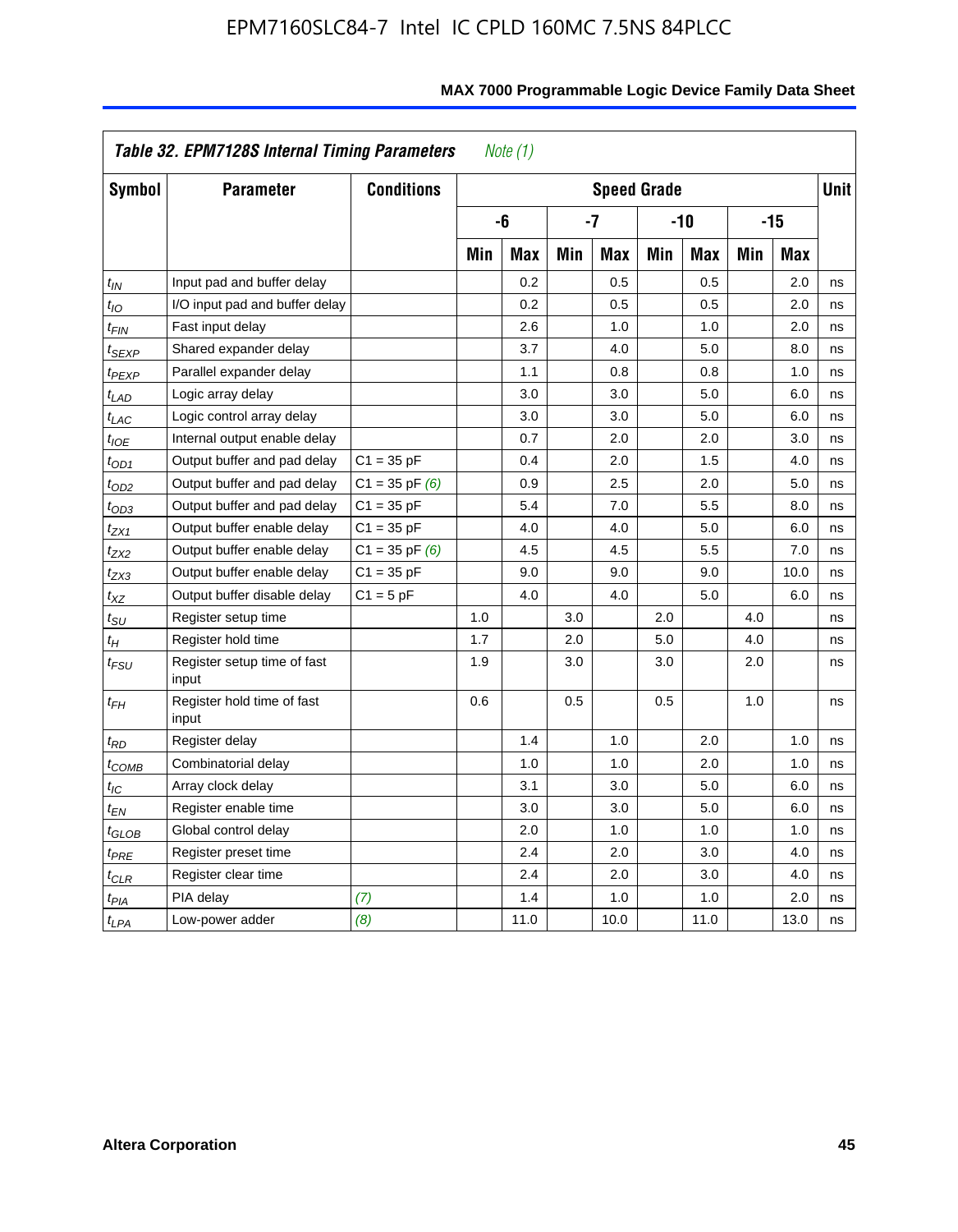### **MAX 7000 Programmable Logic Device Family Data Sheet**

*Notes to tables:*

- (1) These values are specified under the recommended operating conditions shown in Table 14. See Figure 13 for more information on switching waveforms.
- (2) This minimum pulse width for preset and clear applies for both global clear and array controls. The  $t_{LPA}$  parameter must be added to this minimum width if the clear or reset signal incorporates the *tLAD* parameter into the signal path.
- (3) This parameter is a guideline that is sample-tested only and is based on extensive device characterization. This parameter applies for both global and array clocking.
- (4) These parameters are measured with a 16-bit loadable, enabled, up/down counter programmed into each LAB.
- (5) The  $f_{MAX}$  values represent the highest frequency for pipelined data.
- (6) Operating conditions:  $V_{\text{CCIO}} = 3.3 \text{ V} \pm 10\%$  for commercial and industrial use.
- (7) For EPM7064S-5, EPM7064S-6, EPM7128S-6, EPM7160S-6, EPM7160S-7, EPM7192S-7, and EPM7256S-7 devices, these values are specified for a PIA fan-out of one LAB (16 macrocells). For each additional LAB fan-out in these devices, add an additional 0.1 ns to the PIA timing value.
- (8) The  $t_{LPA}$  parameter must be added to the  $t_{LAD}$ ,  $t_{LAC}$ ,  $t_{IC}$ ,  $t_{EN}$ ,  $t_{SEXP}$ ,  $t_{ACL}$ , and  $t_{CPPW}$  parameters for macrocells running in the low-power mode.

|                   | Table 33. EPM7160S External Timing Parameters (Part 1 of 2) |                    |       |            |       | Note (1) |                    |            |      |      |            |
|-------------------|-------------------------------------------------------------|--------------------|-------|------------|-------|----------|--------------------|------------|------|------|------------|
| Symbol            | <b>Parameter</b>                                            | <b>Conditions</b>  |       |            |       |          | <b>Speed Grade</b> |            |      |      | Unit       |
|                   |                                                             |                    |       | -6         |       | $-7$     |                    | $-10$      |      | -15  |            |
|                   |                                                             |                    | Min   | <b>Max</b> | Min   | Max      | Min                | <b>Max</b> | Min  | Max  |            |
| t <sub>PD1</sub>  | Input to non-registered output                              | $C1 = 35 pF$       |       | 6.0        |       | 7.5      |                    | 10.0       |      | 15.0 | ns         |
| $t_{PD2}$         | I/O input to non-registered<br>output                       | $C1 = 35 pF$       |       | 6.0        |       | 7.5      |                    | 10.0       |      | 15.0 | ns         |
| $t_{\text{SU}}$   | Global clock setup time                                     |                    | 3.4   |            | 4.2   |          | 7.0                |            | 11.0 |      | ns         |
| $t_H$             | Global clock hold time                                      |                    | 0.0   |            | 0.0   |          | 0.0                |            | 0.0  |      | ns         |
| t <sub>FSU</sub>  | Global clock setup time of fast<br>input                    |                    | 2.5   |            | 3.0   |          | 3.0                |            | 3.0  |      | ns         |
| $t_{FH}$          | Global clock hold time of fast<br>input                     |                    | 0.0   |            | 0.0   |          | 0.5                |            | 0.0  |      | ns         |
| $t_{CO1}$         | Global clock to output delay                                | $C1 = 35 pF$       |       | 3.9        |       | 4.8      |                    | 5          |      | 8    | ns         |
| $t_{CH}$          | Global clock high time                                      |                    | 3.0   |            | 3.0   |          | 4.0                |            | 5.0  |      | ns         |
| $t_{CL}$          | Global clock low time                                       |                    | 3.0   |            | 3.0   |          | 4.0                |            | 5.0  |      | ns         |
| t <sub>ASU</sub>  | Array clock setup time                                      |                    | 0.9   |            | 1.1   |          | 2.0                |            | 4.0  |      | ns         |
| t <sub>AH</sub>   | Array clock hold time                                       |                    | 1.7   |            | 2.1   |          | 3.0                |            | 4.0  |      | ns         |
| t <sub>ACO1</sub> | Array clock to output delay                                 | $C1 = 35 pF$       |       | 6.4        |       | 7.9      |                    | 10.0       |      | 15.0 | ns         |
| $t_{ACH}$         | Array clock high time                                       |                    | 3.0   |            | 3.0   |          | 4.0                |            | 6.0  |      | ns         |
| t <sub>ACL</sub>  | Array clock low time                                        |                    | 3.0   |            | 3.0   |          | 4.0                |            | 6.0  |      | ns         |
| tcppw             | Minimum pulse width for clear<br>and preset                 | (2)                | 2.5   |            | 3.0   |          | 4.0                |            | 6.0  |      | ns         |
| $t_{ODH}$         | Output data hold time after<br>clock                        | $C1 = 35$ pF $(3)$ | 1.0   |            | 1.0   |          | 1.0                |            | 1.0  |      | ns         |
| $t_{\text{CNT}}$  | Minimum global clock period                                 |                    |       | 6.7        |       | 8.2      |                    | 10.0       |      | 13.0 | ns         |
| $f_{\text{CNT}}$  | Maximum internal global clock<br>frequency                  | (4)                | 149.3 |            | 122.0 |          | 100.0              |            | 76.9 |      | <b>MHz</b> |

### Tables 33 and 34 show the EPM7160S AC operating conditions.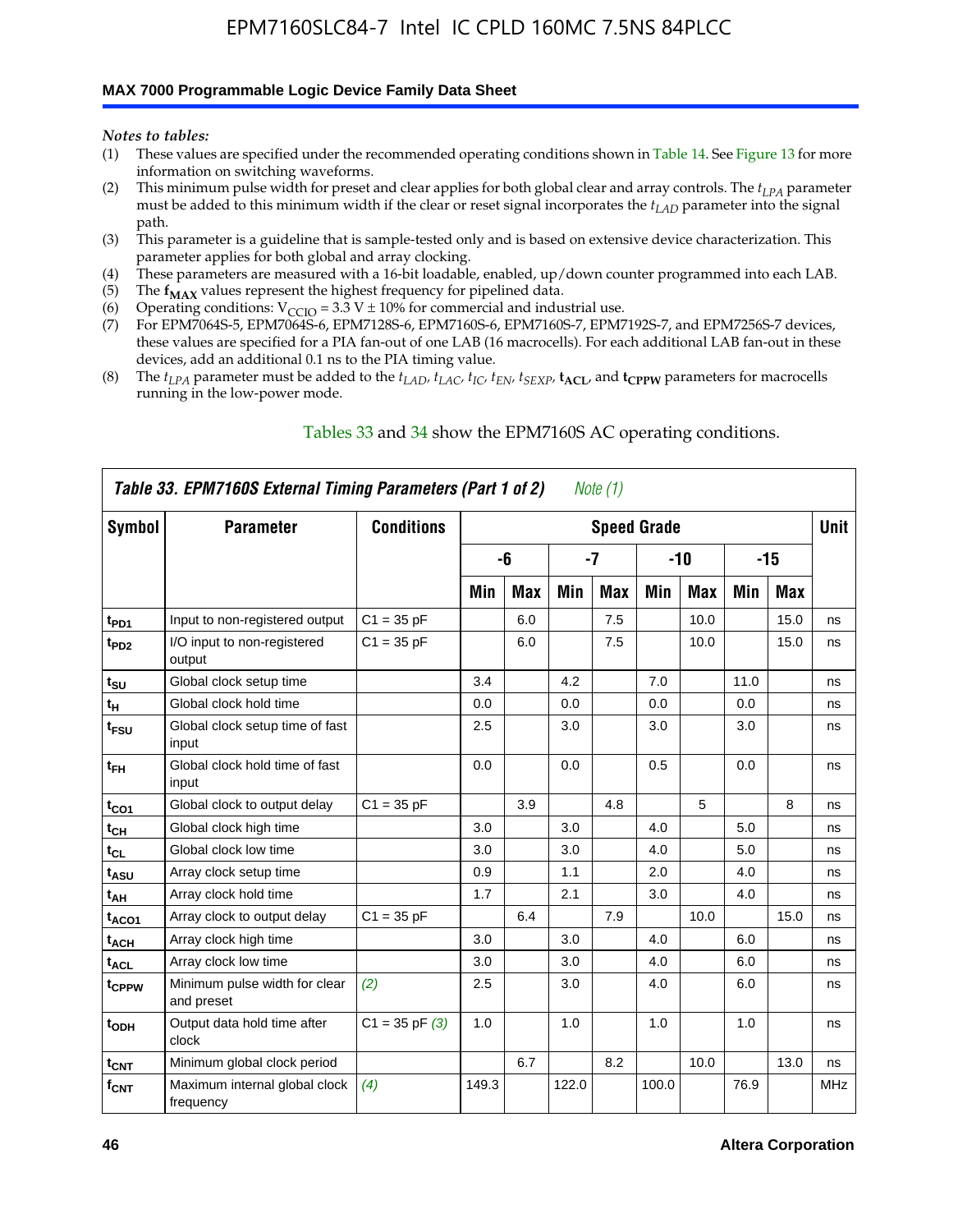|                         | Table 33. EPM7160S External Timing Parameters (Part 2 of 2) |                   |                    |                          |       | Note (1) |       |      |       |            |            |  |  |
|-------------------------|-------------------------------------------------------------|-------------------|--------------------|--------------------------|-------|----------|-------|------|-------|------------|------------|--|--|
| Symbol                  | <b>Parameter</b>                                            | <b>Conditions</b> | <b>Speed Grade</b> |                          |       |          |       |      |       |            |            |  |  |
|                         |                                                             |                   |                    | -7<br>$-10$<br>-15<br>-6 |       |          |       |      |       |            |            |  |  |
|                         |                                                             |                   | Min                | <b>Max</b>               | Min   | Max      | Min   | Max  | Min   | <b>Max</b> |            |  |  |
| <b>t<sub>ACNT</sub></b> | Minimum array clock period                                  |                   |                    | 6.7                      |       | 8.2      |       | 10.0 |       | 13.0       | ns         |  |  |
| <b>f<sub>ACNT</sub></b> | Maximum internal array clock<br>frequency                   | (4)               | 149.3              |                          | 122.0 |          | 100.0 |      | 76.9  |            | <b>MHz</b> |  |  |
| $f_{MAX}$               | Maximum clock frequency                                     | (5)               | 166.7              |                          | 166.7 |          | 125.0 |      | 100.0 |            | <b>MHz</b> |  |  |

| Symbol            | <b>Parameter</b>                     | <b>Conditions</b>  |     |            |     | <b>Speed Grade</b> |     |            |     |       | <b>Unit</b> |
|-------------------|--------------------------------------|--------------------|-----|------------|-----|--------------------|-----|------------|-----|-------|-------------|
|                   |                                      |                    |     | -6         |     | $-7$               |     | -10        |     | $-15$ |             |
|                   |                                      |                    | Min | <b>Max</b> | Min | <b>Max</b>         | Min | <b>Max</b> | Min | Max   |             |
| $t_{IN}$          | Input pad and buffer delay           |                    |     | 0.2        |     | 0.3                |     | 0.5        |     | 2.0   | ns          |
| $t_{IO}$          | I/O input pad and buffer delay       |                    |     | 0.2        |     | 0.3                |     | 0.5        |     | 2.0   | ns          |
| $t_{FIN}$         | Fast input delay                     |                    |     | 2.6        |     | 3.2                |     | 1.0        |     | 2.0   | ns          |
| $t_{SEXP}$        | Shared expander delay                |                    |     | 3.6        |     | 4.3                |     | 5.0        |     | 8.0   | ns          |
| <sup>t</sup> PEXP | Parallel expander delay              |                    |     | 1.0        |     | 1.3                |     | 0.8        |     | 1.0   | ns          |
| $t_{LAD}$         | Logic array delay                    |                    |     | 2.8        |     | 3.4                |     | 5.0        |     | 6.0   | ns          |
| $t_{LAC}$         | Logic control array delay            |                    |     | 2.8        |     | 3.4                |     | 5.0        |     | 6.0   | ns          |
| $t_{IOE}$         | Internal output enable delay         |                    |     | 0.7        |     | 0.9                |     | 2.0        |     | 3.0   | ns          |
| $t_{OD1}$         | Output buffer and pad delay          | $C1 = 35 pF$       |     | 0.4        |     | 0.5                |     | 1.5        |     | 4.0   | ns          |
| $t_{OD2}$         | Output buffer and pad delay          | $C1 = 35$ pF $(6)$ |     | 0.9        |     | 1.0                |     | 2.0        |     | 5.0   | ns          |
| $t_{OD3}$         | Output buffer and pad delay          | $C1 = 35 pF$       |     | 5.4        |     | 5.5                |     | 5.5        |     | 8.0   | ns          |
| $t_{ZX1}$         | Output buffer enable delay           | $C1 = 35 pF$       |     | 4.0        |     | 4.0                |     | 5.0        |     | 6.0   | ns          |
| $t_{ZX2}$         | Output buffer enable delay           | $C1 = 35$ pF $(6)$ |     | 4.5        |     | 4.5                |     | 5.5        |     | 7.0   | ns          |
| $t_{ZX3}$         | Output buffer enable delay           | $C1 = 35 pF$       |     | 9.0        |     | 9.0                |     | 9.0        |     | 10.0  | ns          |
| $t_{XZ}$          | Output buffer disable delay          | $C1 = 5pF$         |     | 4.0        |     | 4.0                |     | 5.0        |     | 6.0   | ns          |
| $t_{\rm SU}$      | Register setup time                  |                    | 1.0 |            | 1.2 |                    | 2.0 |            | 4.0 |       | ns          |
| $t_H$             | Register hold time                   |                    | 1.6 |            | 2.0 |                    | 3.0 |            | 4.0 |       | ns          |
| $t_{FSU}$         | Register setup time of fast<br>input |                    | 1.9 |            | 2.2 |                    | 3.0 |            | 2.0 |       | ns          |
| $t_{FH}$          | Register hold time of fast<br>input  |                    | 0.6 |            | 0.8 |                    | 0.5 |            | 1.0 |       | ns          |
| $t_{RD}$          | Register delay                       |                    |     | 1.3        |     | 1.6                |     | 2.0        |     | 1.0   | ns          |
| $t_{COMB}$        | Combinatorial delay                  |                    |     | 1.0        |     | 1.3                |     | 2.0        |     | 1.0   | ns          |
| $t_{\text{IC}}$   | Array clock delay                    |                    |     | 2.9        |     | 3.5                |     | 5.0        |     | 6.0   | ns          |
| $t_{EN}$          | Register enable time                 |                    |     | 2.8        |     | 3.4                |     | 5.0        |     | 6.0   | ns          |
| $t_{GLOB}$        | Global control delay                 |                    |     | 2.0        |     | 2.4                |     | 1.0        |     | 1.0   | ns          |
| $t_{PRE}$         | Register preset time                 |                    |     | 2.4        |     | 3.0                |     | 3.0        |     | 4.0   | ns          |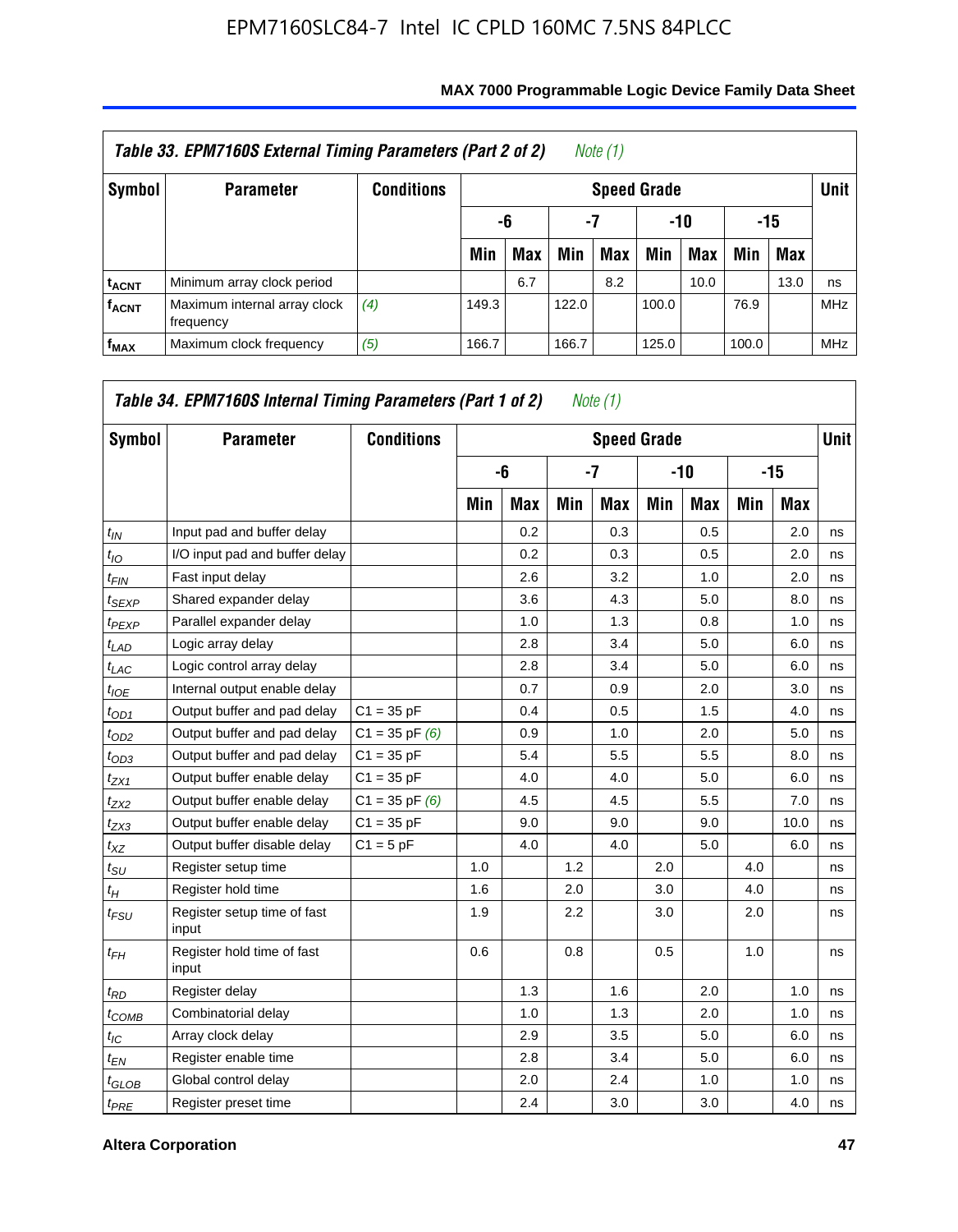#### **MAX 7000 Programmable Logic Device Family Data Sheet**

|           | Table 34. EPM7160S Internal Timing Parameters (Part 2 of 2) |                   |                        |      |     | Note (1)           |     |      |     |      |             |  |
|-----------|-------------------------------------------------------------|-------------------|------------------------|------|-----|--------------------|-----|------|-----|------|-------------|--|
| Symbol    | <b>Parameter</b>                                            | <b>Conditions</b> |                        |      |     | <b>Speed Grade</b> |     |      |     |      | <b>Unit</b> |  |
|           |                                                             |                   | -15<br>-6<br>-10<br>-7 |      |     |                    |     |      |     |      |             |  |
|           |                                                             |                   | Min                    | Max  | Min | <b>Max</b>         | Min | Max  | Min | Max  |             |  |
| $t_{CLR}$ | Register clear time                                         |                   |                        | 2.4  |     | 3.0                |     | 3.0  |     | 4.0  | ns          |  |
| $t_{PIA}$ | PIA delay                                                   | (7)               |                        | 1.6  |     | 2.0                |     | 1.0  |     | 2.0  | ns          |  |
| $t_{LPA}$ | Low-power adder                                             | (8)               |                        | 11.0 |     | 10.0               |     | 11.0 |     | 13.0 | ns          |  |

*Notes to tables:*

- (1) These values are specified under the recommended operating conditions shown in Table 14. See Figure 13 for more information on switching waveforms.
- (2) This minimum pulse width for preset and clear applies for both global clear and array controls. The  $t_{LPA}$  parameter must be added to this minimum width if the clear or reset signal incorporates the *t<sub>LAD</sub>* parameter into the signal path.
- (3) This parameter is a guideline that is sample-tested only and is based on extensive device characterization. This parameter applies for both global and array clocking.
- (4) These parameters are measured with a 16-bit loadable, enabled, up/down counter programmed into each LAB.
- (5) The  $f_{MAX}$  values represent the highest frequency for pipelined data.
- (6) Operating conditions:  $V_{\text{CCIO}} = 3.3 V \pm 10\%$  for commercial and industrial use.
- (7) For EPM7064S-5, EPM7064S-6, EPM7128S-6, EPM7160S-6, EPM7160S-7, EPM7192S-7, and EPM7256S-7 devices, these values are specified for a PIA fan-out of one LAB (16 macrocells). For each additional LAB fan-out in these devices, add an additional 0.1 ns to the PIA timing value.
- (8) The  $t_{LPA}$  parameter must be added to the  $t_{LAP}$ ,  $t_{LAC}$ ,  $t_{IC}$ ,  $t_{EN}$ ,  $t_{SEXP}$ ,  $t_{ACL}$ , and  $t_{CPPW}$  parameters for macrocells running in the low-power mode.

|                             | Table 35. EPM7192S External Timing Parameters (Part 1 of 2) |                   |     |     | Note (1) |                    |      |       |             |
|-----------------------------|-------------------------------------------------------------|-------------------|-----|-----|----------|--------------------|------|-------|-------------|
| Symbol                      | <b>Parameter</b>                                            | <b>Conditions</b> |     |     |          | <b>Speed Grade</b> |      |       | <b>Unit</b> |
|                             |                                                             |                   |     | -7  |          | -10                |      | $-15$ |             |
|                             |                                                             |                   | Min | Max | Min      | Max                | Min  | Max   |             |
| t <sub>PD1</sub>            | Input to non-registered output                              | $C1 = 35 pF$      |     | 7.5 |          | 10.0               |      | 15.0  | ns          |
| $t_{PD2}$                   | I/O input to non-registered<br>output                       | $C1 = 35 pF$      |     | 7.5 |          | 10.0               |      | 15.0  | ns          |
| $t_{\scriptstyle\text{SU}}$ | Global clock setup time                                     |                   | 4.1 |     | 7.0      |                    | 11.0 |       | ns          |
| $t_H$                       | Global clock hold time                                      |                   | 0.0 |     | 0.0      |                    | 0.0  |       | ns          |
| t <sub>FSU</sub>            | Global clock setup time of fast<br>input                    |                   | 3.0 |     | 3.0      |                    | 3.0  |       | ns          |
| $t_{FH}$                    | Global clock hold time of fast<br>input                     |                   | 0.0 |     | 0.5      |                    | 0.0  |       | ns          |
| $t_{CO1}$                   | Global clock to output delay                                | $C1 = 35 pF$      |     | 4.7 |          | 5.0                |      | 8.0   | ns          |
| $t_{CH}$                    | Global clock high time                                      |                   | 3.0 |     | 4.0      |                    | 5.0  |       | ns          |
| $t_{CL}$                    | Global clock low time                                       |                   | 3.0 |     | 4.0      |                    | 5.0  |       | ns          |
| t <sub>ASU</sub>            | Array clock setup time                                      |                   | 1.0 |     | 2.0      |                    | 4.0  |       | ns          |

### Tables 35 and 36 show the EPM7192S AC operating conditions.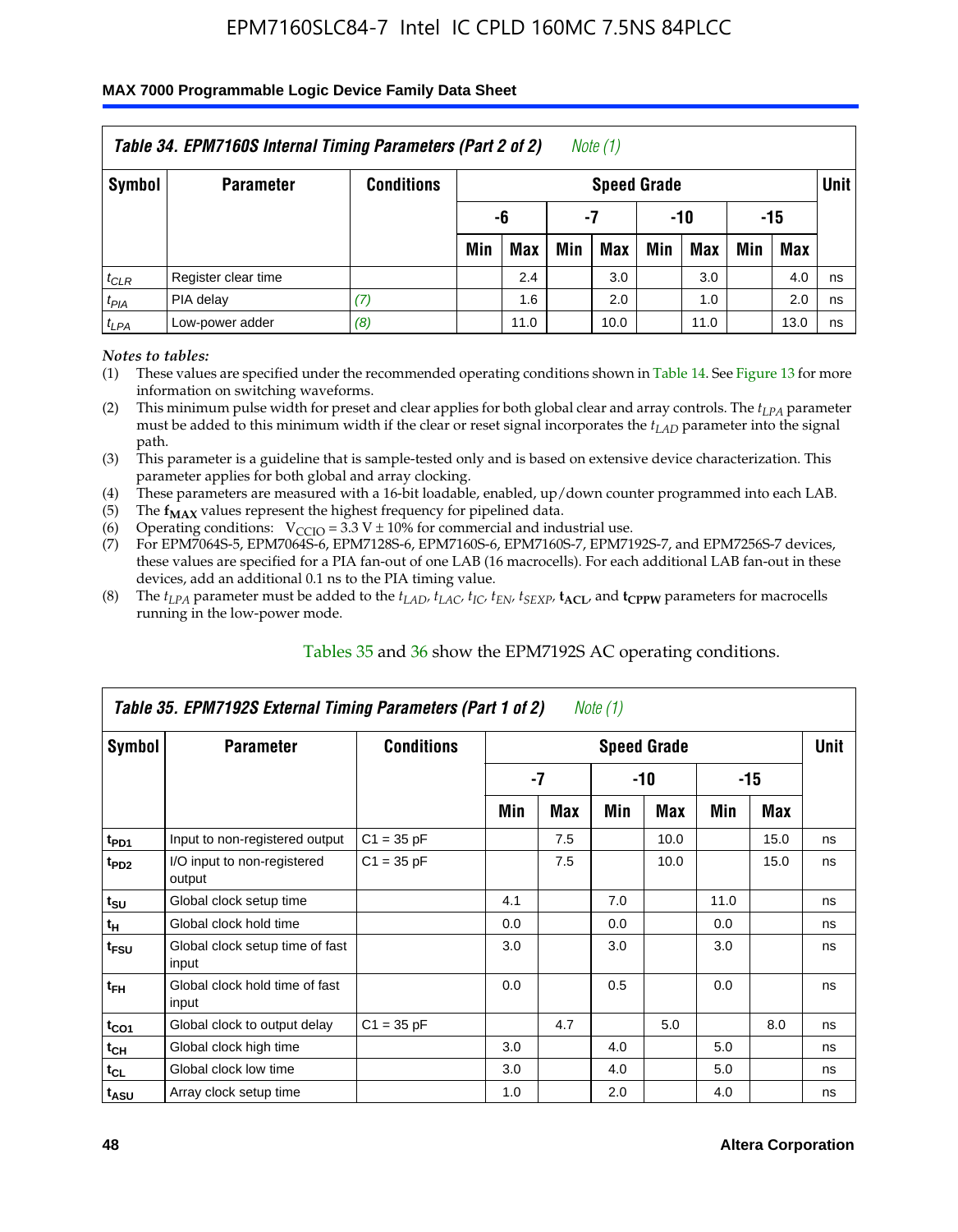|                         | Table 35. EPM7192S External Timing Parameters (Part 2 of 2) |                    |       |      | Note (1) |                    |       |      |            |
|-------------------------|-------------------------------------------------------------|--------------------|-------|------|----------|--------------------|-------|------|------------|
| Symbol                  | <b>Parameter</b>                                            | <b>Conditions</b>  |       |      |          | <b>Speed Grade</b> |       |      | Unit       |
|                         |                                                             |                    |       | $-7$ |          | -10                |       | -15  |            |
|                         |                                                             |                    | Min   | Max  | Min      | Max                | Min   | Max  |            |
| t <sub>АН</sub>         | Array clock hold time                                       |                    | 1.8   |      | 3.0      |                    | 4.0   |      | ns         |
| t <sub>ACO1</sub>       | Array clock to output delay                                 | $C1 = 35 pF$       |       | 7.8  |          | 10.0               |       | 15.0 | ns         |
| $t_{\sf ACH}$           | Array clock high time                                       |                    | 3.0   |      | 4.0      |                    | 6.0   |      | ns         |
| $t_{\sf ACL}$           | Array clock low time                                        |                    | 3.0   |      | 4.0      |                    | 6.0   |      | ns         |
| t <sub>CPPW</sub>       | Minimum pulse width for clear<br>and preset                 | (2)                | 3.0   |      | 4.0      |                    | 6.0   |      | ns         |
| $t_{ODH}$               | Output data hold time after<br>clock                        | $C1 = 35$ pF $(3)$ | 1.0   |      | 1.0      |                    | 1.0   |      | ns         |
| $t_{\mathsf{CNT}}$      | Minimum global clock period                                 |                    |       | 8.0  |          | 10.0               |       | 13.0 | ns         |
| $f_{\text{CNT}}$        | Maximum internal global clock<br>frequency                  | (4)                | 125.0 |      | 100.0    |                    | 76.9  |      | <b>MHz</b> |
| $t_{ACNT}$              | Minimum array clock period                                  |                    |       | 8.0  |          | 10.0               |       | 13.0 | ns         |
| <b>f<sub>ACNT</sub></b> | Maximum internal array clock<br>frequency                   | (4)                | 125.0 |      | 100.0    |                    | 76.9  |      | <b>MHz</b> |
| f <sub>MAX</sub>        | Maximum clock frequency                                     | (5)                | 166.7 |      | 125.0    |                    | 100.0 |      | <b>MHz</b> |

|                   | Table 36. EPM7192S Internal Timing Parameters (Part 1 of 2) |                    |     | Note (1) |     |                    |     |       |      |
|-------------------|-------------------------------------------------------------|--------------------|-----|----------|-----|--------------------|-----|-------|------|
| Symbol            | <b>Parameter</b>                                            | <b>Conditions</b>  |     |          |     | <b>Speed Grade</b> |     |       | Unit |
|                   |                                                             |                    |     | -7       |     | -10                |     | $-15$ |      |
|                   |                                                             |                    | Min | Max      | Min | <b>Max</b>         | Min | Max   |      |
| $t_{IN}$          | Input pad and buffer delay                                  |                    |     | 0.3      |     | 0.5                |     | 2.0   | ns   |
| $t_{IO}$          | I/O input pad and buffer delay                              |                    |     | 0.3      |     | 0.5                |     | 2.0   | ns   |
| $t_{FIN}$         | Fast input delay                                            |                    |     | 3.2      |     | 1.0                |     | 2.0   | ns   |
| t <sub>SEXP</sub> | Shared expander delay                                       |                    |     | 4.2      |     | 5.0                |     | 8.0   | ns   |
| $t_{PEXP}$        | Parallel expander delay                                     |                    |     | 1.2      |     | 0.8                |     | 1.0   | ns   |
| $t_{LAD}$         | Logic array delay                                           |                    |     | 3.1      |     | 5.0                |     | 6.0   | ns   |
| $t_{LAC}$         | Logic control array delay                                   |                    |     | 3.1      |     | 5.0                |     | 6.0   | ns   |
| $t_{IOE}$         | Internal output enable delay                                |                    |     | 0.9      |     | 2.0                |     | 3.0   | ns   |
| $t_{OD1}$         | Output buffer and pad delay                                 | $C1 = 35 pF$       |     | 0.5      |     | 1.5                |     | 4.0   | ns   |
| $t_{OD2}$         | Output buffer and pad delay                                 | $C1 = 35$ pF $(6)$ |     | 1.0      |     | 2.0                |     | 5.0   | ns   |
| $t_{OD3}$         | Output buffer and pad delay                                 | $C1 = 35 pF$       |     | 5.5      |     | 5.5                |     | 7.0   | ns   |
| $t_{ZX1}$         | Output buffer enable delay                                  | $C1 = 35 pF$       |     | 4.0      |     | 5.0                |     | 6.0   | ns   |
| $t_{ZX2}$         | Output buffer enable delay                                  | $C1 = 35$ pF $(6)$ |     | 4.5      |     | 5.5                |     | 7.0   | ns   |
| $t_{ZX3}$         | Output buffer enable delay                                  | $C1 = 35 pF$       |     | 9.0      |     | 9.0                |     | 10.0  | ns   |
| $t_{XZ}$          | Output buffer disable delay                                 | $C1 = 5pF$         |     | 4.0      |     | 5.0                |     | 6.0   | ns   |
| $t_{\text{SU}}$   | Register setup time                                         |                    | 1.1 |          | 2.0 |                    | 4.0 |       | ns   |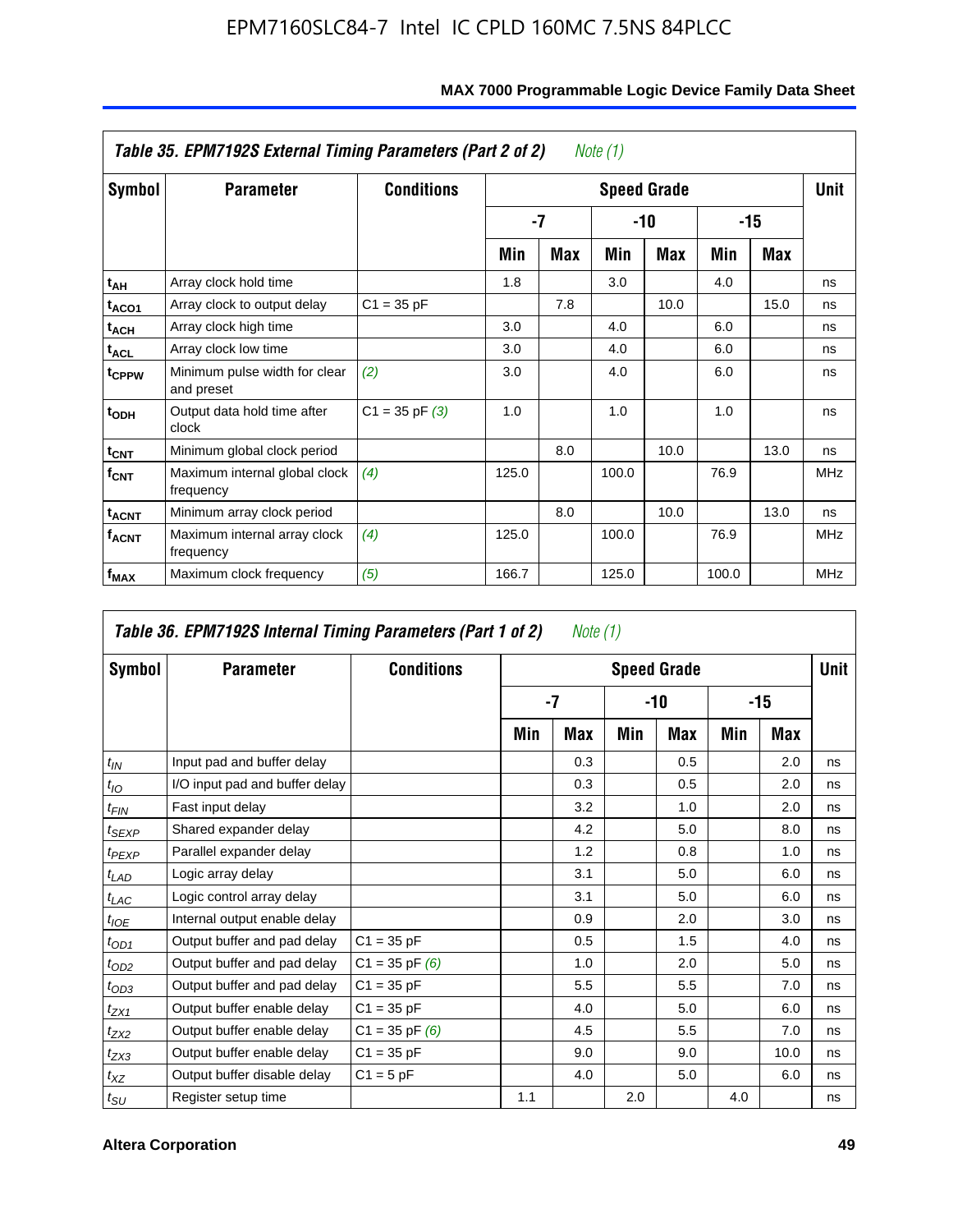|                    | Table 36. EPM7192S Internal Timing Parameters (Part 2 of 2) |                   |     | Note (1) |     |                    |     |       |      |
|--------------------|-------------------------------------------------------------|-------------------|-----|----------|-----|--------------------|-----|-------|------|
| Symbol             | <b>Parameter</b>                                            | <b>Conditions</b> |     |          |     | <b>Speed Grade</b> |     |       | Unit |
|                    |                                                             |                   |     | -7       |     | -10                |     | $-15$ |      |
|                    |                                                             |                   | Min | Max      | Min | Max                | Min | Max   |      |
| $t_H$              | Register hold time                                          |                   | 1.7 |          | 3.0 |                    | 4.0 |       | ns   |
| $t_{\mathit{FSU}}$ | Register setup time of fast<br>input                        |                   | 2.3 |          | 3.0 |                    | 2.0 |       | ns   |
| $t_{FH}$           | Register hold time of fast<br>input                         |                   | 0.7 |          | 0.5 |                    | 1.0 |       | ns   |
| $t_{RD}$           | Register delay                                              |                   |     | 1.4      |     | 2.0                |     | 1.0   | ns   |
| $t_{\text{COMB}}$  | Combinatorial delay                                         |                   |     | 1.2      |     | 2.0                |     | 1.0   | ns   |
| $t_{IC}$           | Array clock delay                                           |                   |     | 3.2      |     | 5.0                |     | 6.0   | ns   |
| $t_{EN}$           | Register enable time                                        |                   |     | 3.1      |     | 5.0                |     | 6.0   | ns   |
| $t_{GLOB}$         | Global control delay                                        |                   |     | 2.5      |     | 1.0                |     | 1.0   | ns   |
| $t_{PRE}$          | Register preset time                                        |                   |     | 2.7      |     | 3.0                |     | 4.0   | ns   |
| $t_{CLR}$          | Register clear time                                         |                   |     | 2.7      |     | 3.0                |     | 4.0   | ns   |
| t <sub>PIA</sub>   | PIA delay                                                   | (7)               |     | 2.4      |     | 1.0                |     | 2.0   | ns   |
| $t_{LPA}$          | Low-power adder                                             | (8)               |     | 10.0     |     | 11.0               |     | 13.0  | ns   |

#### **MAX 7000 Programmable Logic Device Family Data Sheet**

#### *Notes to tables:*

- (1) These values are specified under the recommended operating conditions shown in Table 14. See Figure 13 for more information on switching waveforms.
- (2) This minimum pulse width for preset and clear applies for both global clear and array controls. The *tLPA* parameter must be added to this minimum width if the clear or reset signal incorporates the *t<sub>LAD</sub>* parameter into the signal path.
- (3) This parameter is a guideline that is sample-tested only and is based on extensive device characterization. This parameter applies for both global and array clocking.
- (4) These parameters are measured with a 16-bit loadable, enabled, up/down counter programmed into each LAB.
- (5) The  $f_{MAX}$  values represent the highest frequency for pipelined data.
- (6) Operating conditions:  $V_{\text{CCIO}} = 3.3 \text{ V} \pm 10\%$  for commercial and industrial use.
- (7) For EPM7064S-5, EPM7064S-6, EPM7128S-6, EPM7160S-6, EPM7160S-7, EPM7192S-7, and EPM7256S-7 devices, these values are specified for a PIA fan-out of one LAB (16 macrocells). For each additional LAB fan-out in these devices, add an additional 0.1 ns to the PIA timing value.
- (8) The  $t_{LPA}$  parameter must be added to the  $t_{LAD}$ ,  $t_{LAC}$ ,  $t_{IC}$ ,  $t_{EN}$ ,  $t_{SIX}$ ,  $t_{ACL}$ , and  $t_{CPW}$  parameters for macrocells running in the low-power mode.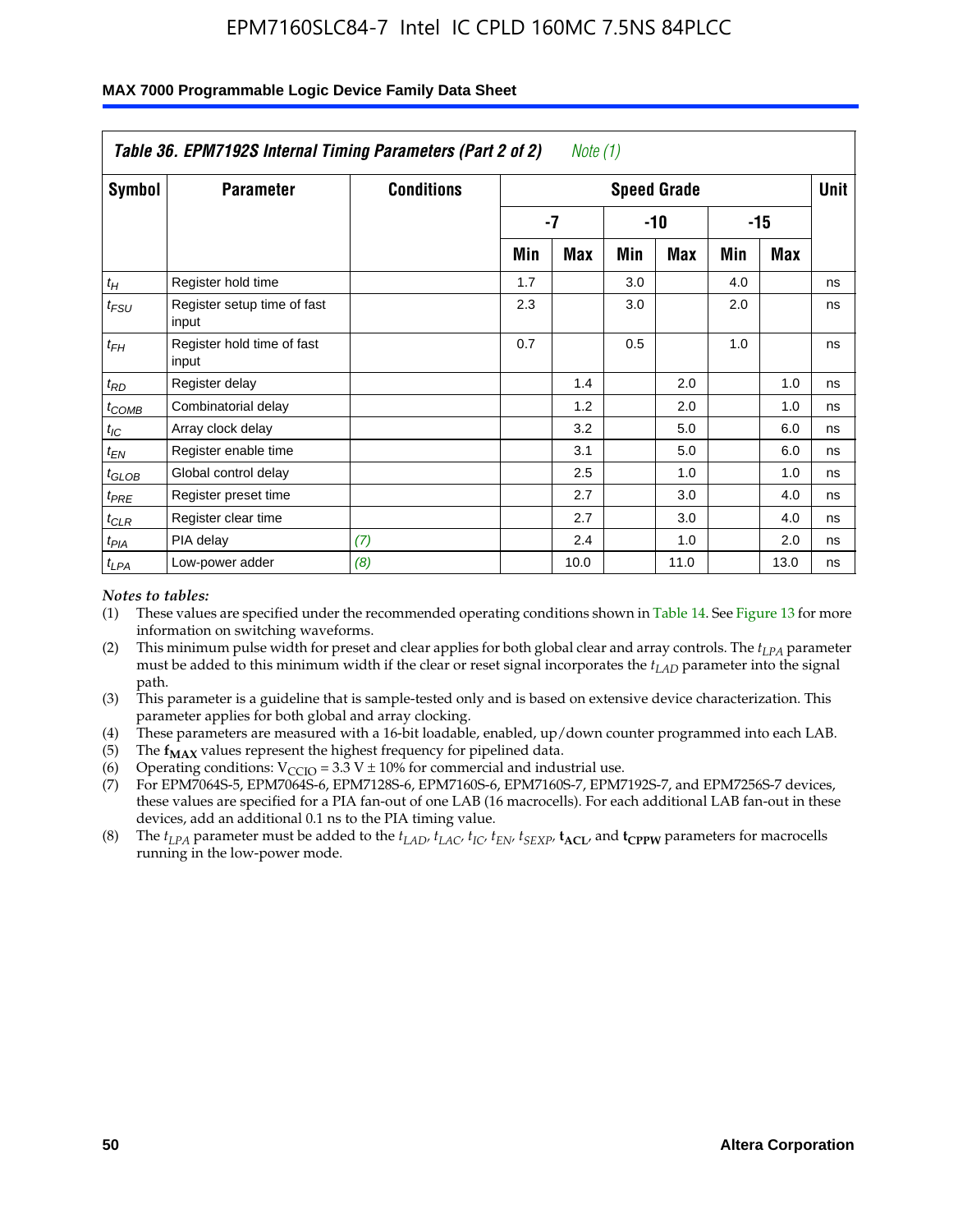|                         | Table 37. EPM7256S External Timing Parameters |                    | Note $(1)$ |            |       |                    |       |            |             |
|-------------------------|-----------------------------------------------|--------------------|------------|------------|-------|--------------------|-------|------------|-------------|
| Symbol                  | <b>Parameter</b>                              | <b>Conditions</b>  |            |            |       | <b>Speed Grade</b> |       |            | <b>Unit</b> |
|                         |                                               |                    |            | $-7$       |       | $-10$              |       | -15        |             |
|                         |                                               |                    | Min        | <b>Max</b> | Min   | <b>Max</b>         | Min   | <b>Max</b> |             |
| t <sub>PD1</sub>        | Input to non-registered output                | $C1 = 35 pF$       |            | 7.5        |       | 10.0               |       | 15.0       | ns          |
| $t_{PD2}$               | I/O input to non-registered<br>output         | $C1 = 35 pF$       |            | 7.5        |       | 10.0               |       | 15.0       | ns          |
| t <sub>su</sub>         | Global clock setup time                       |                    | 3.9        |            | 7.0   |                    | 11.0  |            | ns          |
| tμ                      | Global clock hold time                        |                    | 0.0        |            | 0.0   |                    | 0.0   |            | ns          |
| t <sub>FSU</sub>        | Global clock setup time of fast<br>input      |                    | 3.0        |            | 3.0   |                    | 3.0   |            | ns          |
| $t_{FH}$                | Global clock hold time of fast<br>input       |                    | 0.0        |            | 0.5   |                    | 0.0   |            | ns          |
| $t_{CO1}$               | Global clock to output delay                  | $C1 = 35 pF$       |            | 4.7        |       | 5.0                |       | 8.0        | ns          |
| $t_{\mathsf{CH}}$       | Global clock high time                        |                    | 3.0        |            | 4.0   |                    | 5.0   |            | ns          |
| $t_{CL}$                | Global clock low time                         |                    | 3.0        |            | 4.0   |                    | 5.0   |            | ns          |
| t <sub>ASU</sub>        | Array clock setup time                        |                    | 0.8        |            | 2.0   |                    | 4.0   |            | ns          |
| t <sub>AH</sub>         | Array clock hold time                         |                    | 1.9        |            | 3.0   |                    | 4.0   |            | ns          |
| $t_{ACO1}$              | Array clock to output delay                   | $C1 = 35 pF$       |            | 7.8        |       | 10.0               |       | 15.0       | ns          |
| <b>t<sub>ACH</sub></b>  | Array clock high time                         |                    | 3.0        |            | 4.0   |                    | 6.0   |            | ns          |
| t <sub>ACL</sub>        | Array clock low time                          |                    | 3.0        |            | 4.0   |                    | 6.0   |            | ns          |
| t <sub>CPPW</sub>       | Minimum pulse width for clear<br>and preset   | (2)                | 3.0        |            | 4.0   |                    | 6.0   |            | ns          |
| t <sub>ODH</sub>        | Output data hold time after<br>clock          | $C1 = 35$ pF $(3)$ | 1.0        |            | 1.0   |                    | 1.0   |            | ns          |
| $t_{\text{CNT}}$        | Minimum global clock period                   |                    |            | 7.8        |       | 10.0               |       | 13.0       | ns          |
| $f_{CNT}$               | Maximum internal global clock<br>frequency    | (4)                | 128.2      |            | 100.0 |                    | 76.9  |            | <b>MHz</b>  |
| <b>t<sub>ACNT</sub></b> | Minimum array clock period                    |                    |            | 7.8        |       | 10.0               |       | 13.0       | ns          |
| <b>fACNT</b>            | Maximum internal array clock<br>frequency     | (4)                | 128.2      |            | 100.0 |                    | 76.9  |            | <b>MHz</b>  |
| $f_{MAX}$               | Maximum clock frequency                       | (5)                | 166.7      |            | 125.0 |                    | 100.0 |            | <b>MHz</b>  |

### Tables 37 and 38 show the EPM7256S AC operating conditions.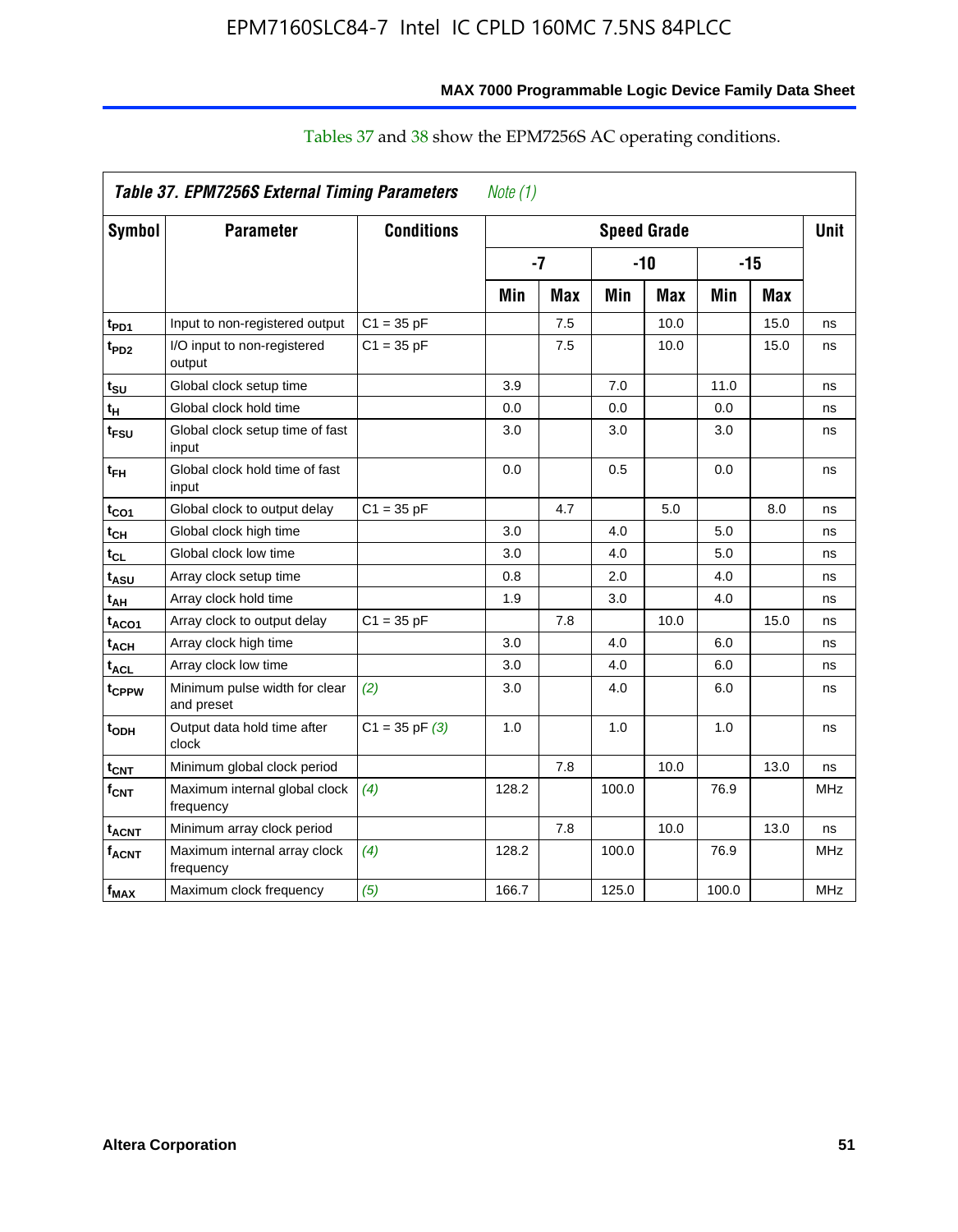| Symbol                      | <b>Parameter</b>                     | <b>Conditions</b>  |     |            |     | <b>Speed Grade</b> |            |            | <b>Unit</b> |
|-----------------------------|--------------------------------------|--------------------|-----|------------|-----|--------------------|------------|------------|-------------|
|                             |                                      |                    |     | -7         |     | -10                |            | $-15$      |             |
|                             |                                      |                    | Min | <b>Max</b> | Min | <b>Max</b>         | <b>Min</b> | <b>Max</b> |             |
| $t_{IN}$                    | Input pad and buffer delay           |                    |     | 0.3        |     | 0.5                |            | 2.0        | ns          |
| $t_{IO}$                    | I/O input pad and buffer delay       |                    |     | 0.3        |     | 0.5                |            | 2.0        | ns          |
| $t_{\text{FIN}}$            | Fast input delay                     |                    |     | 3.4        |     | 1.0                |            | 2.0        | ns          |
| t <sub>SEXP</sub>           | Shared expander delay                |                    |     | 3.9        |     | 5.0                |            | 8.0        | ns          |
| t <sub>PEXP</sub>           | Parallel expander delay              |                    |     | 1.1        |     | 0.8                |            | 1.0        | ns          |
| t <sub>LAD</sub>            | Logic array delay                    |                    |     | 2.6        |     | 5.0                |            | 6.0        | ns          |
| $t_{LAC}$                   | Logic control array delay            |                    |     | 2.6        |     | 5.0                |            | 6.0        | ns          |
| $t_{IOE}$                   | Internal output enable delay         |                    |     | 0.8        |     | 2.0                |            | 3.0        | ns          |
| $t_{OD1}$                   | Output buffer and pad delay          | $C1 = 35 pF$       |     | 0.5        |     | 1.5                |            | 4.0        | ns          |
| $t_{OD2}$                   | Output buffer and pad delay          | $C1 = 35$ pF $(6)$ |     | 1.0        |     | 2.0                |            | 5.0        | ns          |
| $t_{OD3}$                   | Output buffer and pad delay          | $C1 = 35 pF$       |     | 5.5        |     | 5.5                |            | 8.0        | ns          |
| $t_{ZX1}$                   | Output buffer enable delay           | $C1 = 35 pF$       |     | 4.0        |     | 5.0                |            | 6.0        | ns          |
| t <sub>ZX2</sub>            | Output buffer enable delay           | $C1 = 35$ pF $(6)$ |     | 4.5        |     | 5.5                |            | 7.0        | ns          |
| t <sub>ZX3</sub>            | Output buffer enable delay           | $C1 = 35 pF$       |     | 9.0        |     | 9.0                |            | 10.0       | ns          |
| $t_{XZ}$                    | Output buffer disable delay          | $C1 = 5pF$         |     | 4.0        |     | 5.0                |            | 6.0        | ns          |
| $t_{\scriptstyle\text{SU}}$ | Register setup time                  |                    | 1.1 |            | 2.0 |                    | 4.0        |            | ns          |
| $t_H$                       | Register hold time                   |                    | 1.6 |            | 3.0 |                    | 4.0        |            | ns          |
| t <sub>FSU</sub>            | Register setup time of fast<br>input |                    | 2.4 |            | 3.0 |                    | 2.0        |            | ns          |
| $t_{FH}$                    | Register hold time of fast<br>input  |                    | 0.6 |            | 0.5 |                    | 1.0        |            | ns          |
| $t_{RD}$                    | Register delay                       |                    |     | 1.1        |     | 2.0                |            | 1.0        | ns          |
| $t_{COMB}$                  | Combinatorial delay                  |                    |     | 1.1        |     | 2.0                |            | 1.0        | ns          |
| $t_{IC}$                    | Array clock delay                    |                    |     | 2.9        |     | 5.0                |            | 6.0        | ns          |
| $t_{EN}$                    | Register enable time                 |                    |     | 2.6        |     | 5.0                |            | 6.0        | ns          |
| $t_{GLOB}$                  | Global control delay                 |                    |     | 2.8        |     | 1.0                |            | 1.0        | ns          |
| $t_{PRE}$                   | Register preset time                 |                    |     | 2.7        |     | 3.0                |            | 4.0        | ns          |
| $t_{\text{CLR}}$            | Register clear time                  |                    |     | 2.7        |     | 3.0                |            | 4.0        | ns          |
| t <sub>PIA</sub>            | PIA delay                            | (7)                |     | 3.0        |     | 1.0                |            | 2.0        | ns          |
| $t_{LPA}$                   | Low-power adder                      | (8)                |     | 10.0       |     | 11.0               |            | 13.0       | ns          |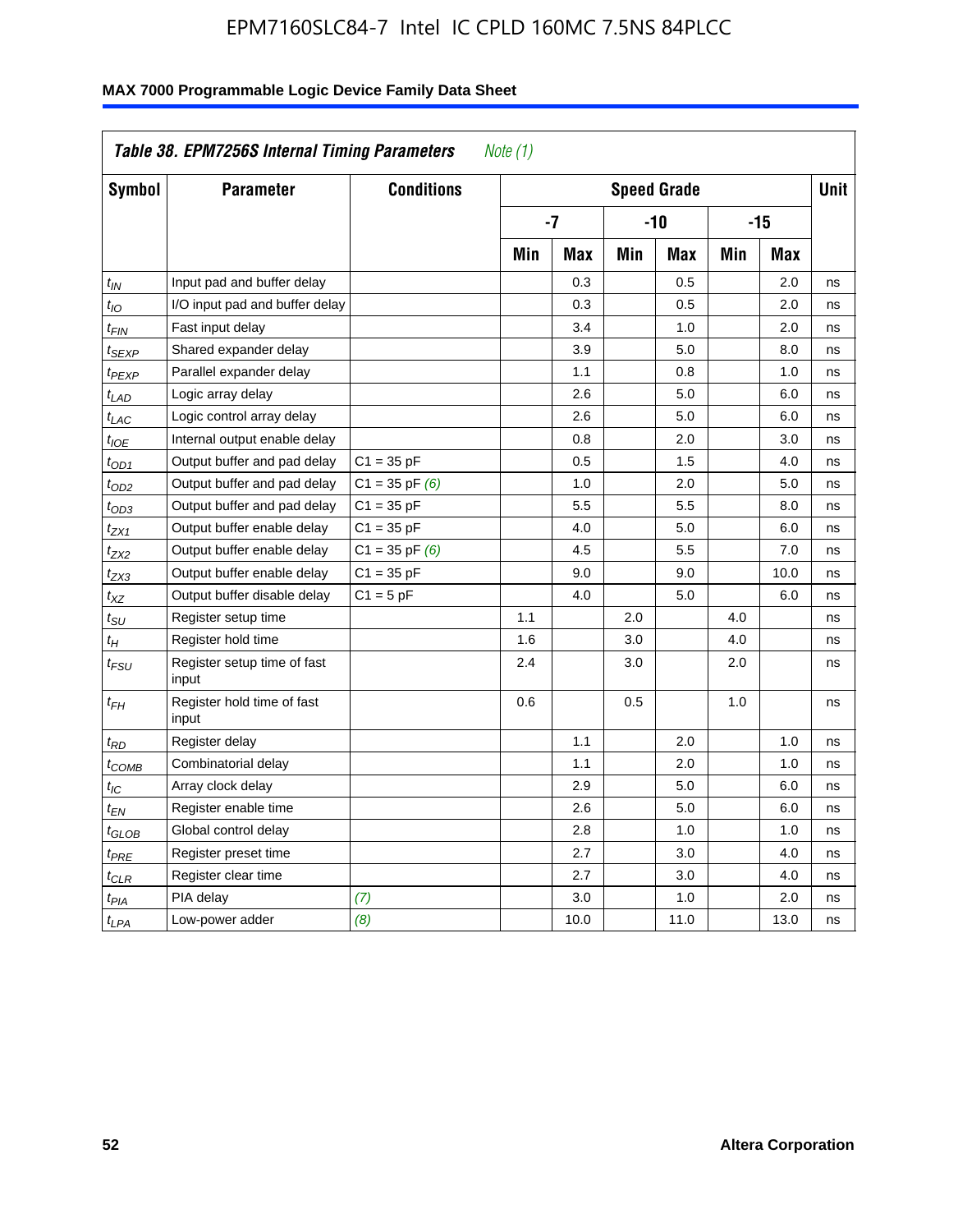**MAX 7000 Programmable Logic Device Family Data Sheet**

#### *Notes to tables:*

- (1) These values are specified under the recommended operating conditions shown in Table 14. See Figure 13 for more information on switching waveforms.
- (2) This minimum pulse width for preset and clear applies for both global clear and array controls. The  $t_{LPA}$  parameter must be added to this minimum width if the clear or reset signal incorporates the *tLAD* parameter into the signal path.
- (3) This parameter is a guideline that is sample-tested only and is based on extensive device characterization. This parameter applies for both global and array clocking.
- (4) These parameters are measured with a 16-bit loadable, enabled, up/down counter programmed into each LAB.
- (5) The  $f_{MAX}$  values represent the highest frequency for pipelined data.
- (6) Operating conditions:  $V_{\text{CCIO}} = 3.3 \text{ V} \pm 10\%$  for commercial and industrial use.
- (7) For EPM7064S-5, EPM7064S-6, EPM7128S-6, EPM7160S-6, EPM7160S-7, EPM7192S-7, and EPM7256S-7 devices, these values are specified for a PIA fan-out of one LAB (16 macrocells). For each additional LAB fan-out in these devices, add an additional 0.1 ns to the PIA timing value.
- (8) The  $t_{LPA}$  parameter must be added to the  $t_{LAD}$ ,  $t_{LAC}$ ,  $t_{IC}$ ,  $t_{EN}$ ,  $t_{SEXP}$ ,  $t_{ACL}$ , and  $t_{CPPW}$  parameters for macrocells running in the low-power mode.

### **Power Consumption**

[Supply power \(P\) versus frequency \(](http://www.altera.com/literature/an/an074.pdf) $f_{MAX}$  in MHz) for MAX 7000 devices is calculated with the following equation:

 $P = P_{INT} + P_{IO} = I_{CCLNT} \times V_{CC} + P_{IO}$ 

The  $P_{IO}$  value, which depends on the device output load characteristics and switching frequency, can be calculated using the guidelines given in *Application Note 74 (Evaluating Power for Altera Devices)*.

The  $I_{\text{CCINT}}$  value, which depends on the switching frequency and the application logic, is calculated with the following equation:

 $I_{\text{CCTNT}} =$ 

 $A \times MC_{TON} + B \times (MC_{DEFU} - MC_{TON}) + C \times MC_{LISED} \times f_{MAX} \times tog_{LC}$ 

The parameters in this equation are shown below:

| MC <sub>TON</sub> | = Number of macrocells with the Turbo Bit option turned on, |
|-------------------|-------------------------------------------------------------|
|                   | as reported in the MAX+PLUS II Report File (.rpt)           |
| MC <sub>DFV</sub> | = Number of macrocells in the device                        |
| $MC_{\rm{LISED}}$ | = Total number of macrocells in the design, as reported     |
|                   | in the MAX+PLUS II Report File (.rpt)                       |
| $f_{MAX}$         | = Highest clock frequency to the device                     |
| $tog_{LC}$        | = Average ratio of logic cells toggling at each clock       |
|                   | (typically 0.125)                                           |
| A, B, C           | $=$ Constants, shown in Table 39                            |
|                   |                                                             |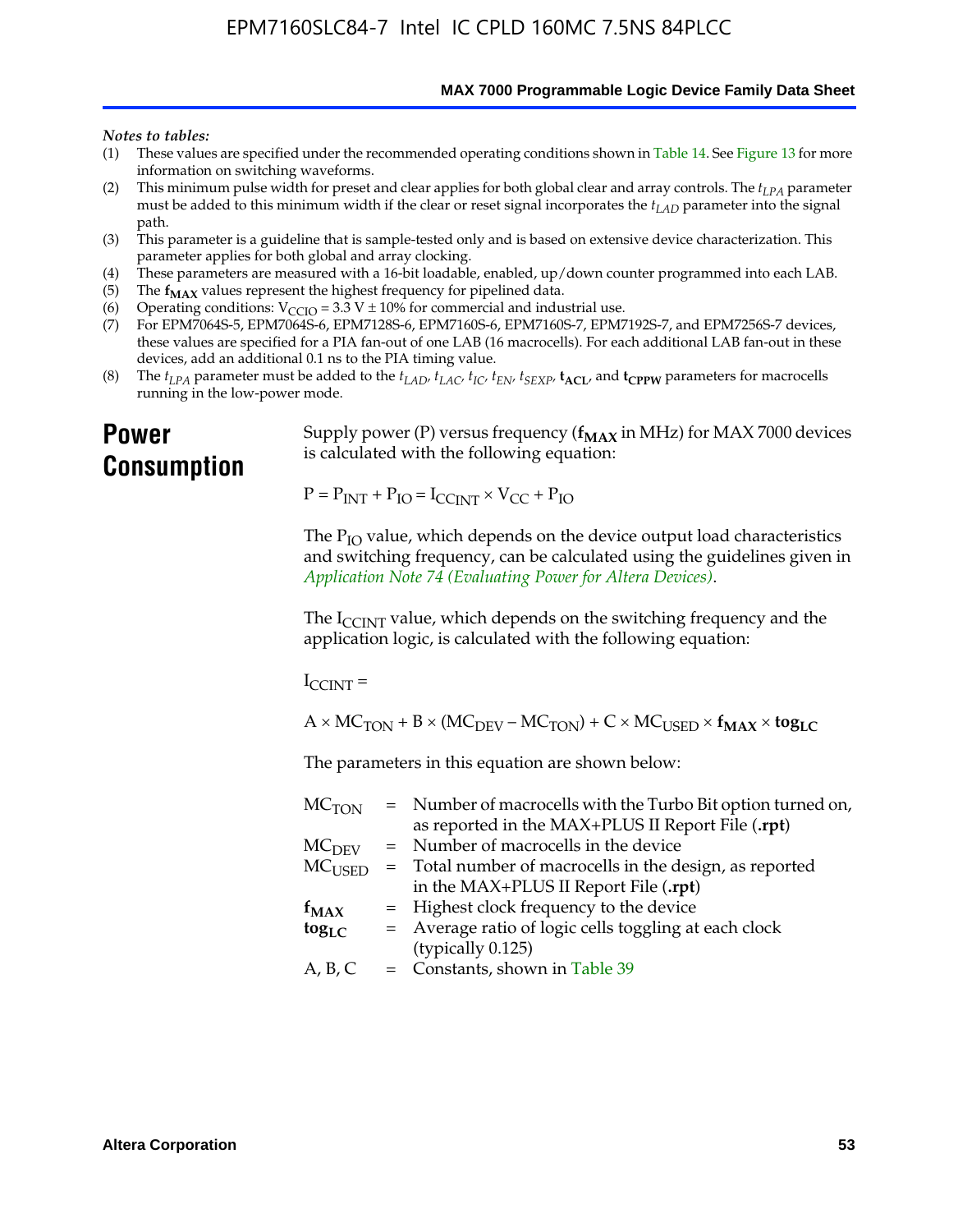| Table 39. MAX 7000 I <sub>CC</sub> Equation Constants |      |      |       |  |
|-------------------------------------------------------|------|------|-------|--|
| <b>Device</b>                                         | A    | B    | C     |  |
| EPM7032                                               | 1.87 | 0.52 | 0.144 |  |
| EPM7064                                               | 1.63 | 0.74 | 0.144 |  |
| EPM7096                                               | 1.63 | 0.74 | 0.144 |  |
| <b>EPM7128E</b>                                       | 1.17 | 0.54 | 0.096 |  |
| EPM7160E                                              | 1.17 | 0.54 | 0.096 |  |
| <b>EPM7192E</b>                                       | 1.17 | 0.54 | 0.096 |  |
| <b>EPM7256E</b>                                       | 1.17 | 0.54 | 0.096 |  |
| EPM7032S                                              | 0.93 | 0.40 | 0.040 |  |
| EPM7064S                                              | 0.93 | 0.40 | 0.040 |  |
| <b>EPM7128S</b>                                       | 0.93 | 0.40 | 0.040 |  |
| <b>EPM7160S</b>                                       | 0.93 | 0.40 | 0.040 |  |
| <b>EPM7192S</b>                                       | 0.93 | 0.40 | 0.040 |  |
| <b>EPM7256S</b>                                       | 0.93 | 0.40 | 0.040 |  |

This calculation provides an  $I_{CC}$  estimate based on typical conditions using a pattern of a 16-bit, loadable, enabled, up/down counter in each LAB with no output load. Actual  $I_{CC}$  values should be verified during operation because this measurement is sensitive to the actual pattern in the device and the environmental operating conditions.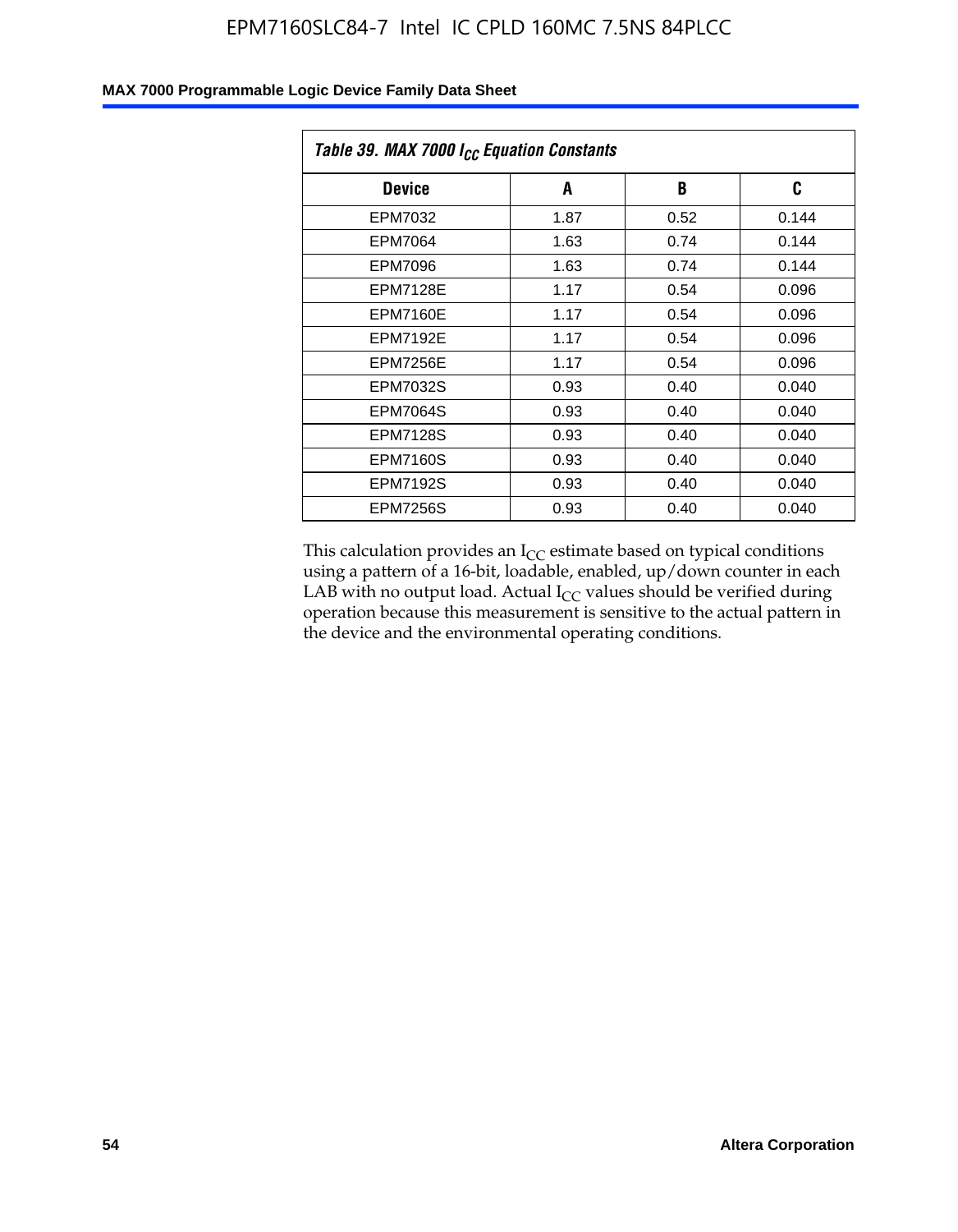**MAX 7000 Programmable Logic Device Family Data Sheet**

Figure 14 shows typical supply current versus frequency for MAX 7000 devices.

*Figure 14. I<sub>CC</sub> vs. Frequency for MAX 7000 Devices (Part 1 of 2)* 



**EPM7096**

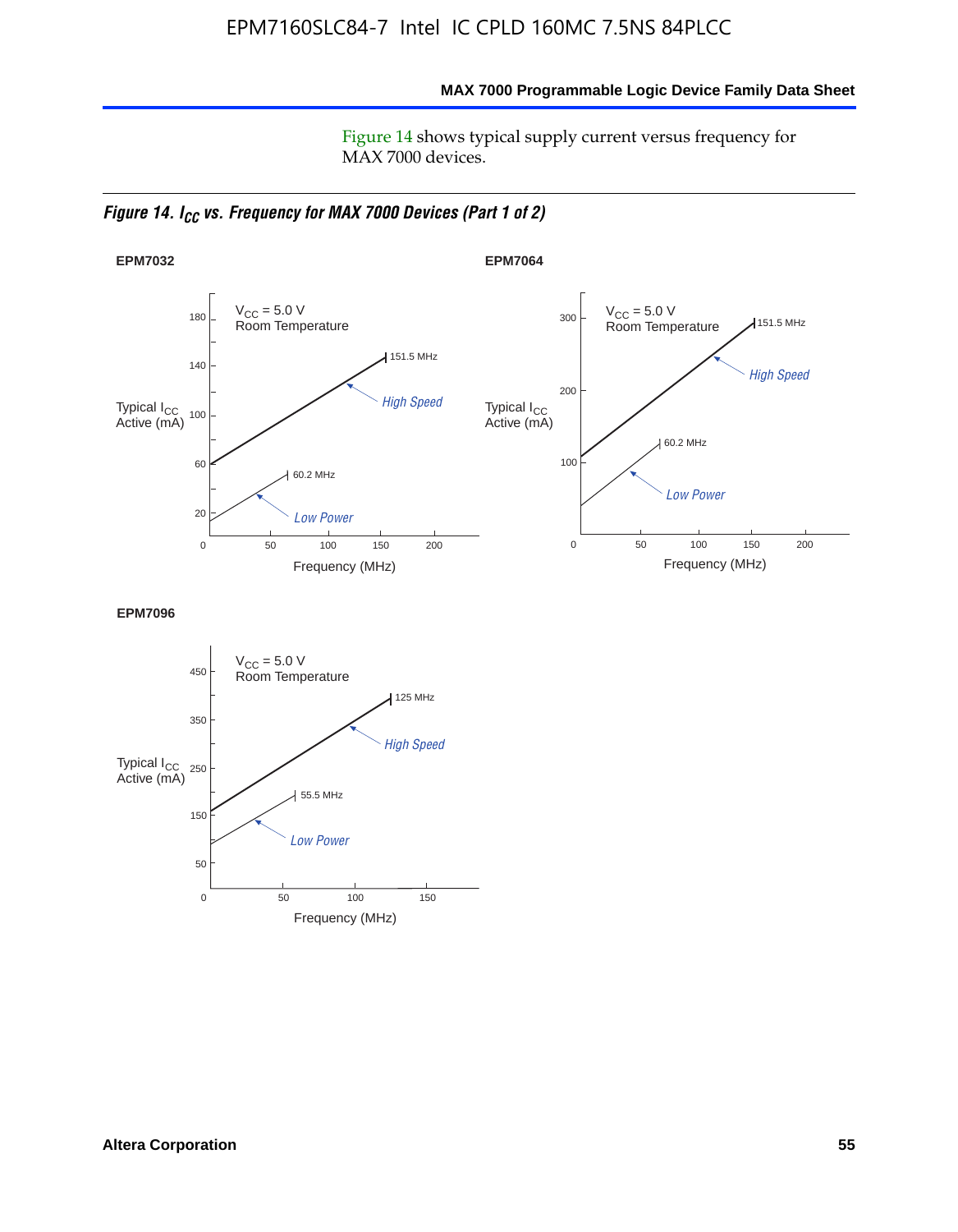

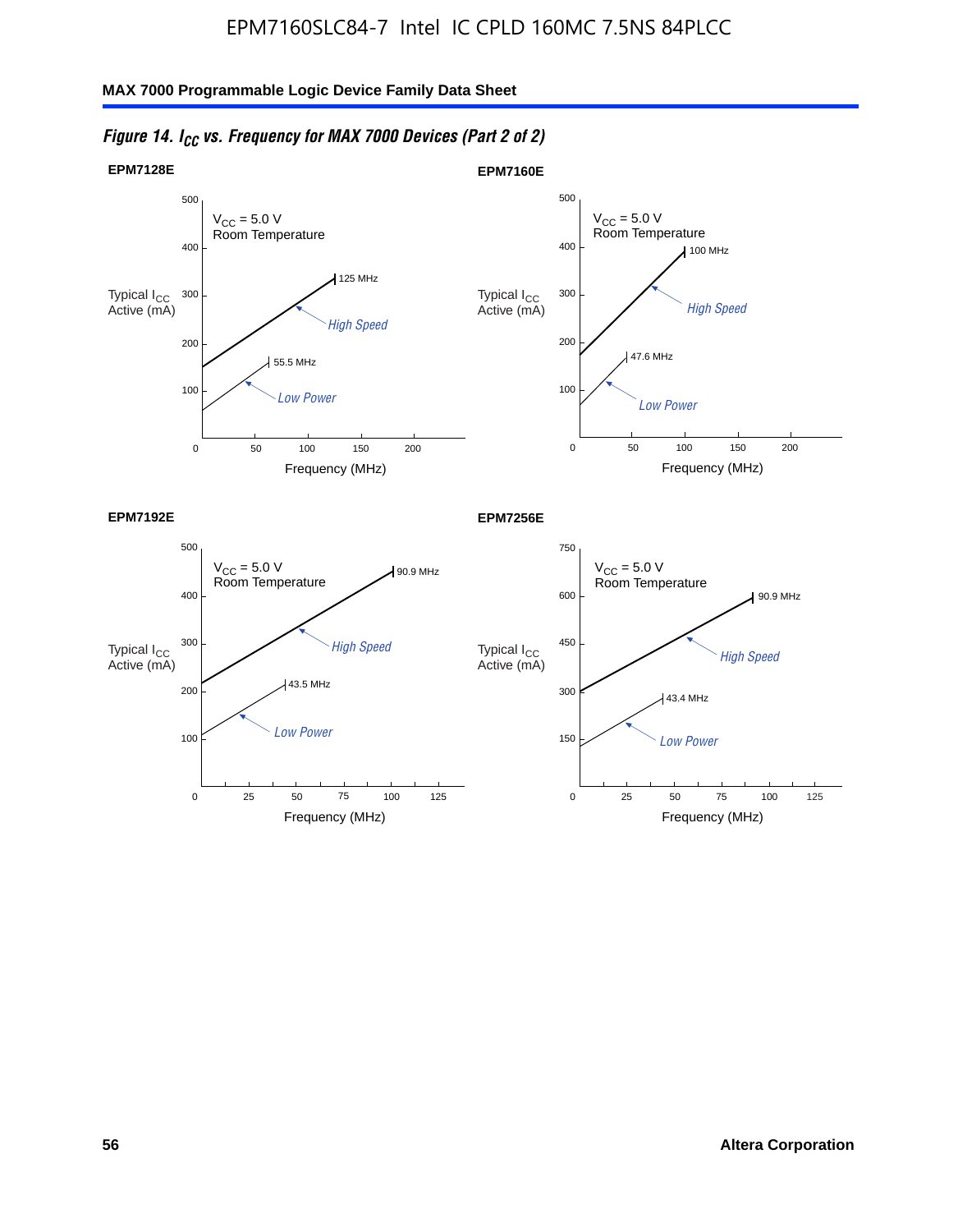### **MAX 7000 Programmable Logic Device Family Data Sheet**

Figure 15 shows typical supply current versus frequency for MAX 7000S devices.

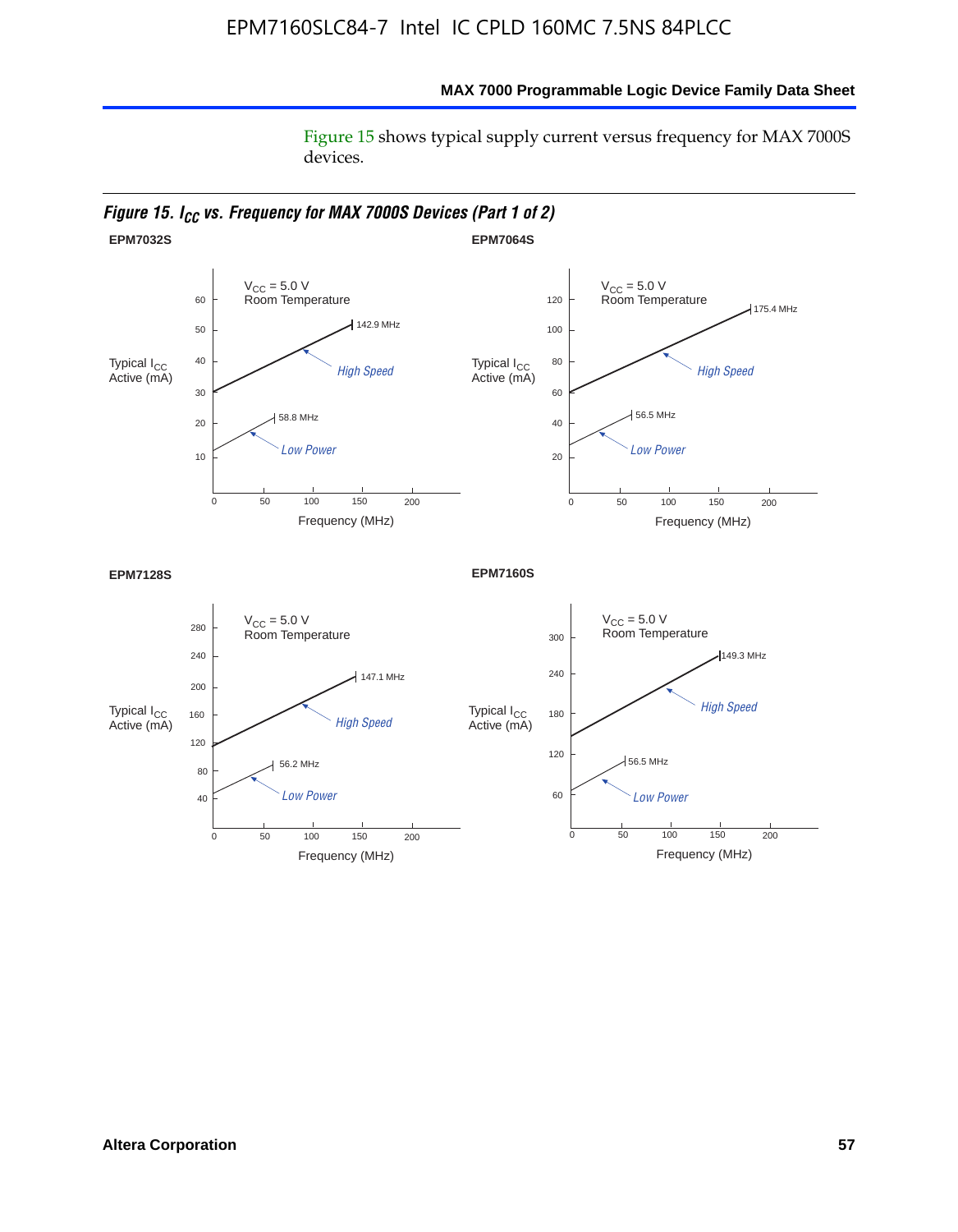#### **EPM7192S** V<sub>CC</sub> = 5.0 V<br>Room Temperature 0 Frequency (MHz) High Speed Low Power 25 100 125 125.0 MHz 55.6 MHz 60 120 180 240 300 50 75 **EPM7256S** V<sub>CC</sub> = 5.0 V<br>Room Temperature 0 Frequency (MHz) High Speed Low Power 25 100 125 128.2 MHz 56.2 MHz 100 200 300 400 50 75 Typical I<sub>CC</sub><br>Active (mA) Typical I<sub>CC</sub> Typical I<sub>CC</sub> Typical I<sub>C</sub> Typical I<sub>C</sub> Typical I<sub>C</sub> Typical I<sub>C</sub> Typical I<sub>C</sub> Typical I<sub>C</sub> Typical I<sub>C</sub> Typical I<sub>C</sub> Typical I<sub>C</sub> Typical I<sub>C</sub> Typical I<sub>C</sub> Typical I<sub>C</sub> Typical I<sub>C</sub> Typical I<sub>C</sub> Typical I<sub>C</sub> Typical I<sub>CC</sub><br>Active (mA)

### *Figure 15. I<sub>CC</sub> vs. Frequency for MAX 7000S Devices (Part 2 of 2)*

## **Device Pin-Outs**

See the Altera web site (**http://www.altera.com**) or the *Altera Digital Library* for pin-out information.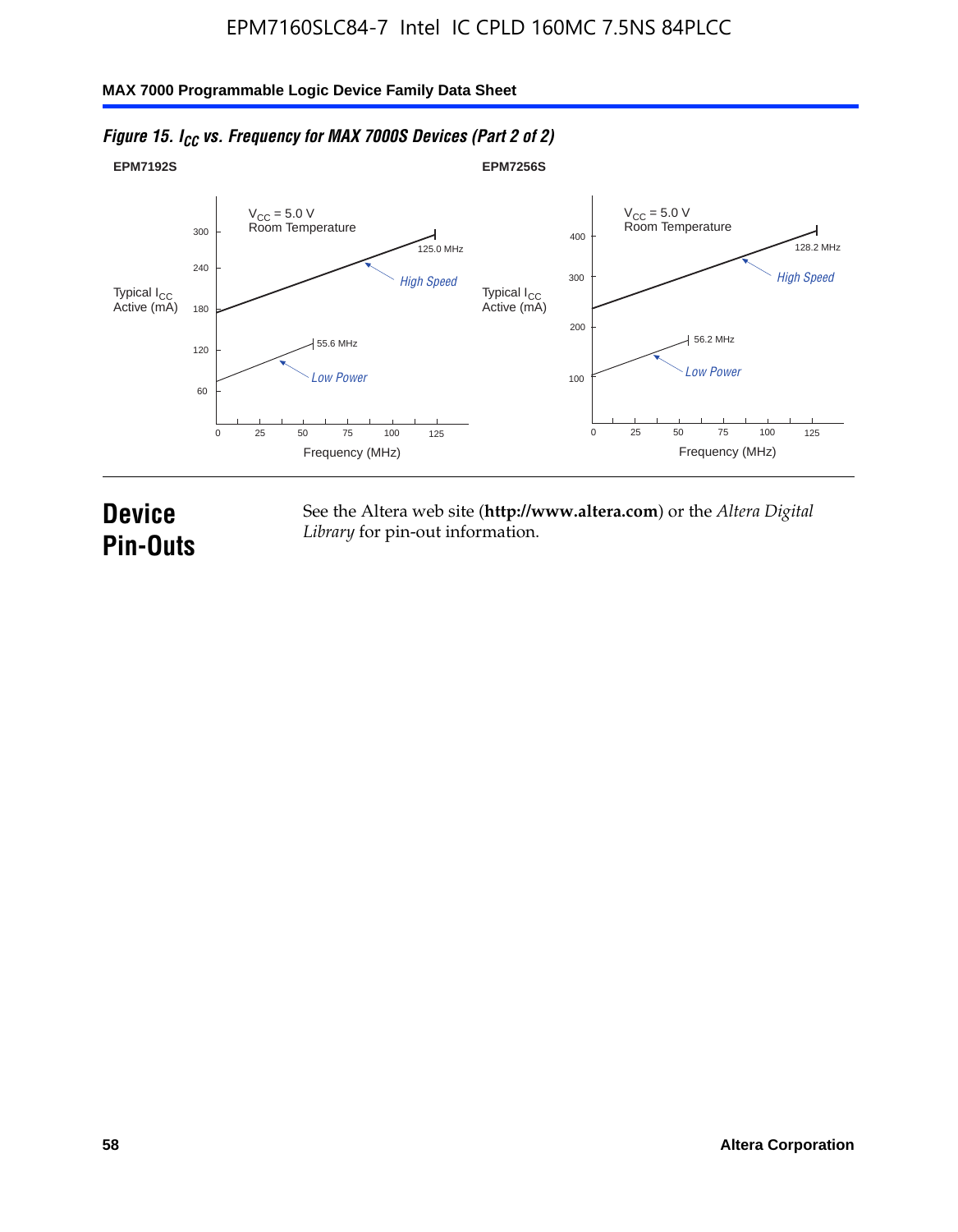#### **MAX 7000 Programmable Logic Device Family Data Sheet**

Figures 16 through 22 show the package pin-out diagrams for MAX 7000 devices.



#### *Notes:*

- (1) The pin functions shown in parenthesis are only available in MAX 7000E and MAX 7000S devices.
- (2) JTAG ports are available in MAX 7000S devices only.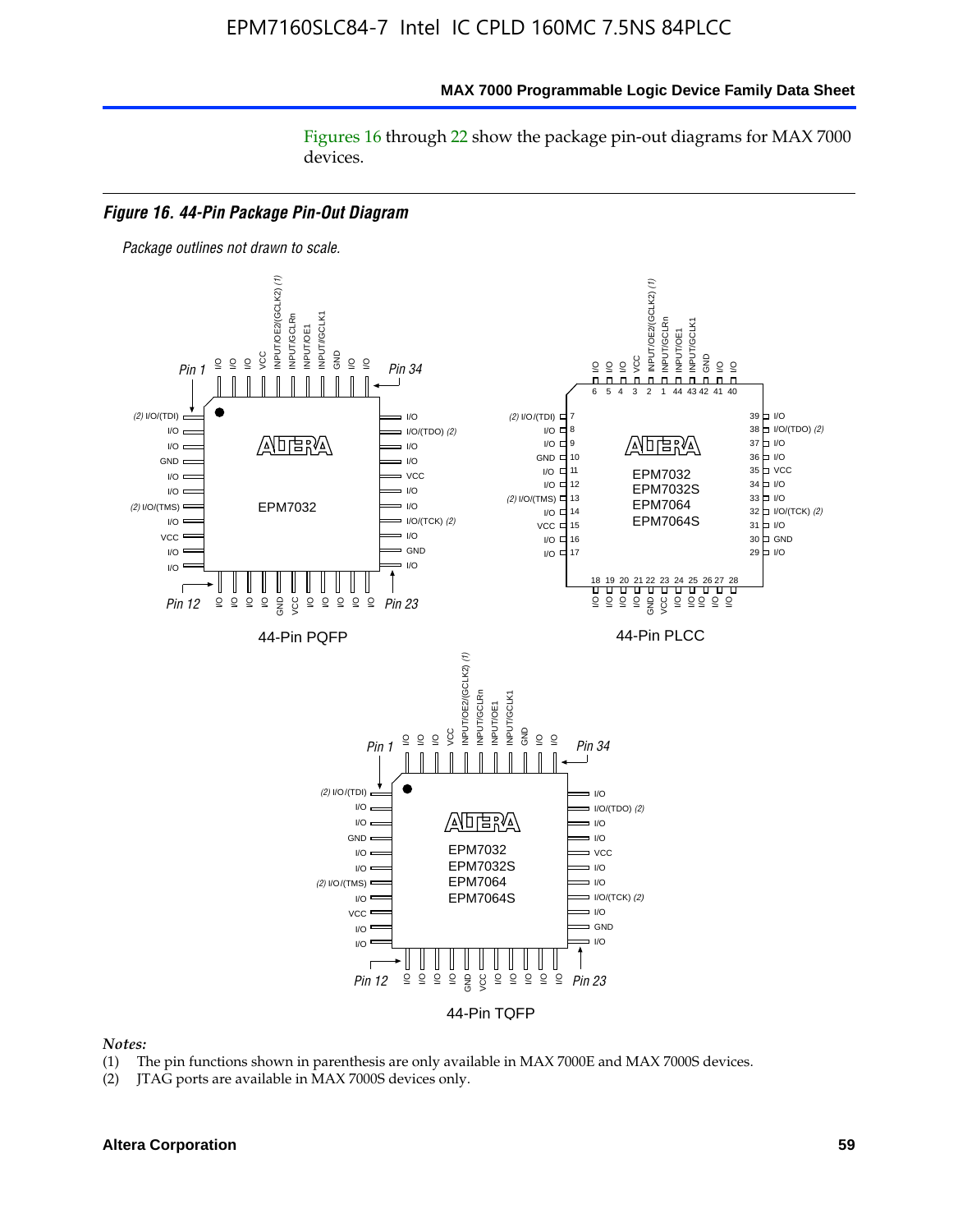### *Figure 17. 68-Pin Package Pin-Out Diagram*

*Package outlines not drawn to scale.*



## *Notes:*<br>(1) T

- The pin functions shown in parenthesis are only available in MAX 7000E and MAX 7000S devices.
- (2) JTAG ports are available in MAX 7000S devices only.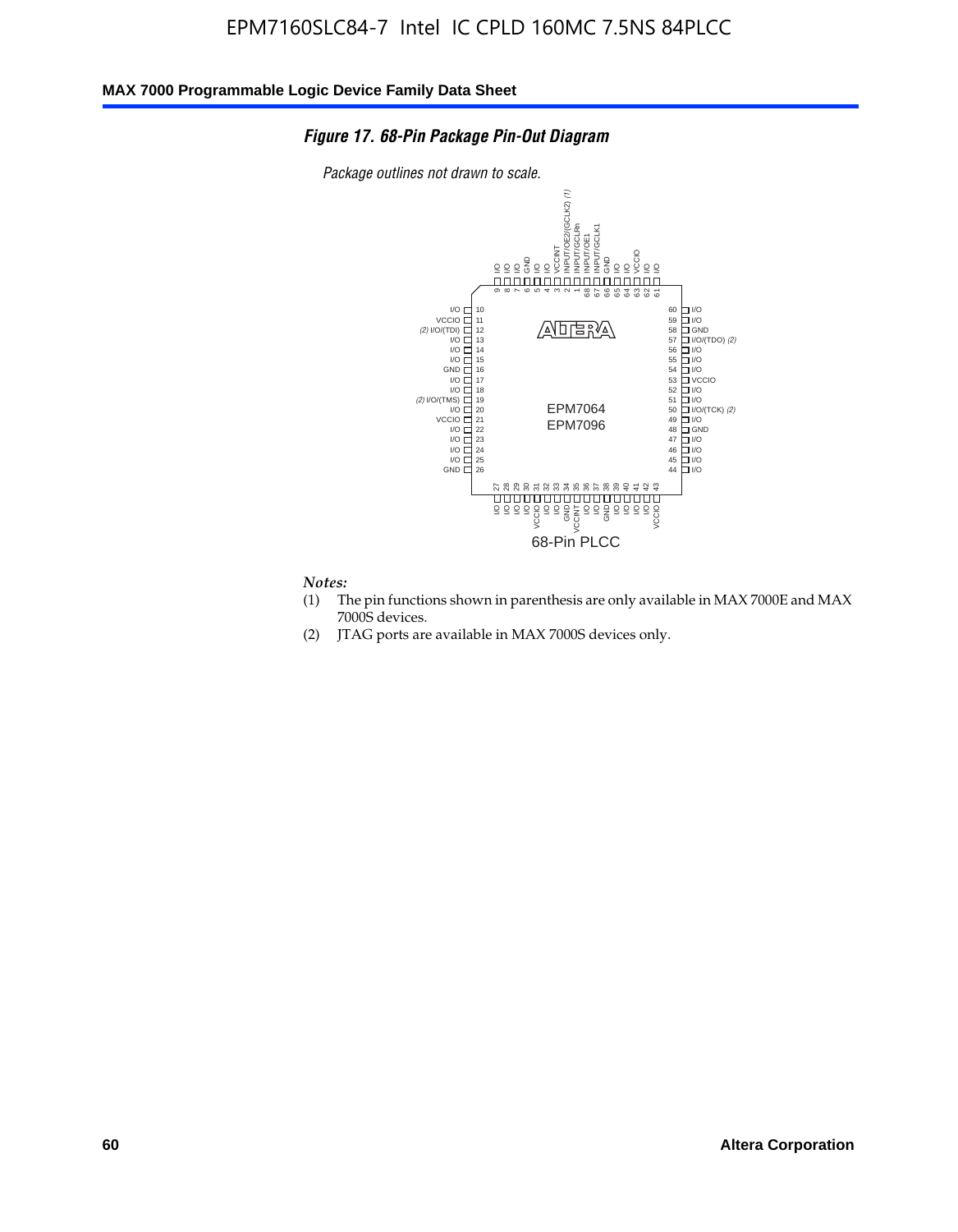#### *Figure 18. 84-Pin Package Pin-Out Diagram*

*Package outline not drawn to scale.*



84-Pin PLCC

*Notes:*

- (1) Pins 6, 39, 46, and 79 are no-connect (N.C.) pins on EPM7096, EPM7160E, and EPM7160S devices.
- (2) The pin functions shown in parenthesis are only available in MAX 7000E and MAX 7000S devices.
-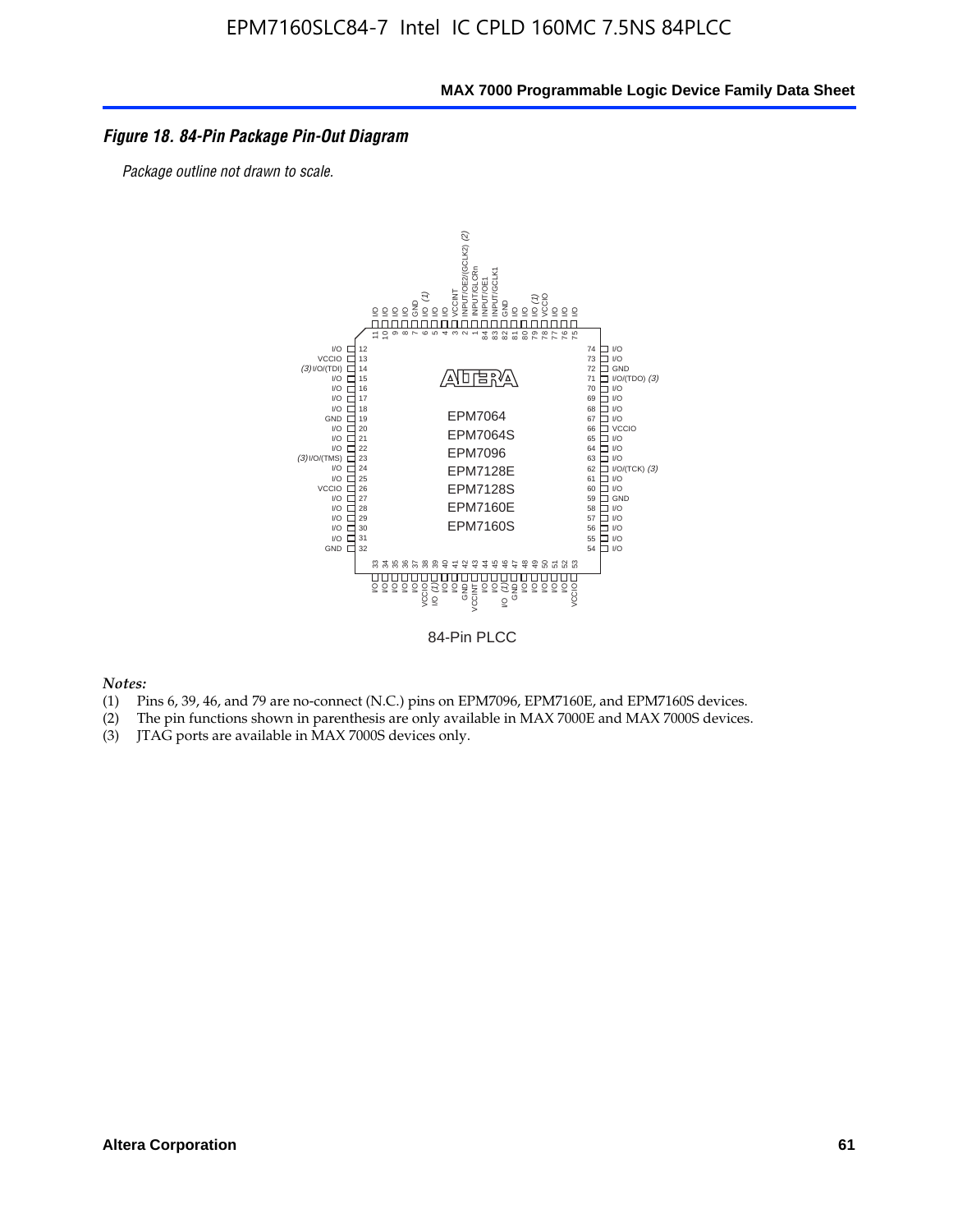### *Figure 19. 100-Pin Package Pin-Out Diagram*

*Package outline not drawn to scale.*



*Figure 20. 160-Pin Package Pin-Out Diagram*

*Package outline not drawn to scale.*

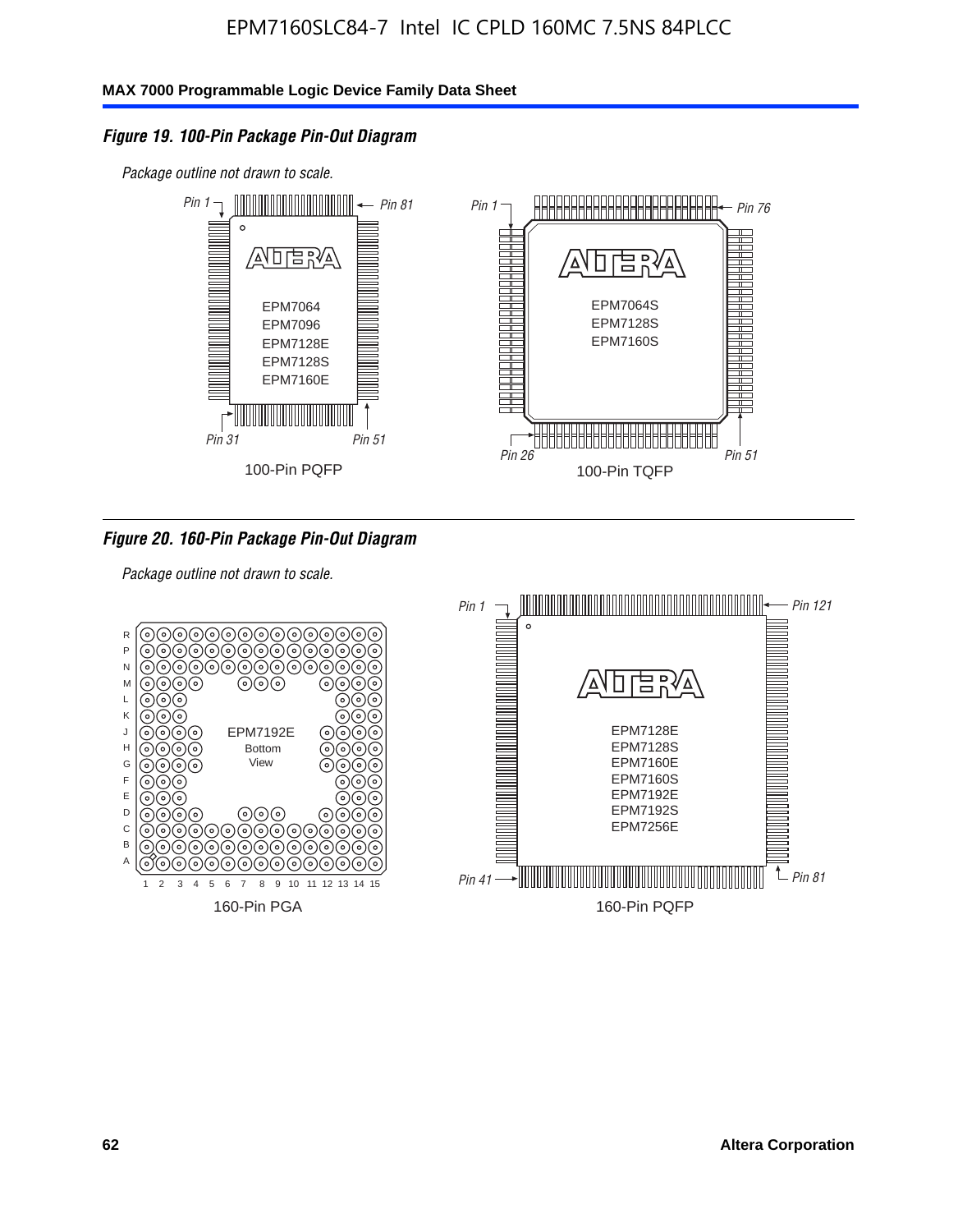### *Figure 21. 192-Pin Package Pin-Out Diagram*

*Package outline not drawn to scale.*



*Figure 22. 208-Pin Package Pin-Out Diagram*

*Package outline not drawn to scale.*

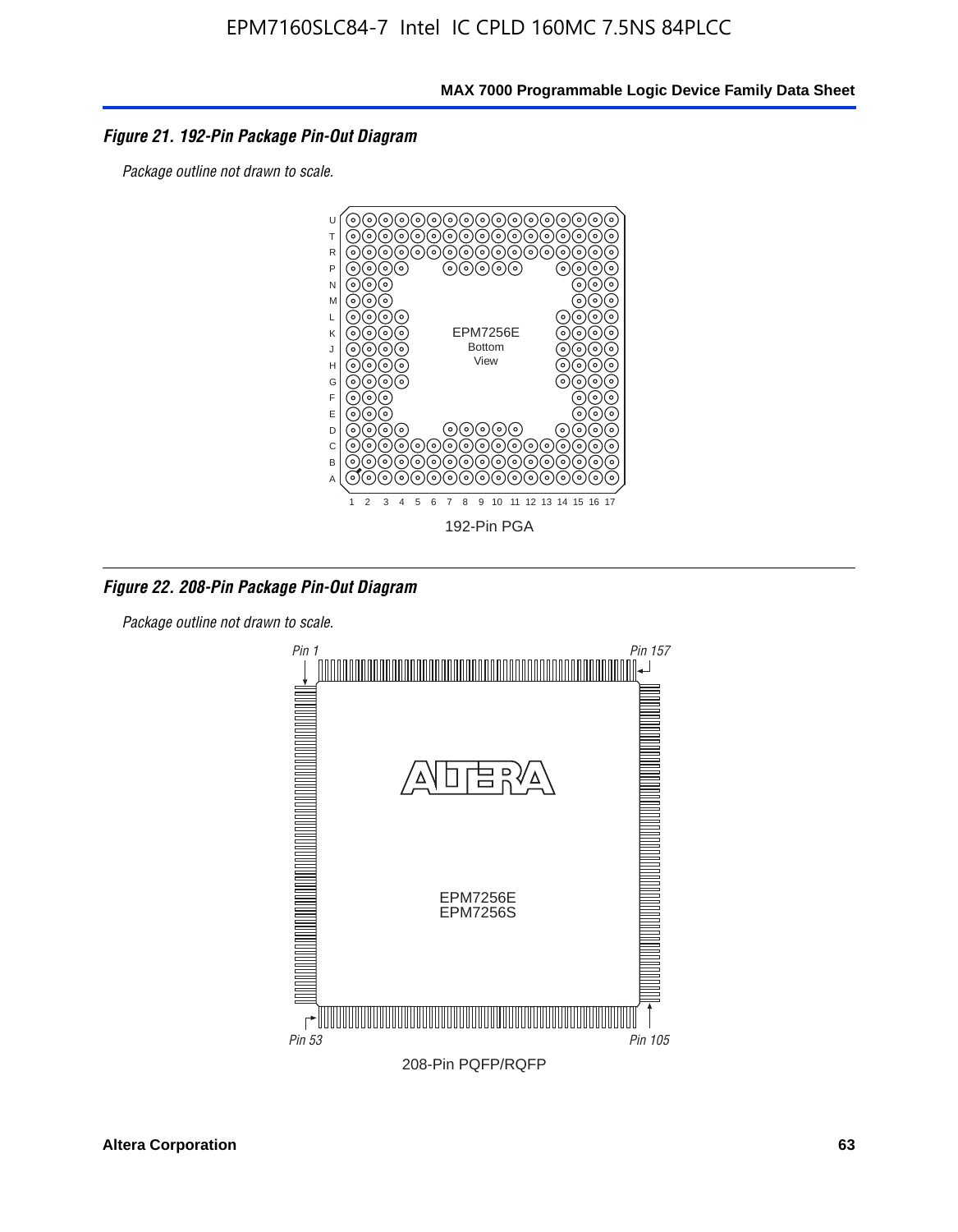#### **MAX 7000 Programmable Logic Device Family Data Sheet**

### **Revision History**

The information contained in the *MAX 7000 Programmable Logic Device Family Data Sheet* version 6.7 supersedes information published in previous versions. The following changes were made in the *MAX 7000 Programmable Logic Device Family Data Sheet* version 6.7:

### **Version 6.7**

The following changes were made in the *MAX 7000 Programmable Logic Device Family Data Sheet* version 6.7:

■ Reference to *AN 88: Using the Jam Language for ISP & ICR via an Embedded Processor* has been replaced by *AN 122: Using Jam STAPL for ISP & ICR via an Embedded Processor*.

### **Version 6.6**

The following changes were made in the *MAX 7000 Programmable Logic Device Family Data Sheet* version 6.6:

- Added Tables 6 through 8.
- Added "Programming Sequence" section on page 17 and "Programming Times" section on page 18.

### **Version 6.5**

The following changes were made in the *MAX 7000 Programmable Logic Device Family Data Sheet* version 6.5:

Updated text on page 16.

### **Version 6.4**

The following changes were made in the *MAX 7000 Programmable Logic Device Family Data Sheet* version 6.4:

■ Added *Note (5)* on page 28.

### **Version 6.3**

The following changes were made in the *MAX 7000 Programmable Logic Device Family Data Sheet* version 6.3:

■ Updated the "Open-Drain Output Option (MAX 7000S Devices Only)" section on page 20.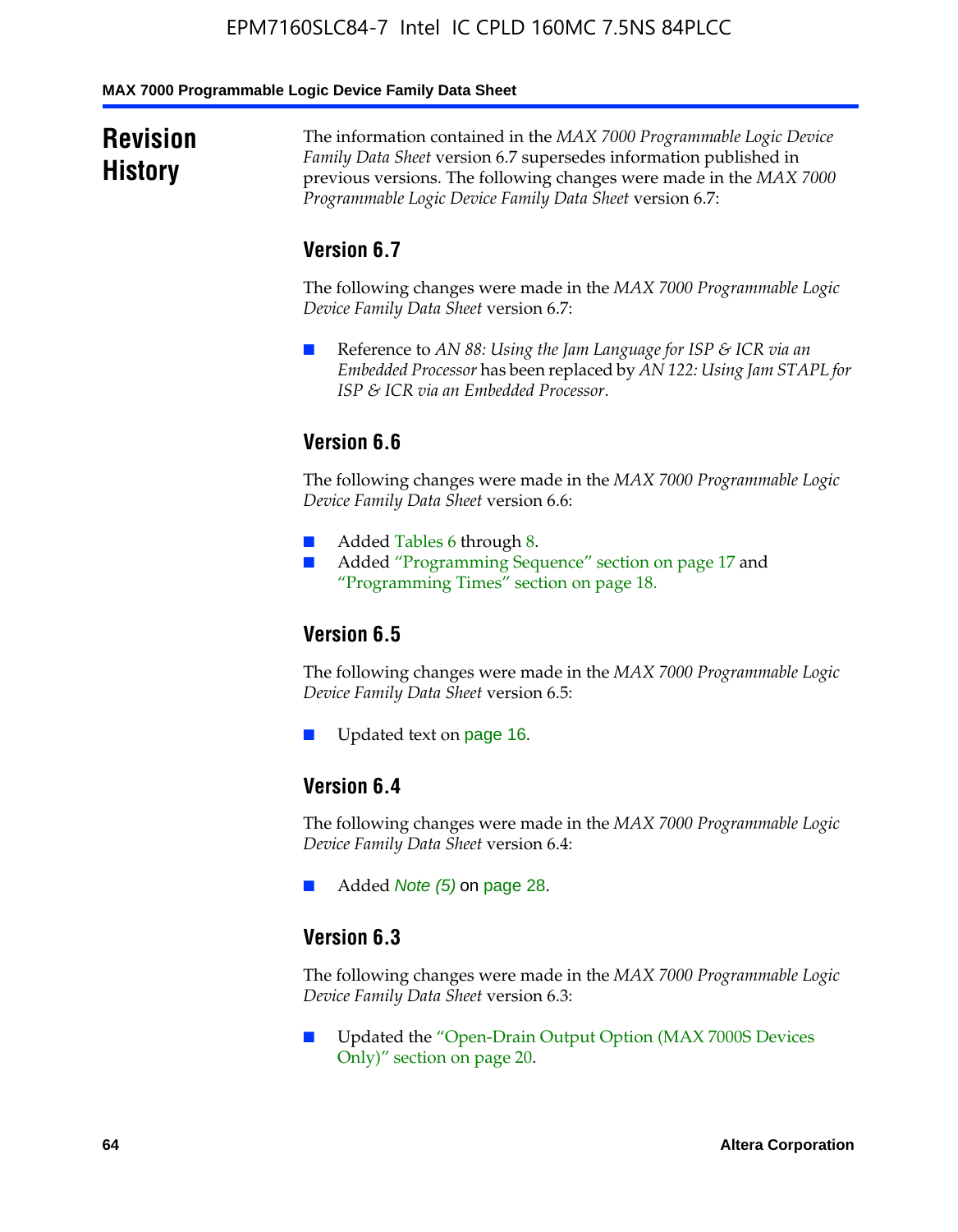

**Altera Corporation 65**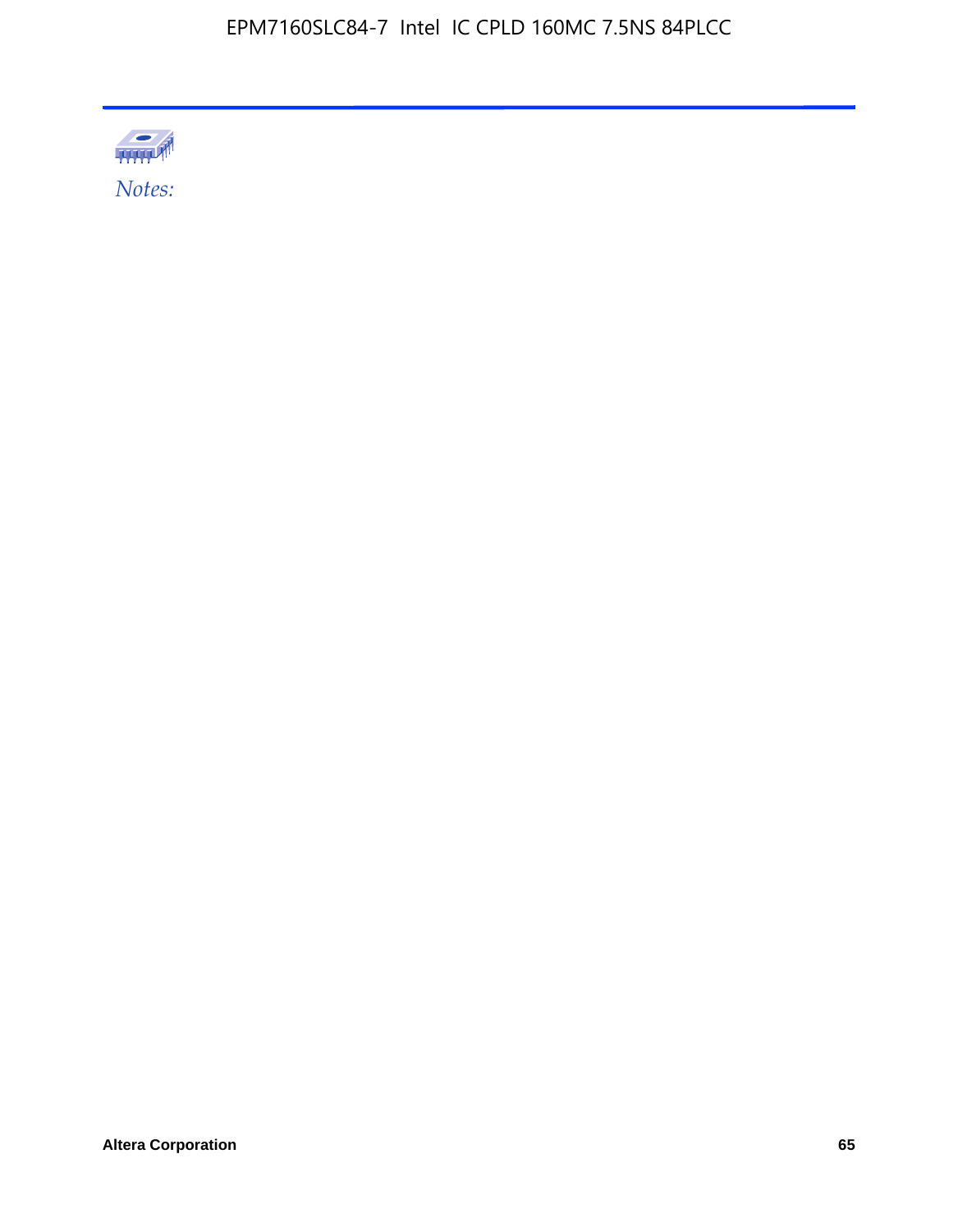

101 Innovation Drive San Jose, CA 95134 (408) 544-7000 www.altera.com Applications Hotline: (800) 800-EPLD Literature Services: literature@altera.com

Copyright © 2005 Altera Corporation. All rights reserved. Altera, The Programmable Solutions Company, the stylized Altera logo, specific device designations, and all other words and logos that are identified as trademarks and/or service marks are, unless noted otherwise, the trademarks and service marks of Altera Corporation in the U.S. and other countries. All other product or service names are the property of their respective holders. Altera products are protected under numerous U.S. and foreign patents and pending applications, maskwork rights, and copyrights. Altera warrants performance of its semiconductor products to current specifications in accordance with Altera's standard warranty, but reserves the right to make changes to any products and services at any time without notice. Altera assumes no responsibility or liability

arising out of the application or use of any information, product, or service described herein except as expressly agreed to in writing by Altera Corporation. Altera customers are advised to obtain the latest version of device specifications before relying on any published information and before placing orders for products or services.



**66 Altera Corporation**